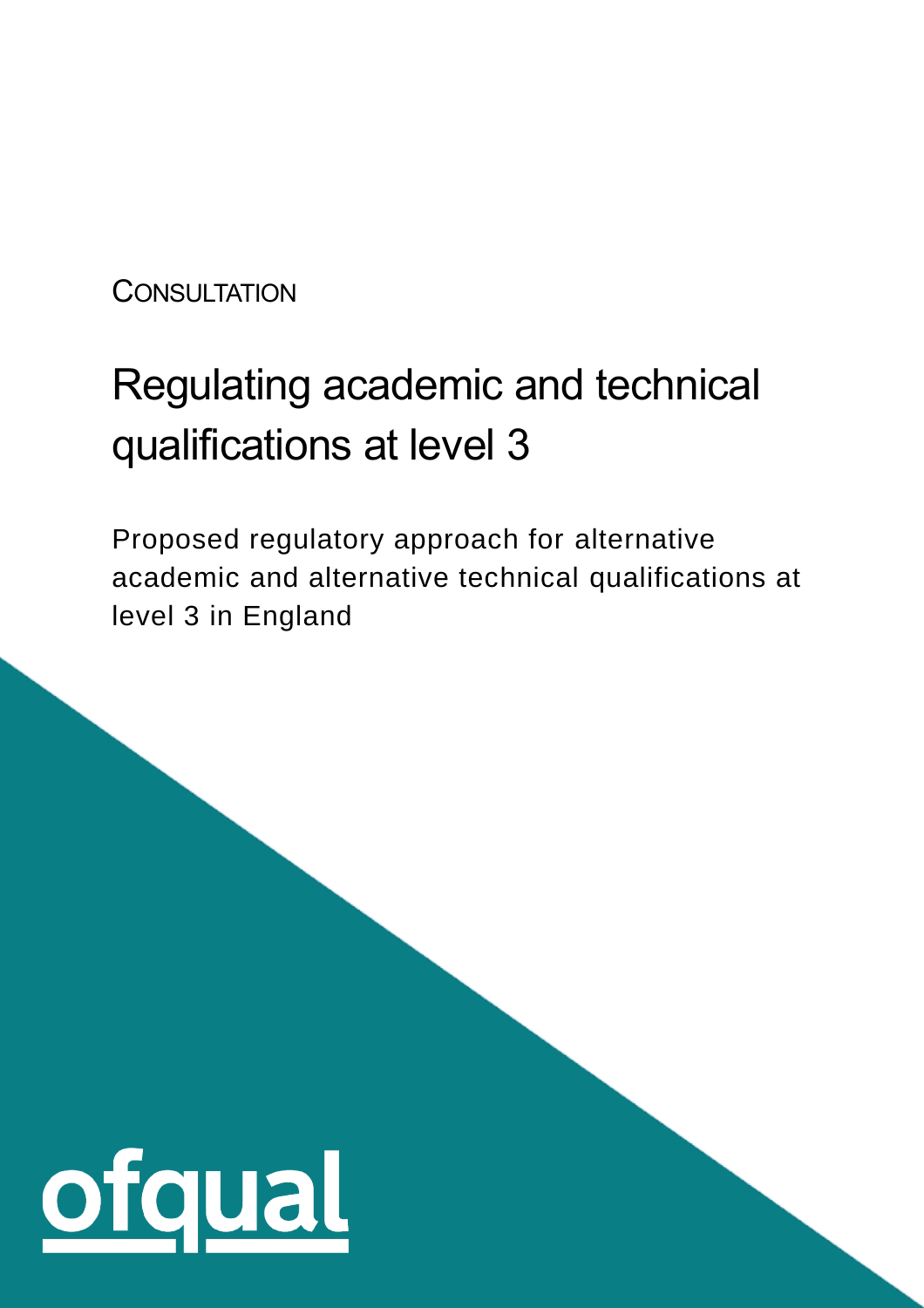# <span id="page-1-0"></span>**Contents**

| $\mathbf{1}$ .                                                                        |  |
|---------------------------------------------------------------------------------------|--|
|                                                                                       |  |
| Ofqual's role and aims in regulating approved alternative academic and alternative    |  |
| Ofqual's proposed regulatory approach for level 3 alternative academic and<br>2.      |  |
|                                                                                       |  |
|                                                                                       |  |
|                                                                                       |  |
|                                                                                       |  |
|                                                                                       |  |
|                                                                                       |  |
|                                                                                       |  |
|                                                                                       |  |
|                                                                                       |  |
| Disapplication of Ofqual requirements where approval for alternative academic and     |  |
| Additional proposals relating to level 3 alternative academic qualifications 32<br>3. |  |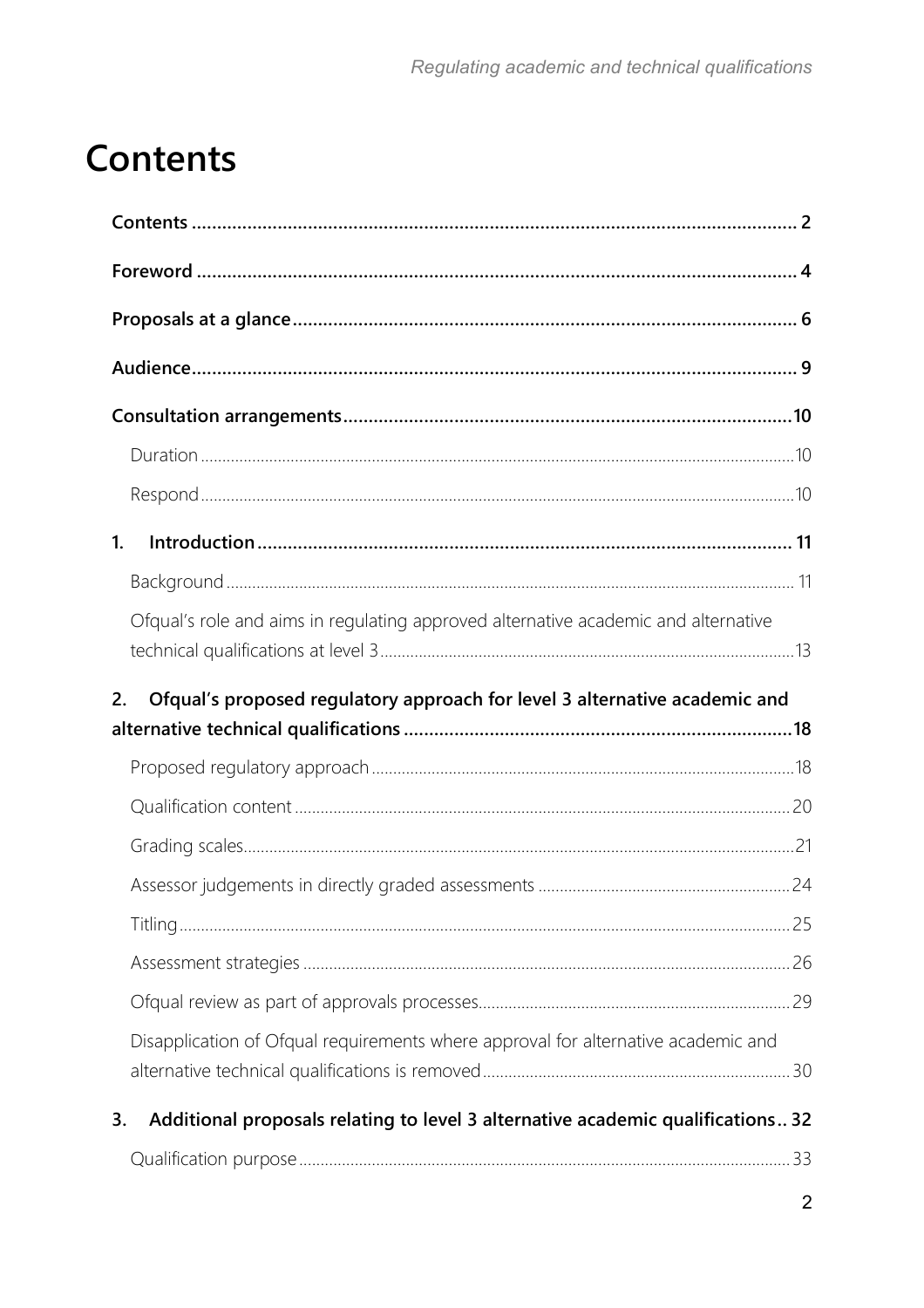| 4. | Additional proposals relating to level 3 alternative technical qualifications 50 |  |
|----|----------------------------------------------------------------------------------|--|
| 5. |                                                                                  |  |
|    |                                                                                  |  |
|    |                                                                                  |  |
|    |                                                                                  |  |
|    |                                                                                  |  |
|    |                                                                                  |  |
|    |                                                                                  |  |
|    |                                                                                  |  |
|    |                                                                                  |  |
|    |                                                                                  |  |
|    |                                                                                  |  |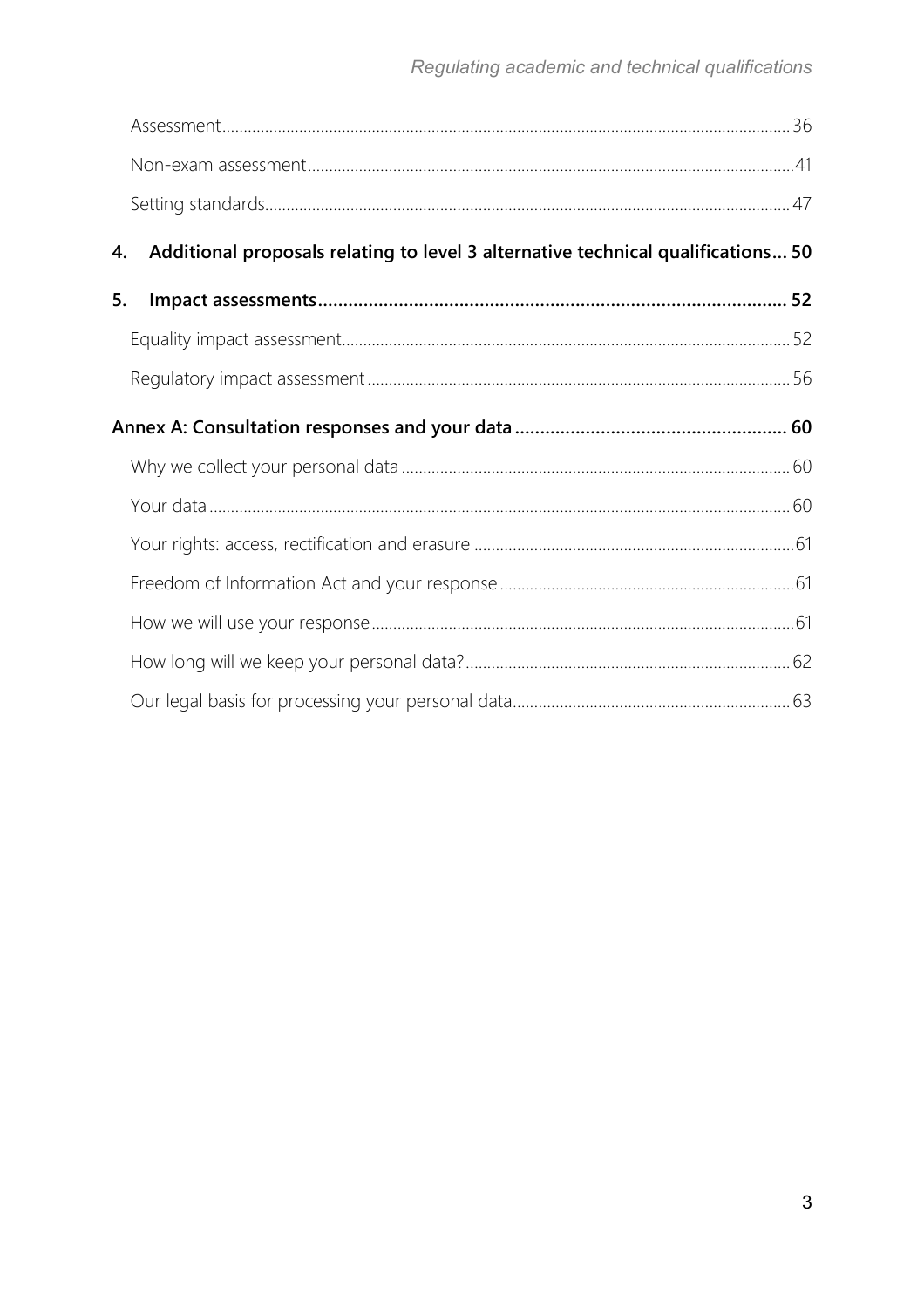# <span id="page-3-0"></span>**Foreword**

A strong qualifications system benefits individuals, awarding organisations and employers. It is important that students can access high-quality qualifications and assessments – that is, those which are designed and delivered in a way that enables those taking them to demonstrate fully their knowledge, skills and understanding, and that employers and other users recognise as being high quality. High-quality qualifications should have a clear purpose, and be designed so that their content and assessments reflect that purpose.

Independent regulation plays an important role in ensuring that qualifications do this. As the independent regulator, Ofqual regulates on behalf of students to make sure qualifications and assessments are good quality and, in particular, that they are fit for purpose, and designed and assessed well.

The government is currently reviewing the qualifications that are available to post-16 learners at level 3. It has set out its intention to strengthen this provision, setting expectations which will ensure that qualifications available as alternatives to A levels and T Levels are high quality, and recognised as such, to enable students taking these to move into their chosen destination of further study or skilled employment. Qualifications at level 3 would have to meet these expectations for approval for public funding, both for 16-19 and for adult learners.

Ofqual's experts have worked closely with the Department for Education (the Department) and the Institute for Apprenticeships and Technical Education (the Institute) to develop a proposed approach to regulating these qualifications. The proposed approach seeks to meet the needs of students, employers, education institutions and awarding organisations by ensuring high-quality qualifications that can be held in the same regard as A levels and T Levels. It seeks to balance this with the need to ensure these qualifications also provide genuine alternatives for those students for whom an A level or T Level is not the most appropriate choice.

The level of change and disruption that any new requirements could cause is a further factor that has been considered as these proposals have been developed, recognising that there are some features of existing qualifications that students and other users value. The proposals aim to balance the potential benefits of changes against any disruption they may cause, to reduce the extent of any additional burden, and to maintain those features of existing qualifications which are valued and work effectively.

This consultation sets out how Ofqual proposes to regulate academic and technical qualifications in the new landscape, including those which will serve as alternatives to A levels and T Levels. For the purpose of this consultation, these are referred to as 'alternative academic' and 'alternative technical' qualifications. The Department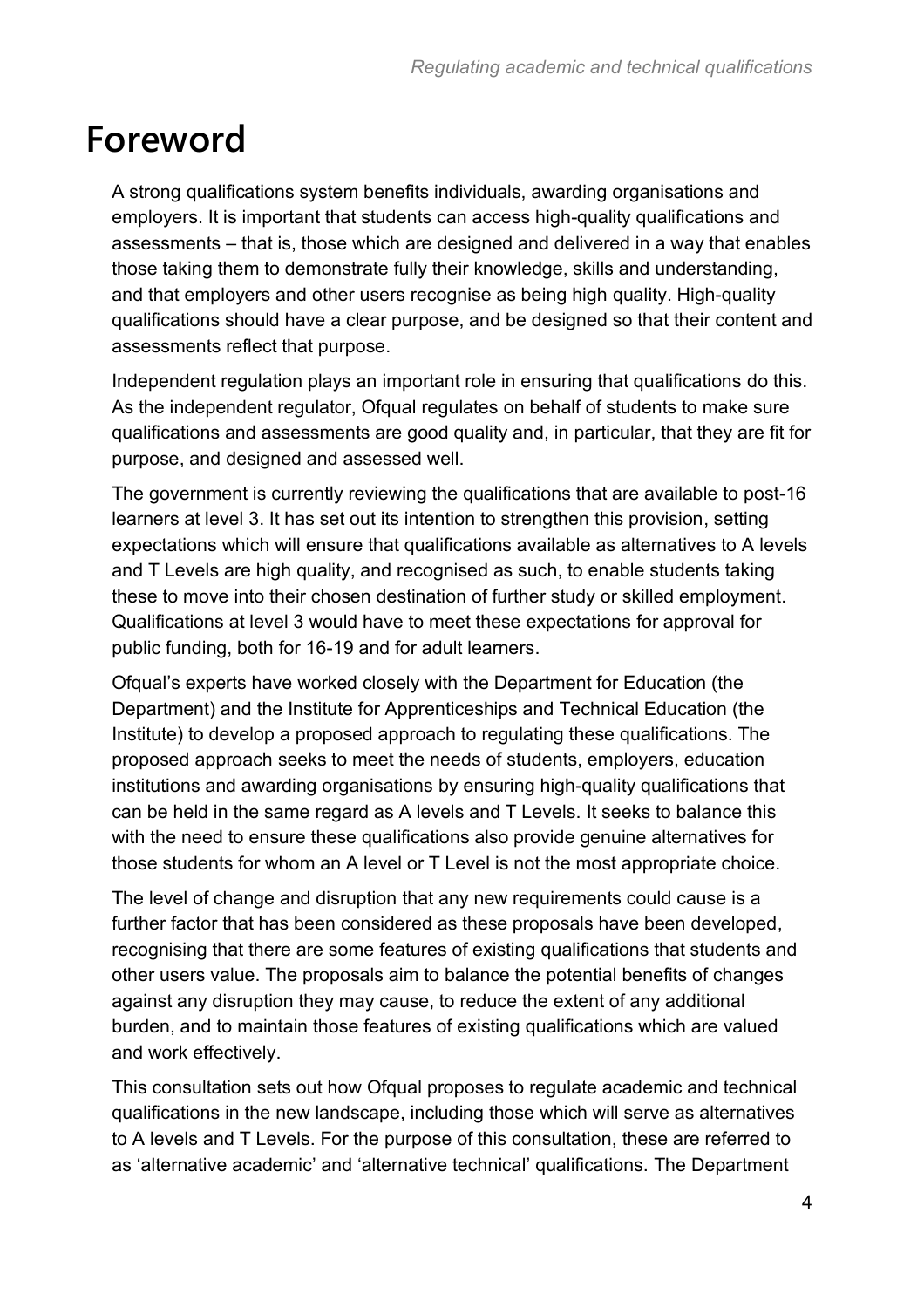and the Institute will confirm in due course what these qualifications will be known as and how they may be categorised. The proposed approach builds on and strengthens the approaches required by Ofqual's General Conditions of Recognition. The strengthened controls proposed reflect those which help ensure high-quality qualifications, by setting expectations in key areas of assessment delivery that can affect quality, and which have been used successfully in Ofqual's regulation of A levels and T Levels.

For alternative technical qualifications, the Institute will be responsible for approvals, and will consult on its criteria and requirements for this later in the year. Ofqual's proposed approach for regulating alternative technical qualifications is designed to work alongside the requirements the Institute intends to put in place. Ofqual and the Institute are working closely to ensure there is a coherent approach that, where possible, minimises the burden on those in the system.

The new regulatory approach is intended to be in place later this year. This takes account of the importance of balancing the need for appropriate development time with the need for specifications to be available to students and centres so that informed choices can be made. Once we have analysed the responses to this consultation, which focuses on the principles and aims of our approach, we will consult on the details of the new rules and guidance that we seek to put in place.

Thank you for your interest in this consultation and for any response you may submit. It is crucial that we hear from as wide as possible a range of respondents regarding how our proposals would affect them.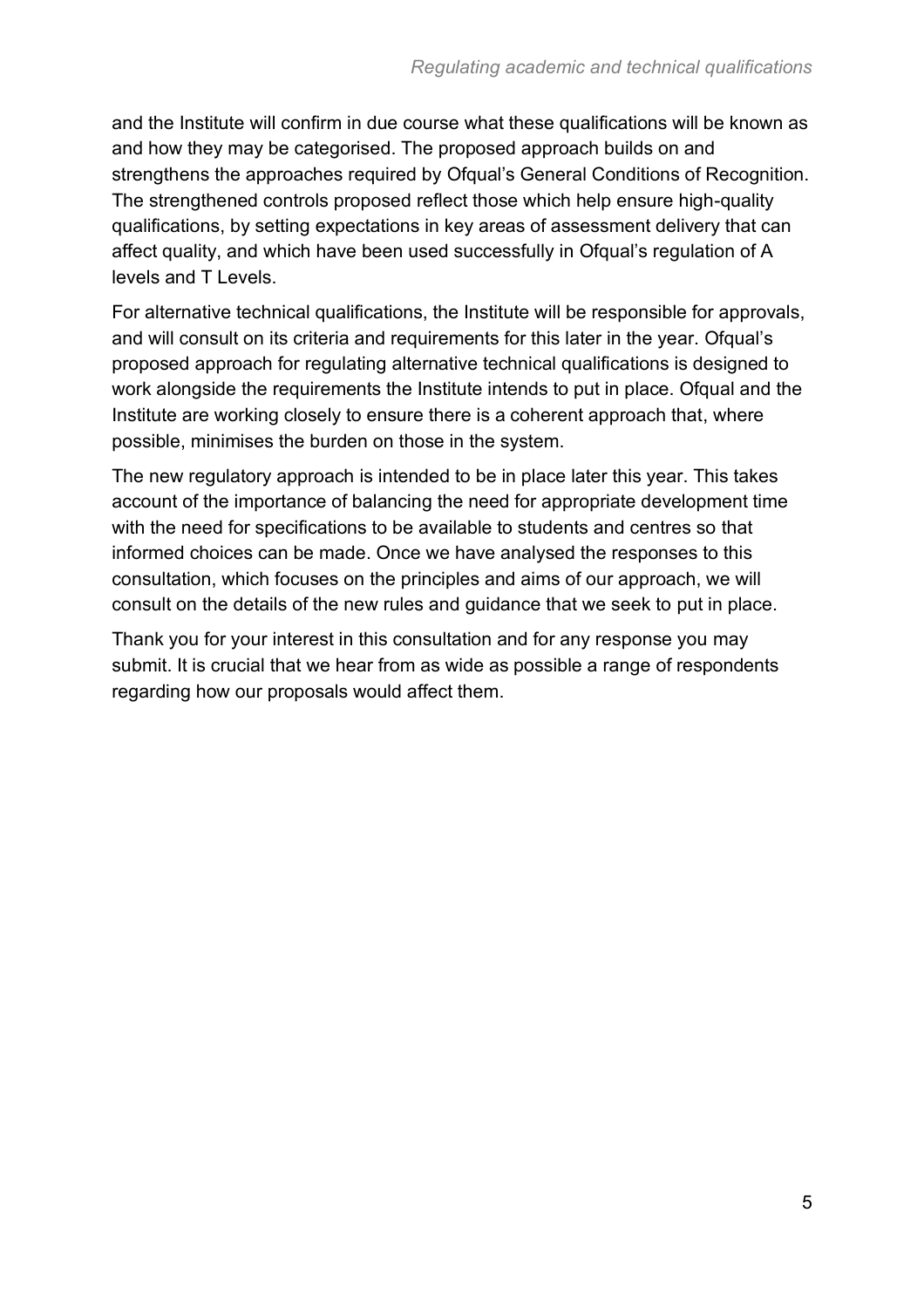# <span id="page-5-0"></span>**Proposals at a glance**

This consultation sets out Ofqual's proposed approach to regulating alternative academic qualifications and alternative technical qualifications, operating in conjunction with the Institute and the Department. These qualifications will be part of the future level 3 landscape, as part of the Department's 'Review of post-16 qualifications at level 3 in England', alongside A levels, T Levels and Apprenticeships<sup>1</sup>. These groups of qualifications are explained in more detail later in this document, but in summary:

- alternative academic qualifications are those which have the primary purpose of evidencing students' attainment in relation to their course of study, with a view to supporting informed decisions and choices about further study
- alternative technical qualifications are those which have the primary purpose of identifying students that have attained the knowledge, skills and behaviours linked to competence in a given occupation

The Department and the Institute will confirm in due course what these qualifications will be known as and how they may be categorised.

Ofqual will regulate both alternative academic and alternative technical qualifications against the General Conditions of Recognition. These are the rules that apply to all Ofqual-regulated qualifications and the awarding organisations offering them. They set requirements relating to the design, development, delivery and award of qualifications, which all awarding organisations must meet.

Ofqual proposes to put in place a range of additional regulatory requirements on which we are seeking views through this consultation. Some of these will apply to both alternative academic and alternative technical qualifications.

Where the proposed regulatory requirements relate to alternative technical qualifications, Ofqual and the Institute will work together to ensure alignment of expectations. The Institute will lead the approval of alternative technical qualifications, by ensuring that they meet employer needs through alignment with employer-led occupational standards. The Institute will consult later in the year on approvals criteria it proposes to put in place, and Ofqual's proposed requirements would apply alongside these.

<sup>1</sup> There are additional academic qualifications which form part of the Department's review, but which are not currently in scope of these proposals, such as the International Baccalaureate Diploma and Extended Project Qualifications. These are described further in the Background section of this consultation.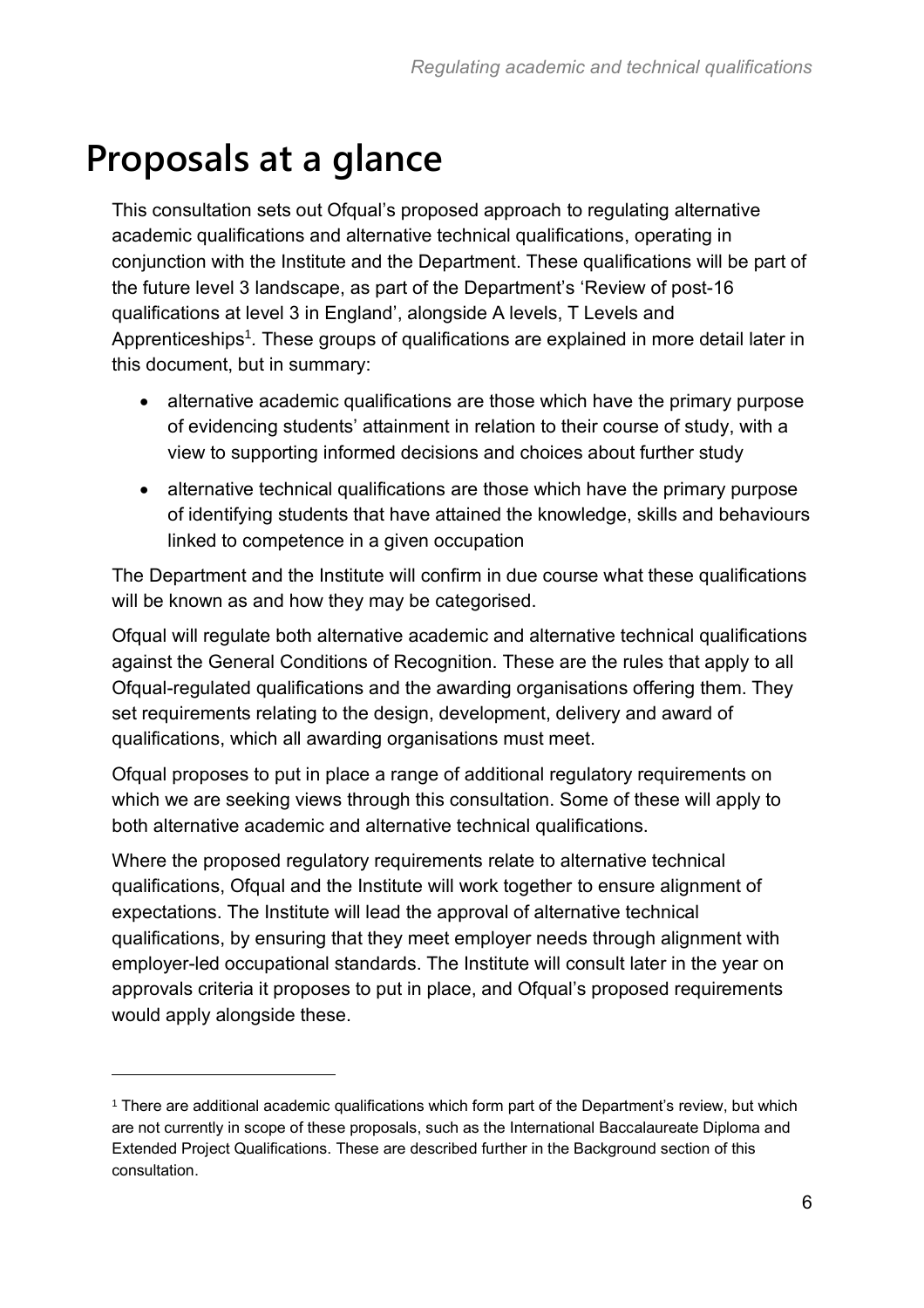For alternative academic qualifications, it is proposed, additionally, to put in place requirements to strengthen the regulation of these qualifications and bring greater awarding organisation control to those areas of qualification design and delivery that are key to ensuring quality.

Qualifications would have to meet these expectations in order for approval for public funding, both for 16-19 and for adult learners.

This consultation sets out Ofqual's proposed regulatory approaches for both alternative academic and alternative technical qualifications, which are summarised below.

For **both alternative academic and alternative technical** qualifications:

- **set requirements to ensure the assessment of content is appropriate to the knowledge, skills and understanding being assessed. This should be explained through the assessment strategy** to ensure valid assessment of the content covered, and support expectations of students and other users in relation to the degree of consistency they may expect between qualifications covering similar content. It should reflect the difference between alternative technical qualifications (where this relates to alignment with the employer-led occupational standards published by the Institute) and alternative academic qualifications (for which there is no nationally-set subject content)
- **seek views on considerations in relation to the grading scales used in these qualifications** to meet the ministerial steer that the future landscape should be clearer to navigate for students and other users of qualifications
- **seek views on whether qualifications should be identifiable through specific titling requirements** to understand the extent to which titling approaches may help students and other users to identify qualifications, and therefore improve navigability
- **seek views relating to any particular considerations for assessor judgements in directly graded assessments** to help ensure the standards of those assessments that are directly graded by assessors
- **require an awarding organisation to develop and adhere to an assessment strategy setting out its approach to the design, development, delivery and award of these qualifications.** This will help Ofqual to understand an awarding organisation's qualification and assessment design decisions. This will help secure the initial quality of qualifications, support their effective regulation, and promote their continuous improvement by awarding organisations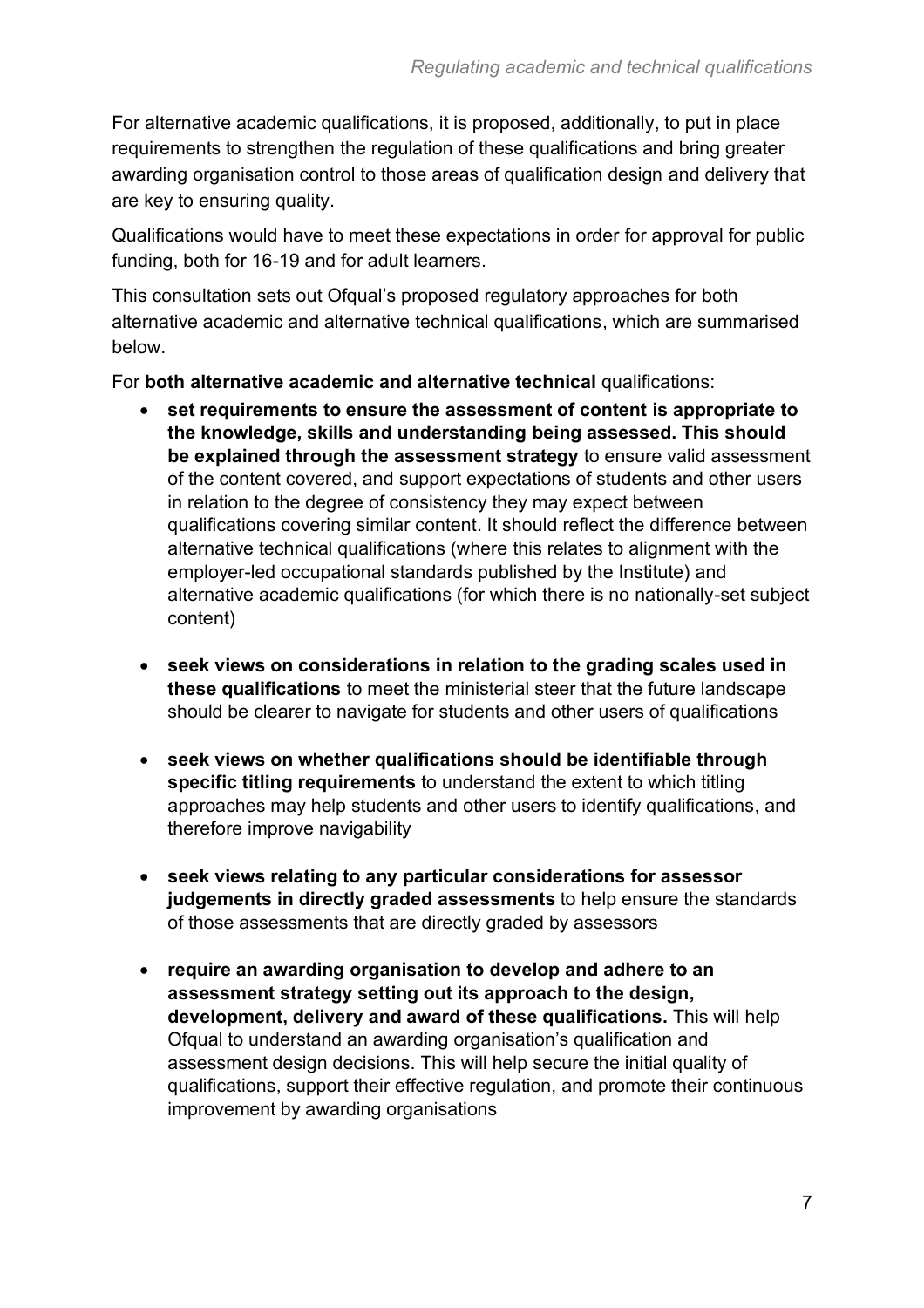- **require that, following a review by Ofqual of a qualification, an awarding organisation must comply with any requirements or have regard to any guidance provided by Ofqual in relation to that review.** This will ensure that any issues identified with qualifications as part of the approval process are addressed, so that students can have confidence in the rigour and currency of the qualifications they are taking
- **require awarding organisations to notify Ofqual where approval for public funding for one of these qualifications is withdrawn** to ensure that awarding organisations take steps to protect the interests of students already partway through a qualification

Additionally, for **alternative academic** qualifications:

- **specify the general purposes which awarding organisations must design their qualifications to meet and, as a consequence, disapply the related General Conditions (E1.1 & E1.2 – Qualifications having an objective).** This will support the Department's policy intent of there being an increased level of clarity about the purpose of each qualification and the intended destination point for students
- **for Assessment by Examination, require that:**
	- o **the minimum percentage of a qualification that must be assessed through an Assessment by Examination is 40%** to reflect that the purpose of these qualifications is to support progression to further study and that their content is likely to be conducive to this type of assessment
	- o **they are marked by the awarding organisation** to provide awarding organisations with a high level of control and promote confidence in the quality of these qualifications
	- o **they are available in up to two assessment series on set dates in each academic year** so that frequency of formal assessment does not negatively impact on teaching and learning and to support standard setting, by maximising the amount of evidence that is available when this takes place
- **for non-exam assessment, require that**:
	- o **these are set by awarding organisations** to provide a high degree of control for awarding organisations to ensure that tasks and assessments are valid and comparable
	- o **the submission of marks or grades to awarding organisations may happen no more than twice in an academic year** so that frequency of formal assessment does not negatively impact on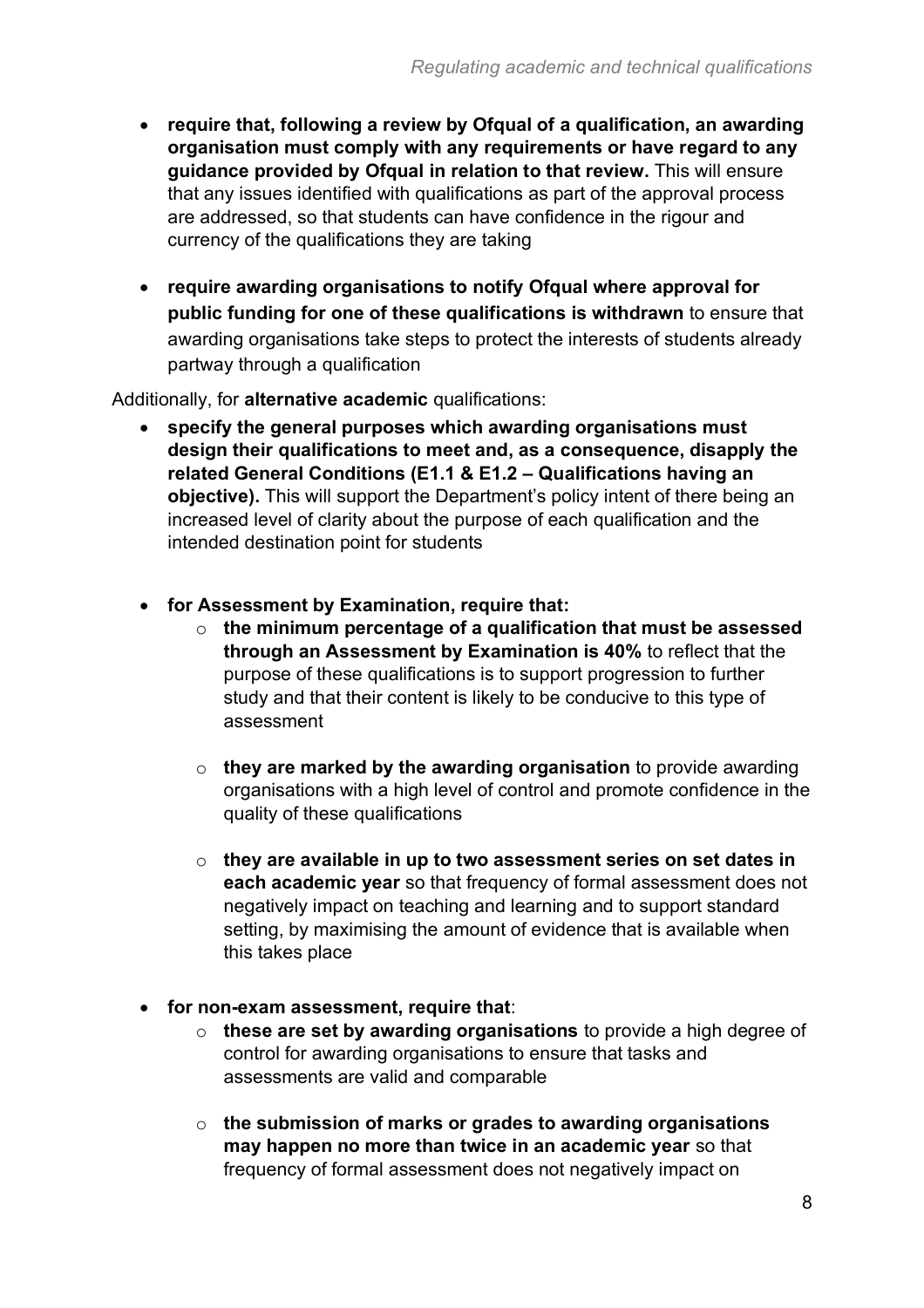teaching and learning and to support standard setting, by maximising the amount of evidence that is available when this takes place

- o **awarding organisations consider new or amended evidence where a student is retaking the assessment** so that where students retake assessments, arrangements are manageable, and students have appropriate opportunity to demonstrate their knowledge, skills and understanding
- o **awarding organisations mark or grade assessments themselves, or permit centres to do this, or use a combination of these approaches** so that arrangements are manageable and support valid assessment, based on the nature of the task and the assessment evidence generated
- **set requirements relating to awarding organisations' approaches to setting standards** so that standards are set and maintained appropriately and consistently and to meet the ministerial steer to explore further how best to secure grading standards in these academic qualifications going forward

Additionally, for **alternative technical** qualifications

• **to seek views on Ofqual's proposed approach to regulating these** to help ensure high-quality qualifications and with a view to how Ofqual and the Institute work together to avoid imposing any unnecessary regulatory burden

# <span id="page-8-0"></span>**Audience**

This consultation is open to anyone who may wish to make representation but may be of most interest to:

- awarding organisations and their representative bodies, particularly those that deliver (or want to deliver) alternative academic and alternative technical qualifications that would fit into the groups to be regulated by the proposed arrangements
- schools, colleges and training providers, and their representative bodies particularly those that deliver (or want to deliver) alternative academic and alternative technical qualifications that would fit into the groups to be regulated by the proposed arrangements
- students
- employers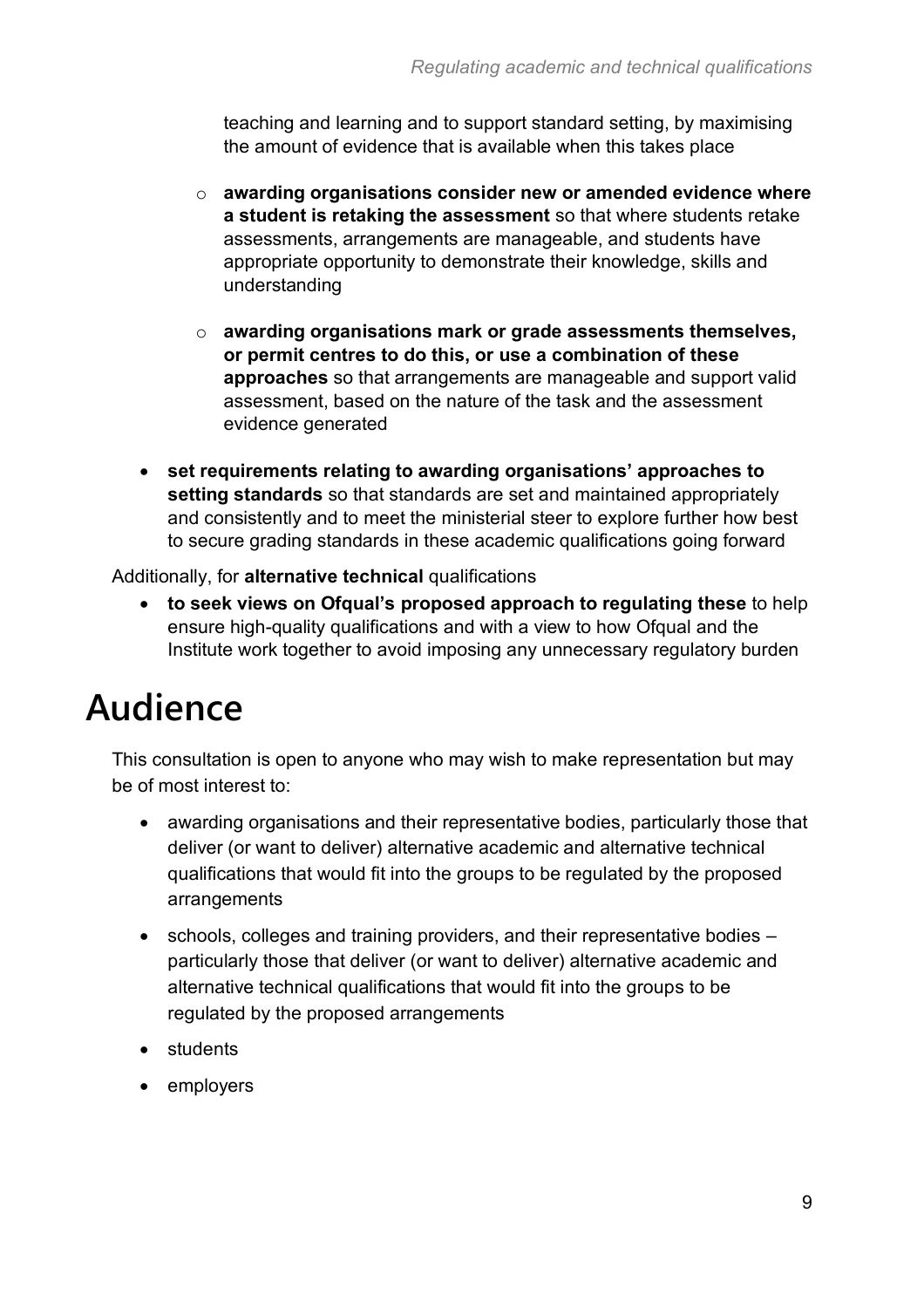# <span id="page-9-0"></span>**Consultation arrangements**

## <span id="page-9-1"></span>Duration

This consultation will be open for 8 weeks starting on 24 February and ending on 20 April at 23:45.

## <span id="page-9-2"></span>Respond

Please respond to this consultation by using one of the following methods:

- [complete the online response](https://ofqual.citizenspace.com/public/quals-vtq-policy-l3-academic-technical-consult/)
- email your response to [consultations@ofqual.gov.uk.](mailto:consultations@ofqual.gov.uk) Please include the consultation title in the subject line of the email and make clear who you are and in what capacity you are responding

For information on how we will use and manage your data, please see [Annex A:](#page-59-0)  [Consultation responses and your data.](#page-59-0)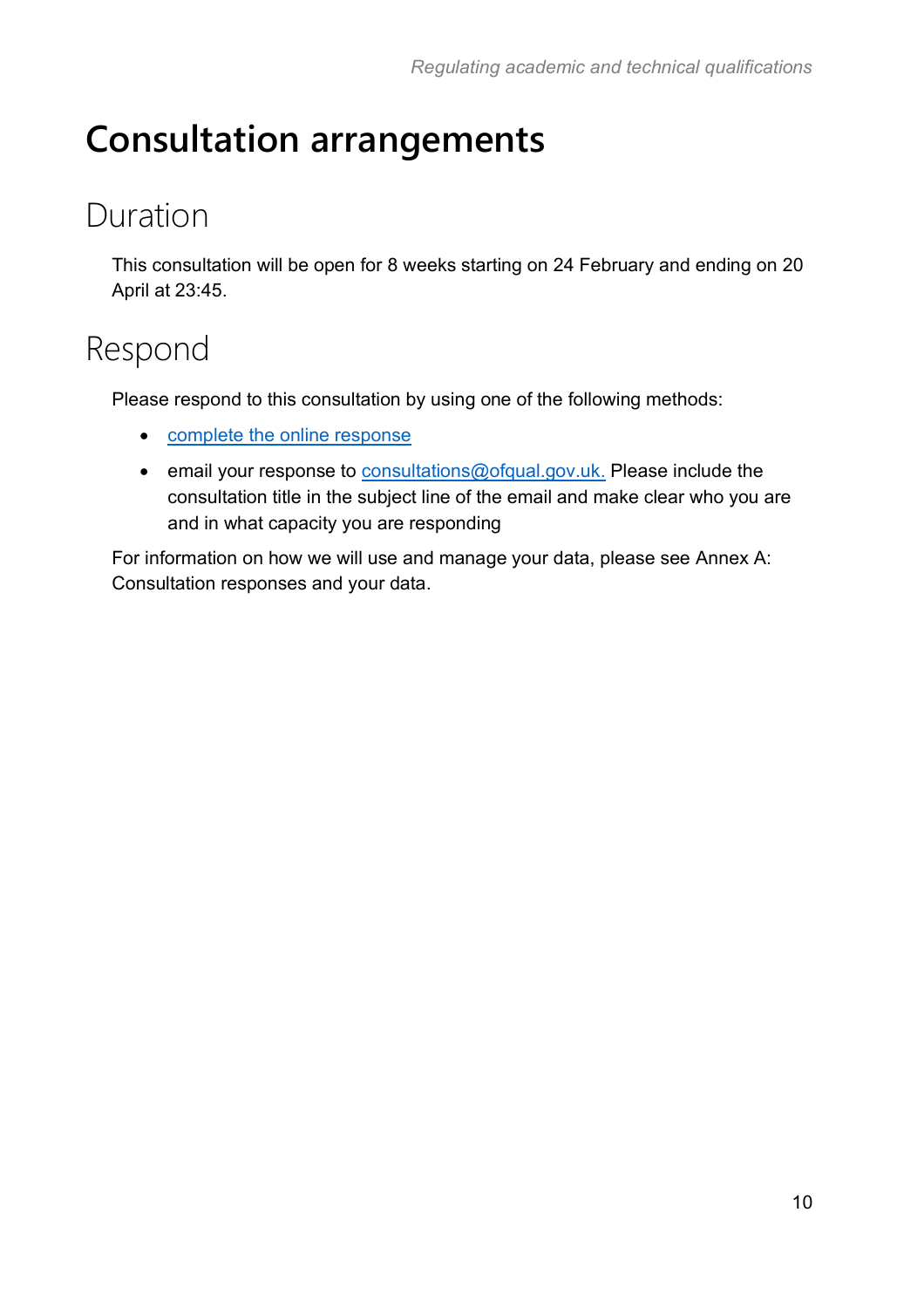# <span id="page-10-0"></span>**1. Introduction**

# <span id="page-10-1"></span>Background

Ofqual is the independent regulator for qualifications in England. Ofqual's statutory objectives include: securing the standards of, and promoting public confidence in, regulated qualifications. Ofqual's rules, which awarding organisations must follow, are designed to achieve this. We monitor their approaches to make sure they are meeting the rules and take action if they are not. Ofqual's regulation seeks to ensure quality and fairness for students and apprentices; clarity, effectiveness and efficiency in the qualifications market; and contributes to shaping the future of assessment and qualifications.

The Department set out in July 2021, following its consultation on the 'Review of post-16 qualifications at level 3 in England'<sup>2</sup>, its proposals to transform the qualifications landscape at level 3. The Department intends to streamline the overall level 3 qualifications landscape, and improve the quality of those qualifications that will be available, to both 16- to 19-year-old students and adults in the future, so that more people can get the skills they need to get good jobs and the knowledge they need to progress in education. While A levels and T Levels are intended by the Department to be the main academic and technical qualification offers at level 3 respectively, there are students whose intended employment and learning destinations may not be best served by A levels and T Levels and who therefore need access to high-quality alternative qualifications.

The Department set out how publicly funded qualifications at level 3 should be overseen in future. It said:

'Ofqual, the Institute, and ESFA will be implementing a new approvals process, establishing an approach which is coherent and ensures funded level 3 qualifications have a distinct purpose, are truly necessary in the new simplified system, support meaningful progression, and are high quality.

For technical qualifications, the Institute will lead an approvals process, setting criteria for the various technical qualification categories. For academic qualifications, ESFA will set criteria to ensure all qualifications approved for funding are necessary alongside A Levels.

Ofqual will provide advice about quality to both organisations. The ESFA will continue to have overall responsibility for funding decisions, based on its own

<sup>2</sup> [Reforms to post-16 qualifications at level 3 in England.](https://www.gov.uk/government/publications/reforms-to-post-16-qualifications-at-level-3-in-england)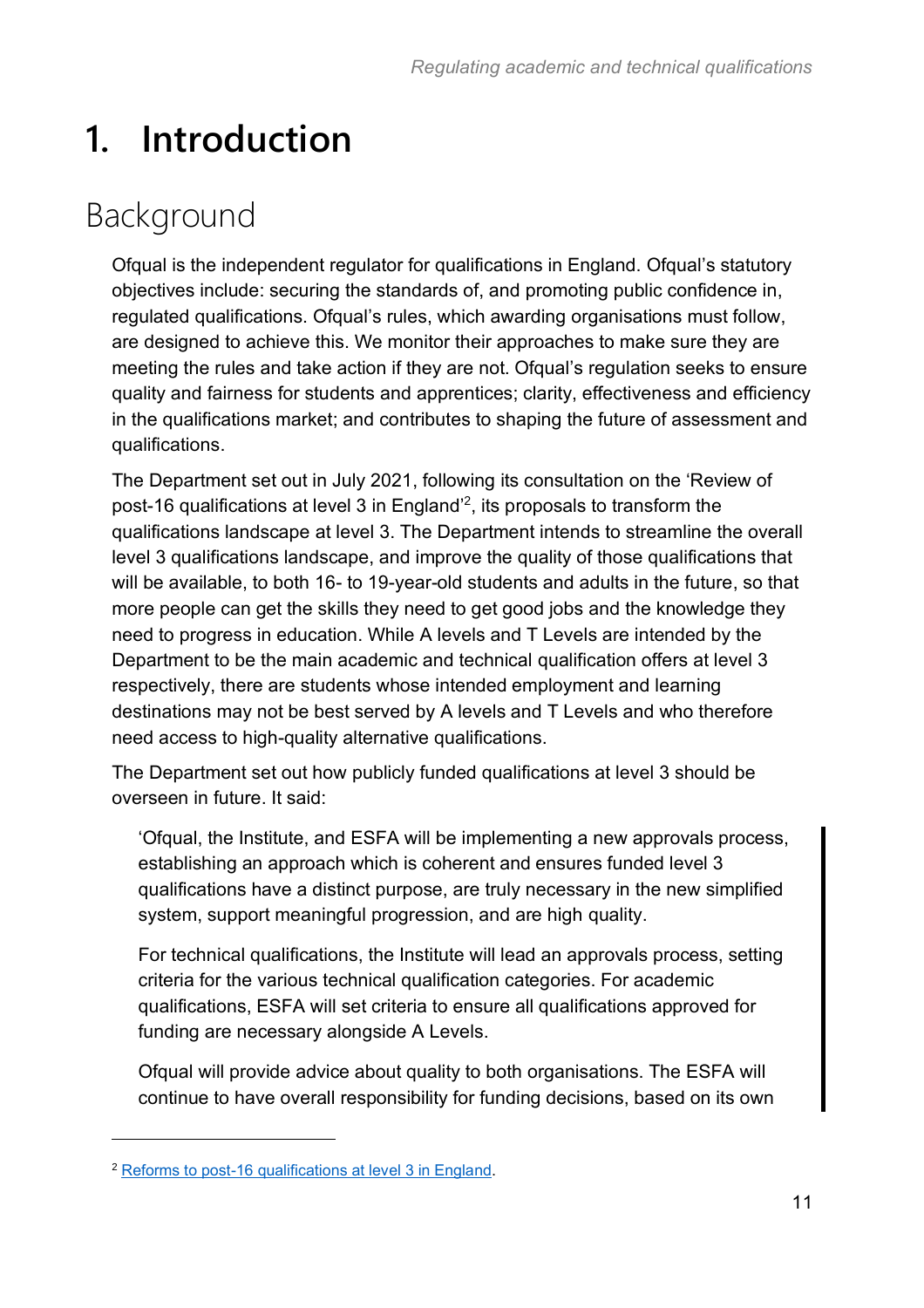criteria, and for technical qualifications, will only fund those that have been approved by the Institute.'

The roles set out by the Department reflect the different responsibilities of Ofqual, the Institute, and the Department. They also reflect the differences in the fundamental purposes of academic qualifications, which support progression to further study, and technical qualifications, which support progression into employment.

With respect to approvals, Ofqual, the Institute and the Department will work together to ensure a streamlined process, which minimises burden on awarding organisations as far as possible, while also ensuring that each organisation involved in the approvals process is able to carry out its role effectively. The Department has published further information about the approvals process on its website.<sup>3</sup>

# Strengthening alternative academic and alternative technical qualifications at level 3

In January 2022, the Secretary of State wrote to Ofqual setting out the intention that alternative level 3 provision must be strengthened in comparison to the approaches currently in place. His steer set out that:

'A fundamental feature of the proposals is there being an improved level of clarity about the purpose of each qualification and their intended destination points for students. In particular, this relates to whether a qualification is intended primarily to support progression to further study or into skilled employment.'

In recent years, Ofqual's regulation of VTQs has been strengthened, to ensure they reliably and validly assess the knowledge and skills that students should be able to develop by studying these qualifications. In particular, in 2019 new Qualification Level Conditions and guidance were introduced for qualifications approved by the Department for key stage 4 performance tables<sup>4</sup>.

Ofqual's regulation of these qualifications was strengthened as they play a key part in many young people's lives, to ensure that students who take them, those who teach them and those who rely on them, such as colleges and employers, can have confidence in them. We said when we published the Qualification Level Conditions for these qualifications that we would consider whether to extend them to cover other

<sup>3</sup> [Review of post-16 qualifications at level 3 in England: Approvals process for academic and technical](https://assets.publishing.service.gov.uk/government/uploads/system/uploads/attachment_data/file/1055474/Approvals_Process_2022_Update.pdf)  [qualification.](https://assets.publishing.service.gov.uk/government/uploads/system/uploads/attachment_data/file/1055474/Approvals_Process_2022_Update.pdf)

<sup>4</sup> [Ofqual Handbook: Performance Table Qualifications.](https://www.gov.uk/guidance/ofqual-handbook-performance-table-qualifications)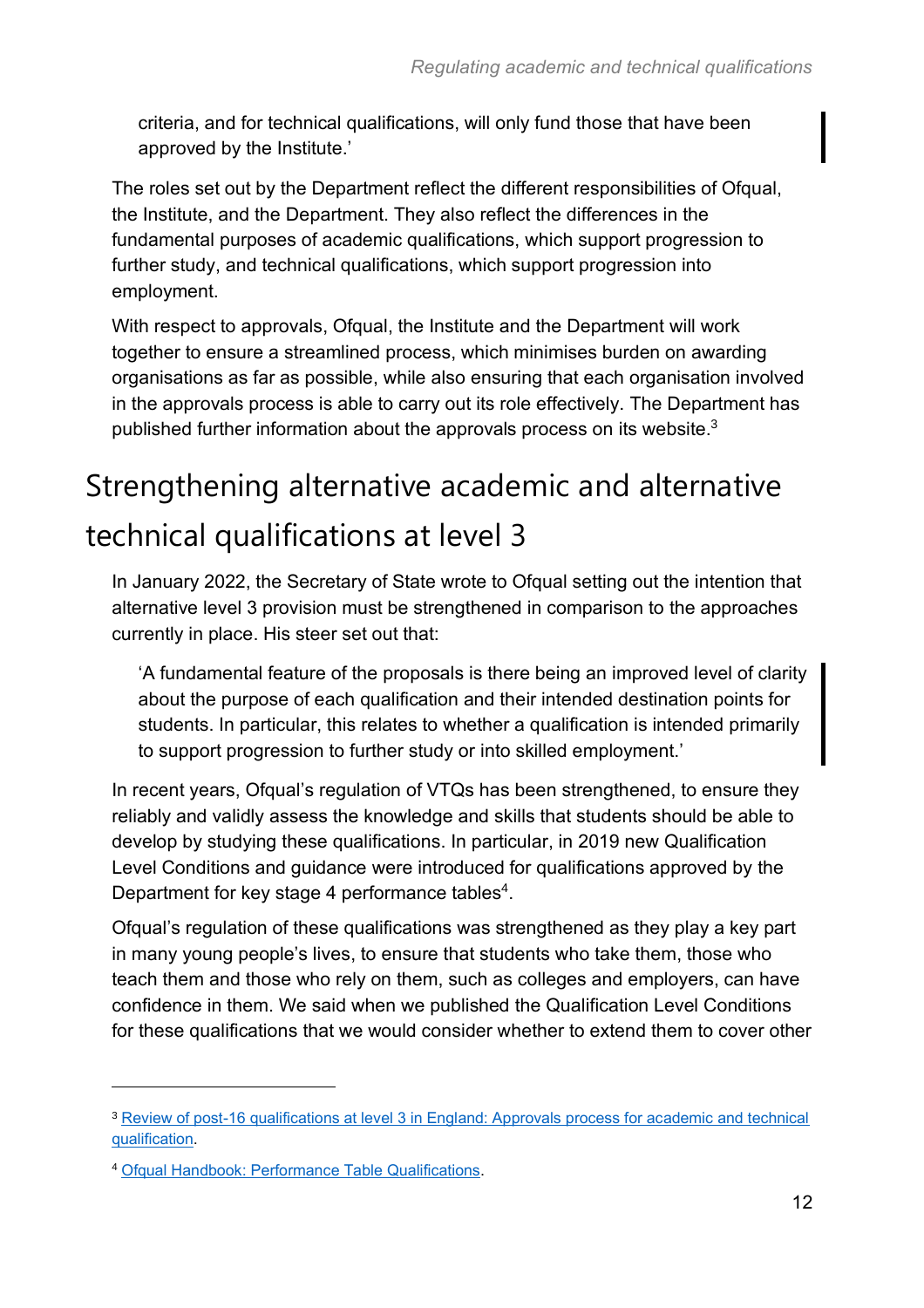qualifications on performance tables and consult if so. While this consultation does not propose to apply the Qualification Level Conditions for key stage 4 performance tables to alternative academic and alternative technical qualifications at level 3, they have been used as a basis on which to develop the proposed approach.

On this basis, and taking account of the minister's steer, this consultation sets out Ofqual's proposed regulatory approach for both alternative academic and alternative technical qualifications at level 3 in the future. Qualifications would have to meet these expectations for approval for public funding, both for 16- to 19-year-olds and for adult learners.

This consultation uses the terms 'alternative academic' and 'alternative technical' qualifications to describe those qualifications covered by these proposals. The Department and the Institute will confirm in due course what these qualifications will be known as and how they may be categorised.

In relation to alternative technical qualifications, the Institute will consult on its proposed criteria for approvals. The Institute's consultation will take place later this year, after this Ofqual consultation has concluded.

# <span id="page-12-0"></span>Ofqual's role and aims in regulating approved alternative academic and alternative technical qualifications at level 3

Ofqual will be responsible for regulating the qualifications that are available once they are in delivery and for recognising the awarding organisations which deliver them. Ofqual will also provide input into the processes relating to the approval of technical qualifications (led by the Institute) and the approval for public funding of both alternative academic and alternative technical qualifications.

This consultation sets out Ofqual's proposed approach to regulating these qualifications. Alternative academic and alternative technical qualifications would have to meet Ofqual's proposed requirements as part of seeking approval for public funding. This approach will help ensure that, where awarding organisations seek approval for public funding for qualifications in the future landscape, those qualifications are high quality, and meet, on an ongoing basis, the needs of students and other users of these qualifications.

Ofqual's responsibility is to regulate approved qualifications to ensure they are high quality and that assessments are valid. This is done on an ongoing basis through regulation against Ofqual's Conditions. In addition, Ofqual will provide feedback based on these regulatory requirements to the Department and the Institute, to help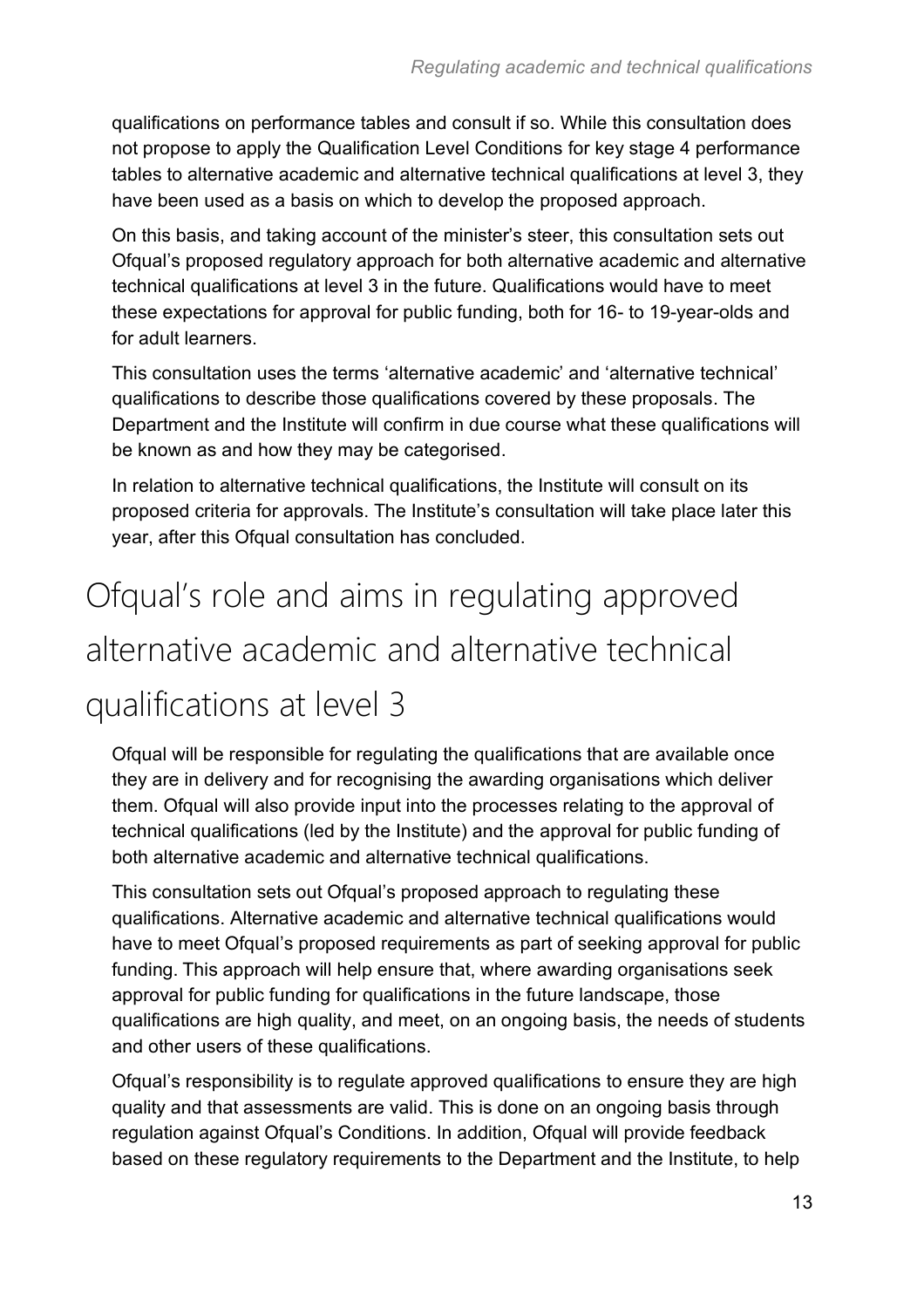inform decisions about the overall quality of these qualifications in relation to approval for public funding. Ofqual does not decide which qualifications are approved for public funding; this responsibility rests with the Department.

Through Ofqual's regulation, the aim is to ensure that qualifications are high quality, and that assessments are valid. High-quality qualifications are those which are designed and delivered in a way that enables those taking them to demonstrate fully their knowledge, skills and understanding, and that employers and other users recognise as being high quality. The General Conditions set requirements relating to the design, development, delivery and award of qualifications to ensure this. We know that some aspects of qualification design are particularly important when it comes to ensuring high-quality qualifications. For example, ensuring the assessments are appropriate to the content being assessed, ensuring a suitable level of awarding organisation control over areas such as setting and marking assessments, and the overall approach to the design of qualifications and assessments, have a significant impact on the quality of qualifications.

For some qualifications, such as A levels and T Levels, additional regulatory requirements covering these areas are in place. To ensure these alternative academic and alternative technical qualifications are of a similar high quality to qualifications such as A levels and T Levels, it is necessary to put in place controls in these key areas.

It is recognised though that these qualifications are not intended to be identical to A levels and T Levels, and the controls need to reflect this. Additionally, different oversight arrangements exist for these qualifications between Ofqual, the Department and the Institute than for A levels and T Levels. It is therefore proposed to put in place controls that focus on those areas that are important for ensuring quality, but that reflect the specific uses to which these qualifications are put. We are also mindful of the potential disruption any new requirements could cause. We are seeking to minimise this disruption while also strengthening those aspects that will have the most impact on improving the quality of these qualifications to ensure they are valid and reliable.

These proposals are intended to allow awarding organisations to design and develop qualifications that meet the needs of students and other users, whilst allowing Ofqual to regulate them more rigorously. By setting these proposed requirements, Ofqual will be able to monitor compliance and quality, using its powers where necessary to rectify any identified non-compliances.

### Alternative academic qualifications

The Department intends that students will be able to take alternative academic qualifications where there is a clear need for skills and knowledge that A levels and T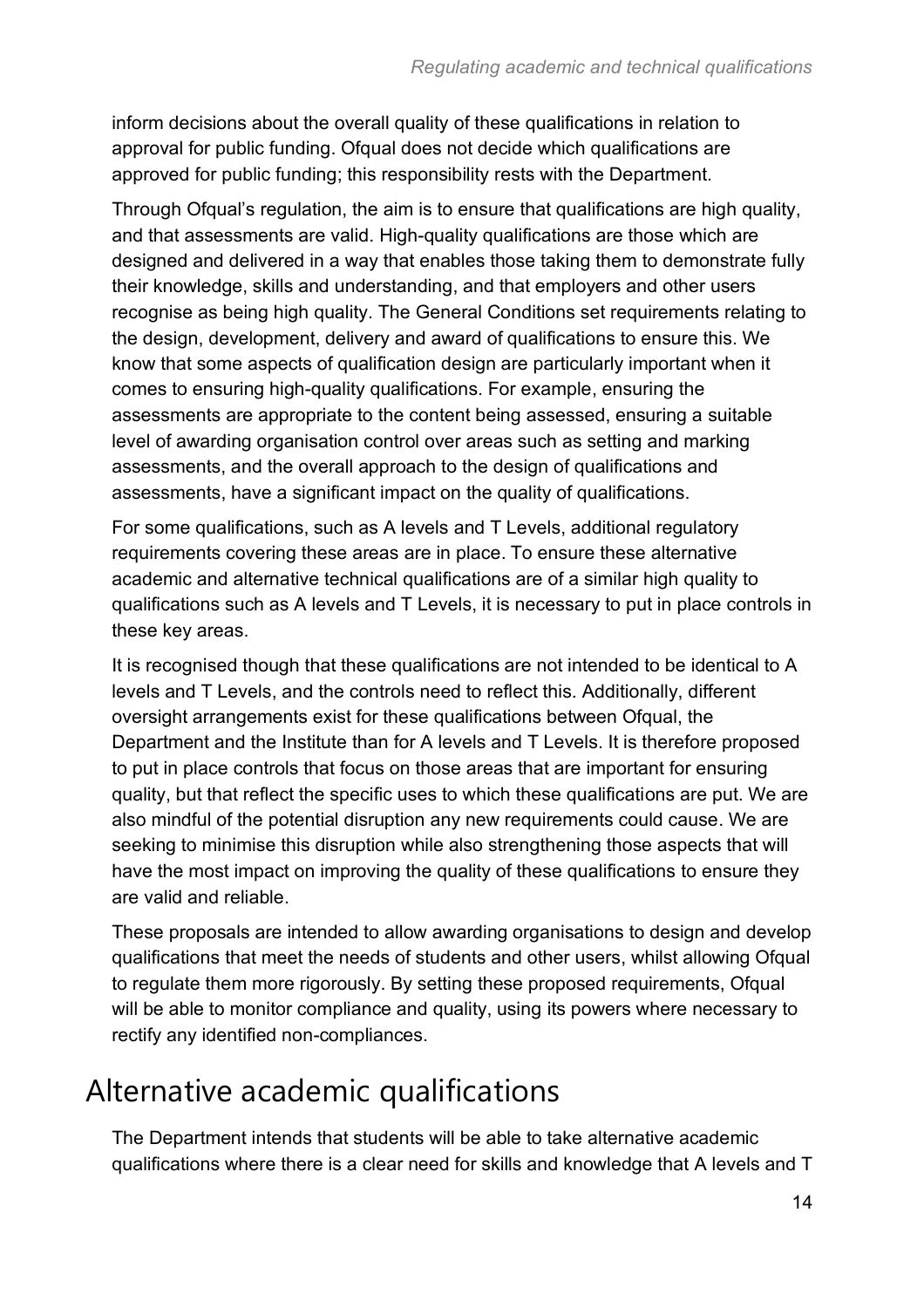Levels cannot provide. These qualifications would have a primary purpose of evidencing students' attainment in relation to their course of study, with a view to supporting informed decisions and choices about further study and supporting entry to higher education. As such, these qualifications are likely to incorporate a significant assessment of knowledge and understanding, but with an emphasis also on the ability to apply this in various contexts.

The Department intends for A levels to be the main academic option available for 16 to 19-year-olds. In addition, it intends for there to be two categories of alternative academic qualification:

- **qualifications with an emphasis on practical or applied knowledge designed to complement A level study** that would support progression to an aligned subject in higher education. These will typically be taken alongside two A levels
- **qualifications in subject areas with high levels of practical or performance-based content that is not available through A levels**, and that would typically represent a student's whole study programme. These large qualifications will be in subject areas where no T Level exists and where A levels do not offer the best preparation for specialist higher education

The Department also intends that some further broad groups of qualifications continue to be available. While such qualifications will continue, it is not proposed in this consultation to apply to these groups the proposed regulatory approach set out for alternative academic qualifications. These qualification groups are:

- **alternative, high-quality programmes:** such as the International Baccalaureate Diploma
- **small qualifications that offer additional and complementary skills to support progression to higher education:** Extended Project qualifications, Advanced Extension Awards, Performing Arts Graded Examinations and Core Maths qualifications.

In the Secretary of State's steer, Ofqual has been asked to consider how it can help ensure the quality and consistency of this part of the future qualifications landscape, and how its range of regulatory powers can most appropriately be deployed to realise this aim. The steer sets out that the potential for use as part of performance table measures is an important purpose of these qualifications when considering the approach to their regulation. The steer also asks Ofqual to explore further how best to secure grading standards in these alternative academic qualifications.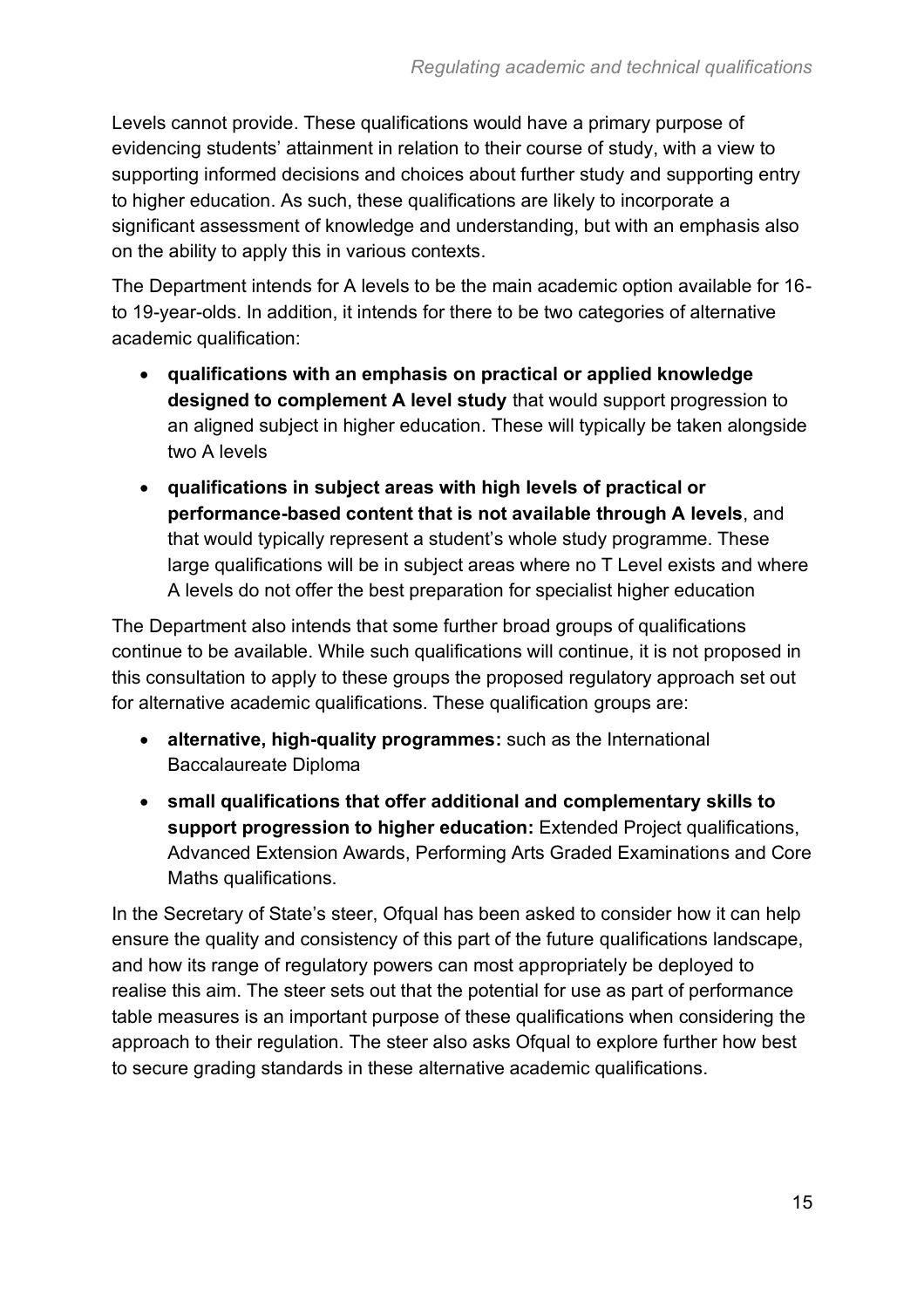### Alternative technical qualifications

Technical qualifications are described as those that have the primary purpose of identifying students that have attained the knowledge, skills and behaviours that represent competence in a given occupation. They are aligned with employer-led occupational standards published by the Institute.

In the technical part of the landscape, the Department intends for T Levels to be the main classroom-based option for 16- to 19-year-olds. As T Levels are rolled out, funding approval for technical qualifications (and some academic qualifications) that overlap with them is being removed for 16- to 19-year-olds. Alongside T Levels, a range of other qualifications is also proposed to be available for 16- to 19-year-olds. These do not constitute direct alternatives to T Levels in that they comprise:

- **Technical qualifications enabling entry into occupations** ('occupationalentry qualifications') that are not served by T Levels. These will deliver occupational competence in occupations suitable for 16- to 19-year-olds which are not covered by T Levels $^5$ . Like T Levels, these qualifications will be aligned to employer-led occupational standards.
- **Specialist qualifications** that build on and go beyond an occupational standard, enabling students to develop more specialist knowledge and skills than could be acquired through a T Level or occupational-entry qualification alone, helping to protect the skills supply in more specialist industries and adding value to the T Level offer.

In addition to these qualifications available for 16- to 19-year-olds, the Department intends that there will be additional qualifications available to meet the needs of adults specifically, who may require a broader range of technical qualifications than 16- to 19-year-olds, given their more varied backgrounds in terms of skills and experience. These additional qualifications will include:

- **Technical qualifications, of a smaller size to T Levels, that enable entry into occupations that are already served by T Levels**. These qualifications will ensure adults' differing needs, circumstances, and motivations for study are accommodated by recognising that they may not necessarily need to study as broad a qualification as a T Level.
- **Technical qualifications enabling entry into occupations without employer-led occupational standards**. These are qualifications in

 $^{\rm 5}$  In this context, this would mean that the learner has achieved as many outcomes of the standard as can reasonably be expected in an educational setting, and can perform at a level needed for entry into the relevant occupation.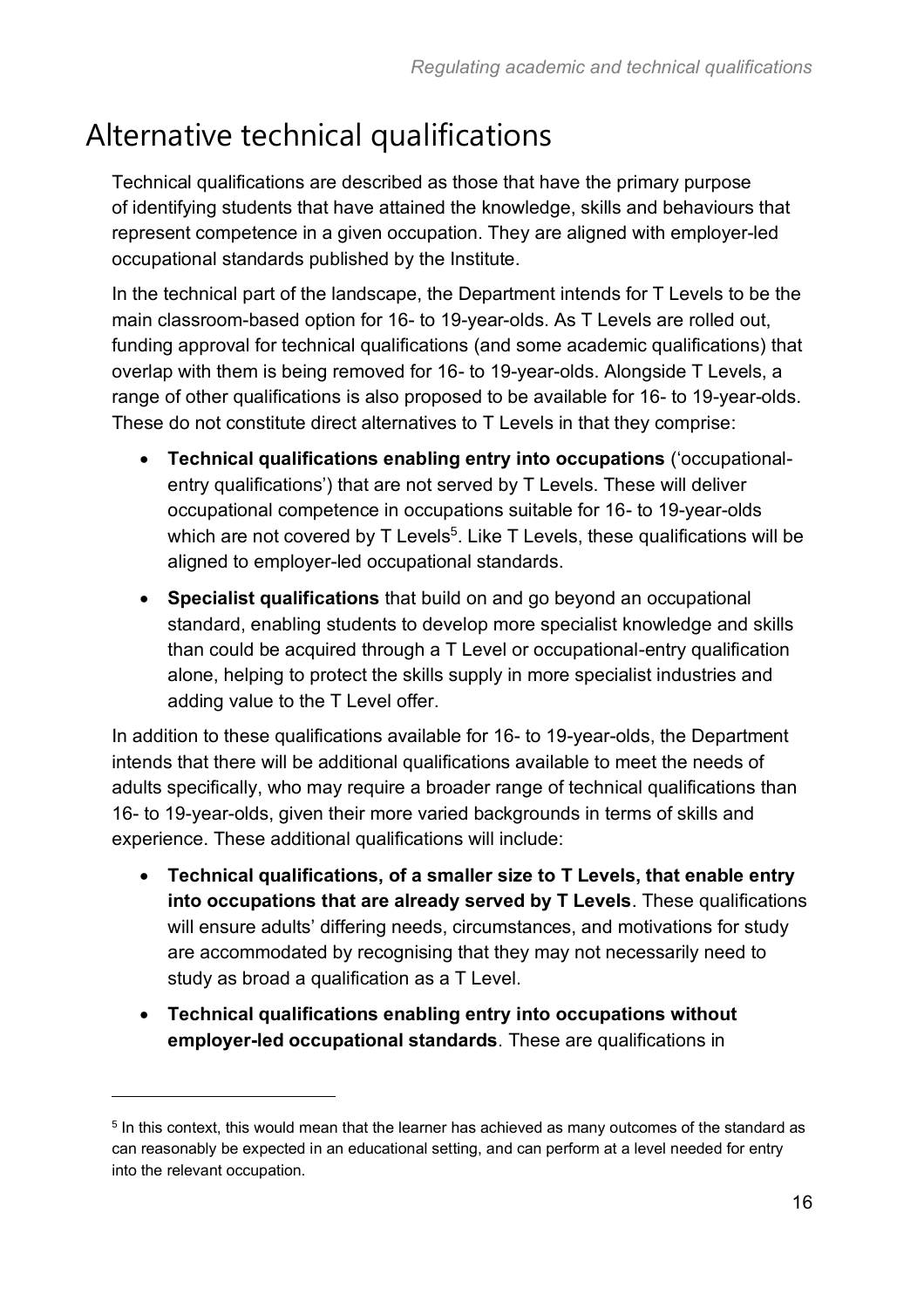occupations that are valuable to employers, but where an employer-led occupational standard has not been developed.

- **Qualifications which focus on a range of cross-sectoral skills**. These are skills that are transferrable across multiple occupations and offer a discrete set of knowledge and skills that is valuable in its own right.
- **Specialist qualifications** which are available only to 19+ students due to safety restrictions or legislation affecting those aged 16 to 19 which prevent that age group from taking such qualifications

For qualifications in the technical route, Ofqual has been asked to consider its role in helping ensure further the quality of these qualifications which, in particular, includes how it works with the Institute<sup>6</sup> to secure this. Ofqual has been asked to consider how the diverse needs of students, employers and centres can be accommodated in the regulatory approach while also supporting the aim for high-quality qualifications.

<sup>6</sup> Technical qualifications will need to be approved by the Institute in order for approval for public funding. Ofqual will provide feedback to the Institute during this approval process.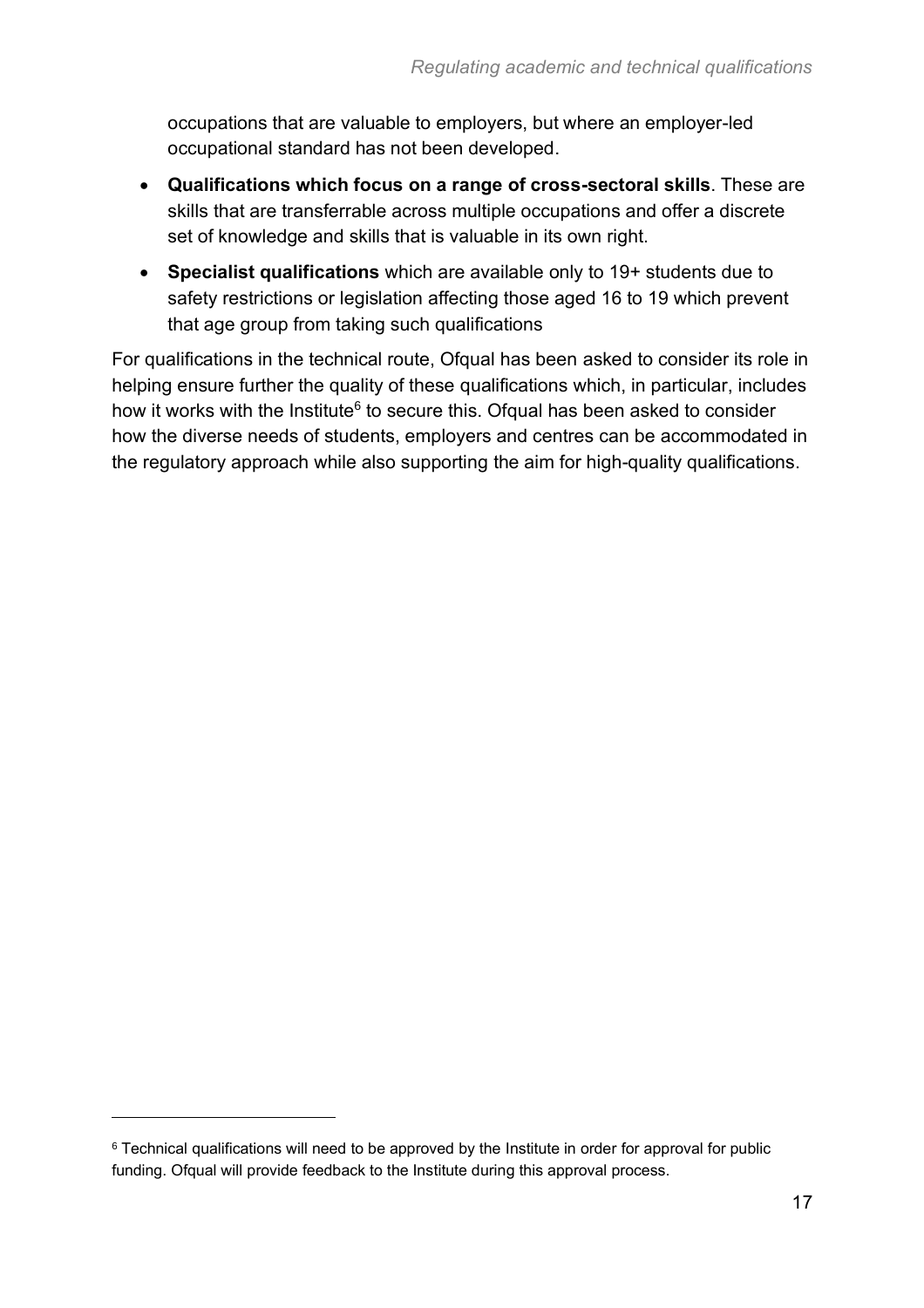# <span id="page-17-0"></span>**2. Ofqual's proposed regulatory approach for level 3 alternative academic and alternative technical qualifications**

## <span id="page-17-1"></span>Proposed regulatory approach

Ofqual regulates all qualifications and the awarding organisations who deliver them against the General Conditions of Recognition. These cover the design, development, delivery and award of qualifications. Ofqual's starting point for securing high-quality qualifications is therefore through regulation against the General Conditions.

The Secretary of State's steer sets out:

'My desire is for these changes to reflect a meaningful improvement in the quality of these qualifications, ensuring students receive the best possible preparation whether they are progressing to higher education or into skilled employment.

In parallel we must take due account of the disruption and uncertainty that may arise for schools and colleges throughout this process, particularly as we build to the first introduction of reformed qualifications from 2024 to 25. Providers have seen a number of changes to the qualifications they deliver in recent years and it is important that we maintain the balance between those critical imperatives of improving quality and minimising disruption as we take forward these vital reforms.'

There are some aspects of qualification and assessment design that can have a significant impact on the quality of qualifications. In particular, where qualifications share similar purposes and are intended to assess content in similar ways, putting in place additional controls can be an important way to ensure the quality and validity of the qualifications. This is an approach Ofqual has taken for qualifications such as A levels and T Levels, where some aspects of qualification and assessment design were identified as being particularly important to ensure these are high quality, given the purposes to which they are put. The exact nature of any additional controls can vary based on the purpose of the qualifications. Additionally, it is the combination of controls, rather than any one single control, that can help secure the quality of qualifications.

For alternative academic and alternative technical qualifications, an important way to secure the quality of these qualifications is to set controls focusing on key areas, to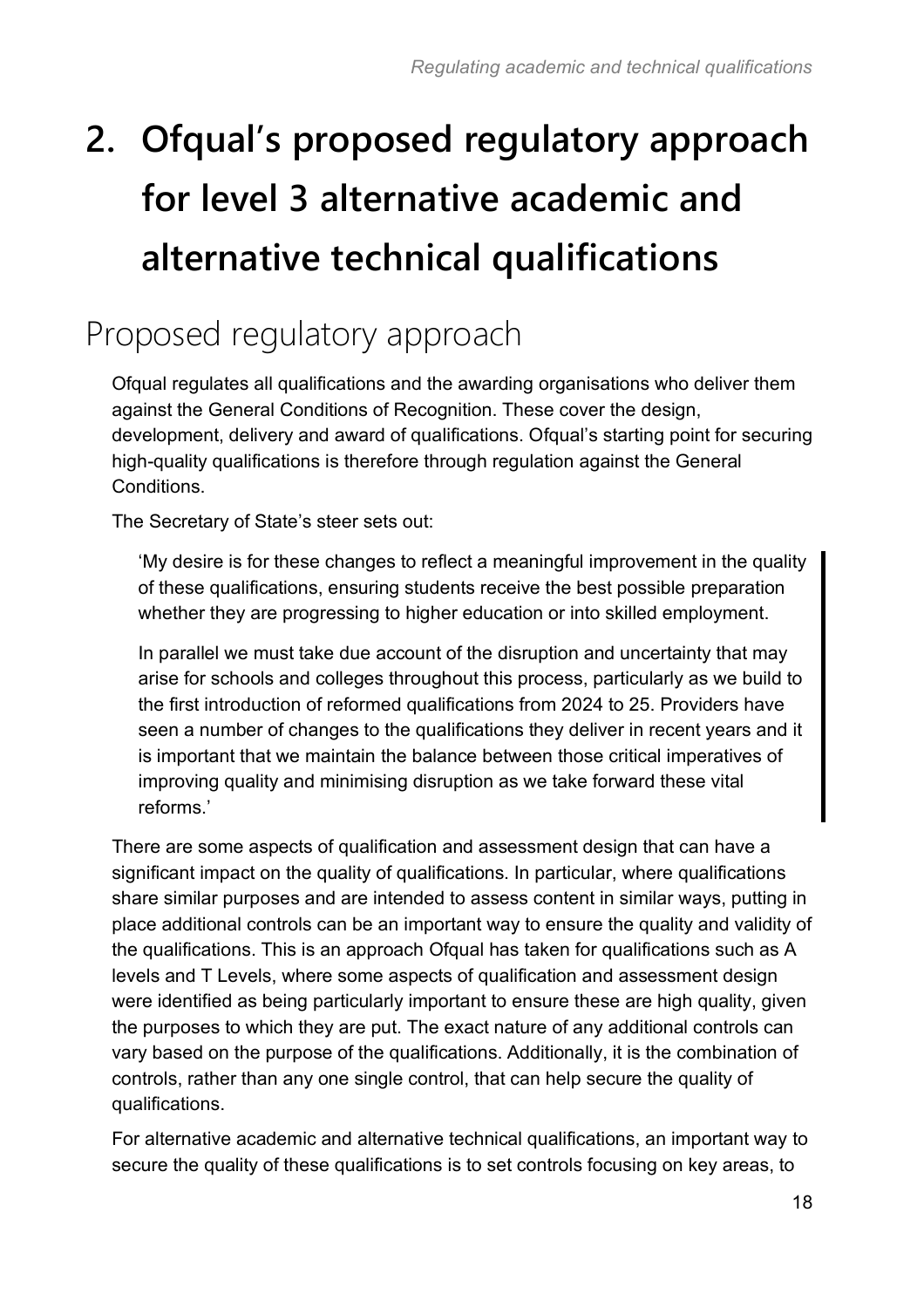require awarding organisations to explain and justify their approaches, and to hold them to account against these. It is proposed that these justifications should be provided through an assessment strategy. This is a document where awarding organisations will be required to set out their approach to, and rationale for, all aspects of the design, development, delivery and award of their qualifications. The proposals in relation to assessment strategies are explained in more detail later in this section.

There is a need to ensure these qualifications are similarly high quality to A levels and T Levels, and that they also offer genuine alternatives to them. Therefore, it is not proposed to apply the same requirements as for A level and T Levels but, instead, to adopt a similar approach to that used to strengthen the regulation of key stage 4 performance table qualifications. This approach strengthened key areas of Ofqual's regulation to ensure high-quality qualifications, while allowing sufficient flexibility for awarding organisations to design high-quality qualifications. While it is not proposed to apply existing key stage 4 performance table Qualification Level Conditions to alternative academic and alternative technical qualifications at level 3, these proposals adopt a similar approach, tailored to these qualifications.

In developing the proposed approach, we have considered and sought to balance:

- the particular threats to validity caused by accountability pressures, which could lead to centres prioritising performance against these measures over valid assessment if not managed effectively. The Secretary of State's steer notes an intention in the future landscape to minimise the separation between those qualifications that attract public funding and those qualifications that can count in performance tables
- the degree of change to existing qualifications that may be necessary, but that can also realistically be delivered and implemented by centres
- the qualifications in question being a broad grouping, rather than a single qualification type and, in particular, not having common subject content, assessment methodologies or grading structures
- consideration of those aspects of qualification design for which there is a benefit to students, schools, colleges and other users in there being a degree of commonality in terms of the approaches taken.

Many of the controls proposed are common across both alternative academic and alternative technical qualifications, albeit the precise detail needs to reflect the different purposes of these qualifications, as well as any differences in the way they are designed and delivered. These common proposals are set out in this section.

Additionally, there are some areas of qualification design which are necessarily different between alternative academic and alternative technical qualifications, and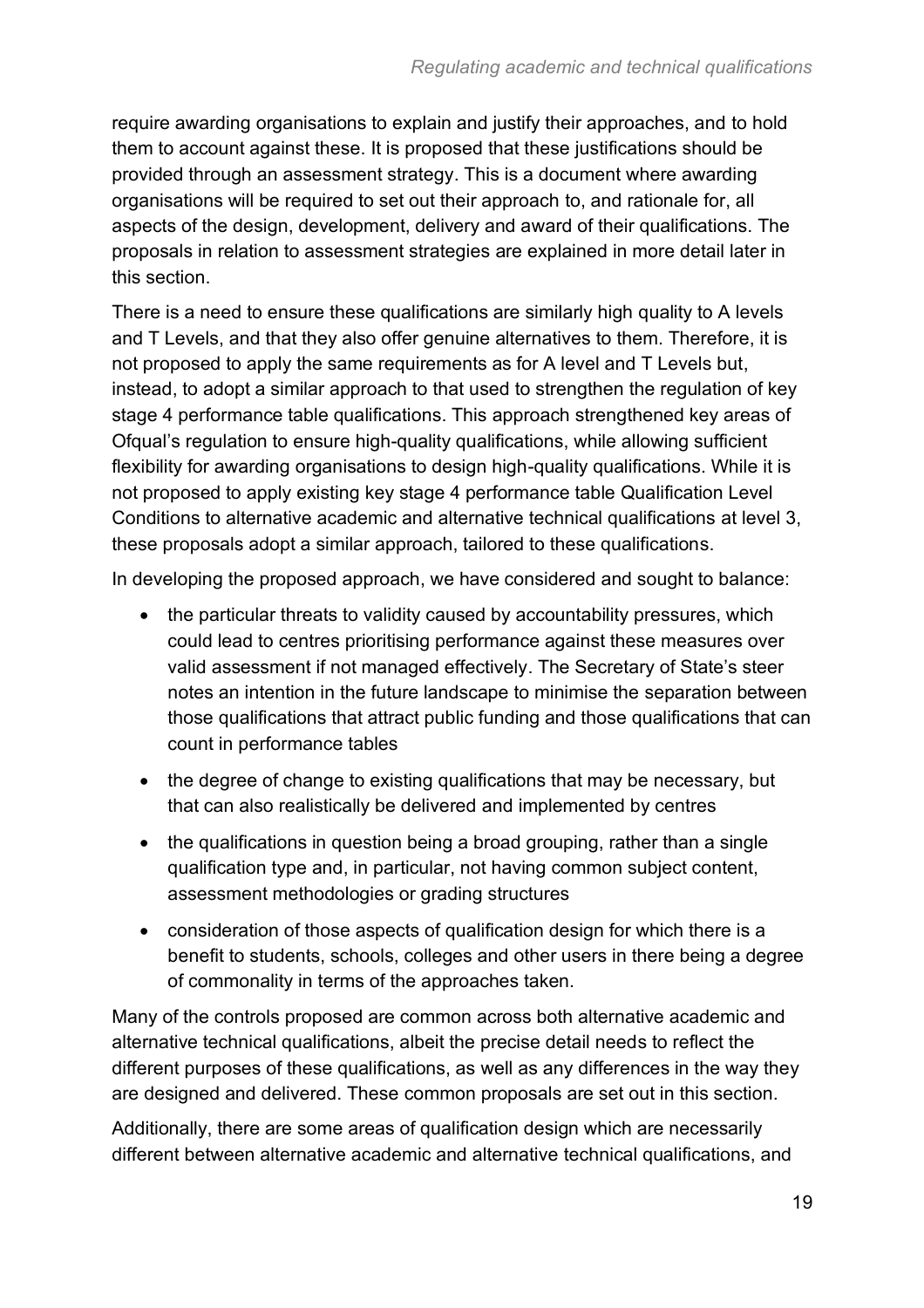therefore require more tailored approaches. Additional specific controls for alternative academic and alternative technical qualifications are set out in the sections that follow.

# <span id="page-19-0"></span>Qualification content

The way in which content is assessed is an important factor in ensuring that assessments are valid and that qualifications are high quality. A high-quality qualification will have a clear purpose, be designed so that its content reflects that purpose, and be assessed in a way that allows students to demonstrate knowledge, understanding and skills in relation to the content. Some qualifications, such as A levels and T Levels, have centrally set content which awarding organisations must design and deliver their qualifications to assess effectively.

Alternative academic qualifications will not have common prescribed content, while alternative technical qualifications will be designed against employer-led occupational standards that have been published by the Institute<sup>7</sup>. It is important for both that the content covered, and the way it is assessed, are appropriate if these qualifications are to be considered high quality. Additionally, although these qualifications are not a single 'type' and not intended to be comparable to one another in the way that qualifications such as A levels and T Levels are, there are still likely to be expectations from users in terms of approaches to similar content and assessment between qualifications.

#### **Proposal**

To ensure these qualifications are considered as high-quality alternatives to A levels and T Levels, it is Ofqual's contention that it is important to signal some key expectations about how an awarding organisation determines the content to be covered by its qualifications. It is also important that it ensures this is validly assessed to ensure results accurately reflect students' attainment in relation to the content.

Ofqual's General Conditions include requirements for what an awarding organisation must ensure in this regard: for example, that assessments are fit for purpose, at the right level, and at an appropriate level of demand. It is proposed that awarding organisations must explain their approaches to assessment of content through assessment strategies.

For alternative technical qualifications, an awarding organisation's approach in its assessment strategy should set out how it has designed and developed its

 $7$  Except in relation to those qualifications taken by adults for which an employer-led standard has not been developed.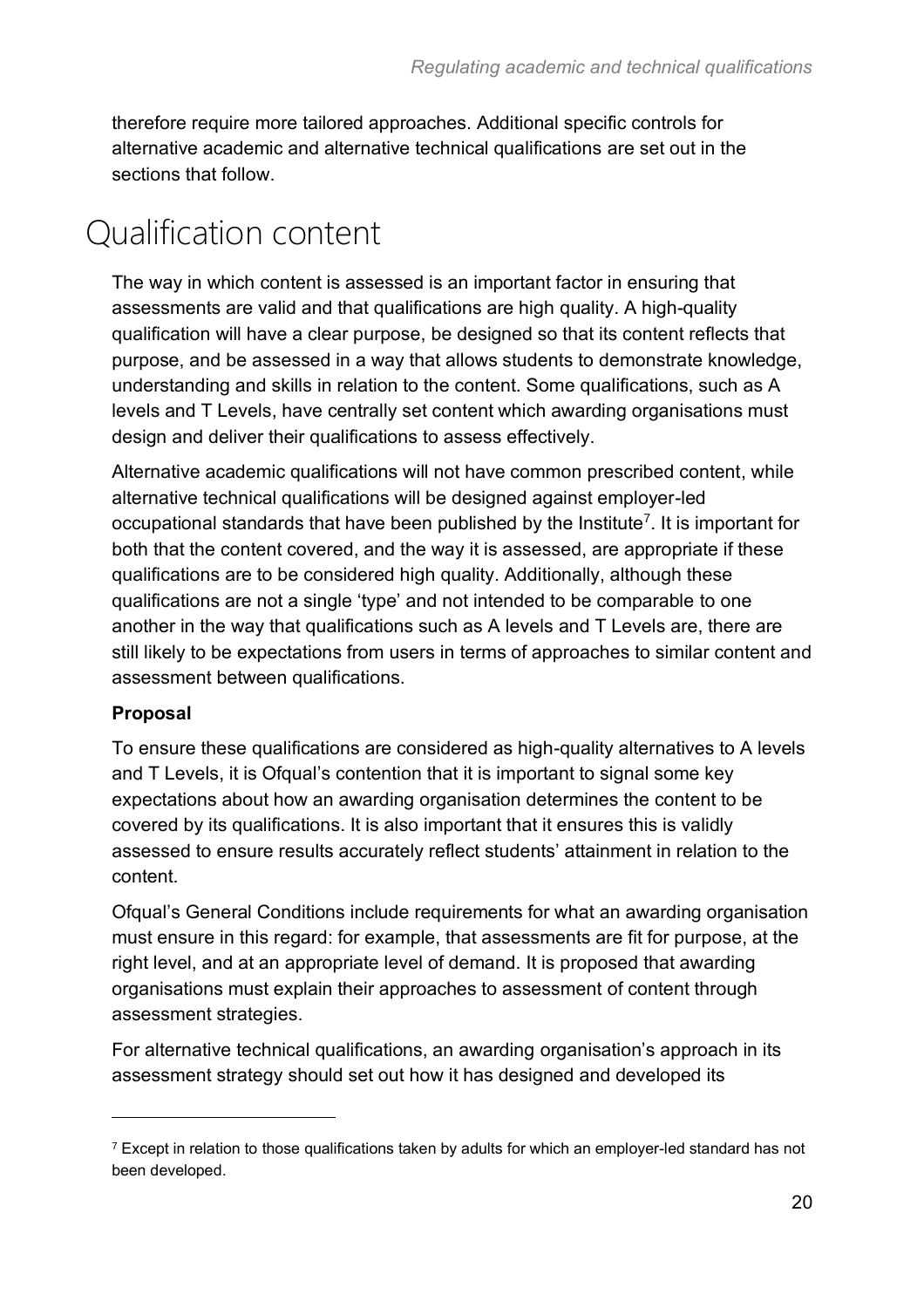assessment against the relevant employer-led occupational standard published by the Institute, as well as the rationale for its design choices, and how it has balanced any competing factors.

For alternative academic qualifications, Ofqual proposes to put in place an additional requirement relating to content coverage setting out key expectations, in the absence of nationally set subject content, relating to the content that will be assessed. It is proposed that Ofqual will require awarding organisations to explain in their assessment strategy how they ensure that the knowledge, skills and understanding that will be assessed as part of the qualification are appropriate in relation to:

- the qualification's purpose
- the level of the qualification
- the design of the assessment to be taken for the qualification
- the size of the qualification.

By taking this approach, it will be possible to ensure that awarding organisations are assessing content appropriately, and to hold them to account for doing so. This in turn will lead to high-quality qualifications that benefit students and other users. The expectations proposed will ensure that content is assessed in such a way as to give students confidence that the qualifications they choose will lead to their desired outcomes.

#### **Question 1**

To what extent do you agree or disagree with the proposed approach to the coverage of content for alternative academic and alternative technical qualifications?

# <span id="page-20-0"></span>Grading scales

The grading scales used for qualifications are important to help students and other users of qualifications understand and interpret the results of their assessments. Ofqual requires, for all qualifications it regulates, an awarding organisation to set out the specified levels of attainment (grading scales) for its qualification in its specification. An awarding organisation must design its qualifications to ensure that students who demonstrate the necessary knowledge and skills for a particular grade, achieve that grade.

It is important that qualifications have grading scales that signal to users of these qualifications what results mean, so that they can be relied on as an indicator of the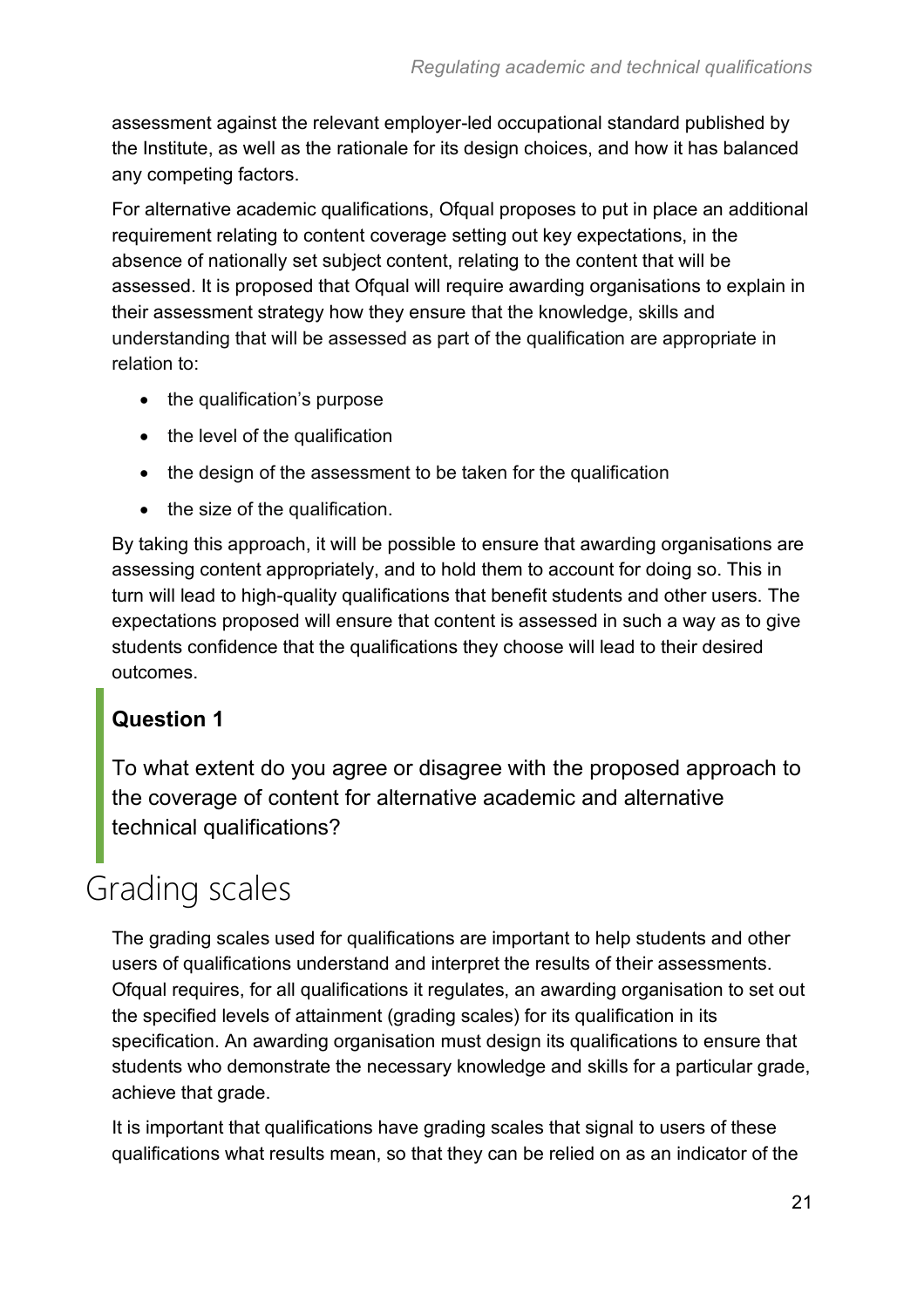level of attainment a student has demonstrated. For existing qualifications, a range of grading scales are used. These can vary in terms of the names given to each of the grades (for example pass, merit, distinction vs A, B, C, D, E) or by the number of grades available within the scale (for example pass, merit, distinction vs pass, merit, distinction, distinction\*).

It is important for there to be a sufficient number of grades to support appropriate differentiation between students' levels of attainment and to meet the uses to which the qualifications are put. It is also important that any differences between grades are meaningful and reflect the nature of what is assessed in the qualification. The precise number of grades that is appropriate for a qualification will depend on factors such as the nature of the content being assessed, the needs of those who use the results, what achievement of the qualification is intended to attest to, and the size of the qualification.

#### **Proposal**

For the qualifications covered by these proposals, there are a number of approaches that could be taken, depending on what is considered to be the most important aspect of what grades are intended to signal. Presented below are approaches that could be taken. These are provided as examples only – the exact nature of any approach would need to take account of a range of factors, which could differ between alternative academic and alternative technical qualifications, given their different purposes. For example, an alternative academic qualification may require one approach to meet the needs of students seeking to progress to further study. An alternative technical qualification on the other hand may require a different approach, to meet the needs of employers who rely on the grades, or to meet any requirements set by the Institute. Ofqual and the Institute will consider these factors as the approaches are finalised following consultation.

One option could be to require a single grading scale for alternative academic qualifications and alternative technical qualifications (for example A\* to E). While this would have benefits in terms of ensuring a greater degree of commonality in terms of grades available, there is a risk that a fixed grading scale may not be appropriate in all cases – that is, across a range of qualifications that, while common in some respects, are necessarily designed differently in others. It is also not clear what single grading scale would be the most appropriate.

A second approach could be to prescribe a fixed number of grading scales, and for awarding organisations to determine from these, which is most appropriate (for example A\* to E or pass, merit, distinction). An awarding organisation may choose one approach for alternative academic qualifications, and another for alternative technical qualifications, for example. Such an approach would have benefits in bringing a degree of commonality to grading scales used, while allowing greater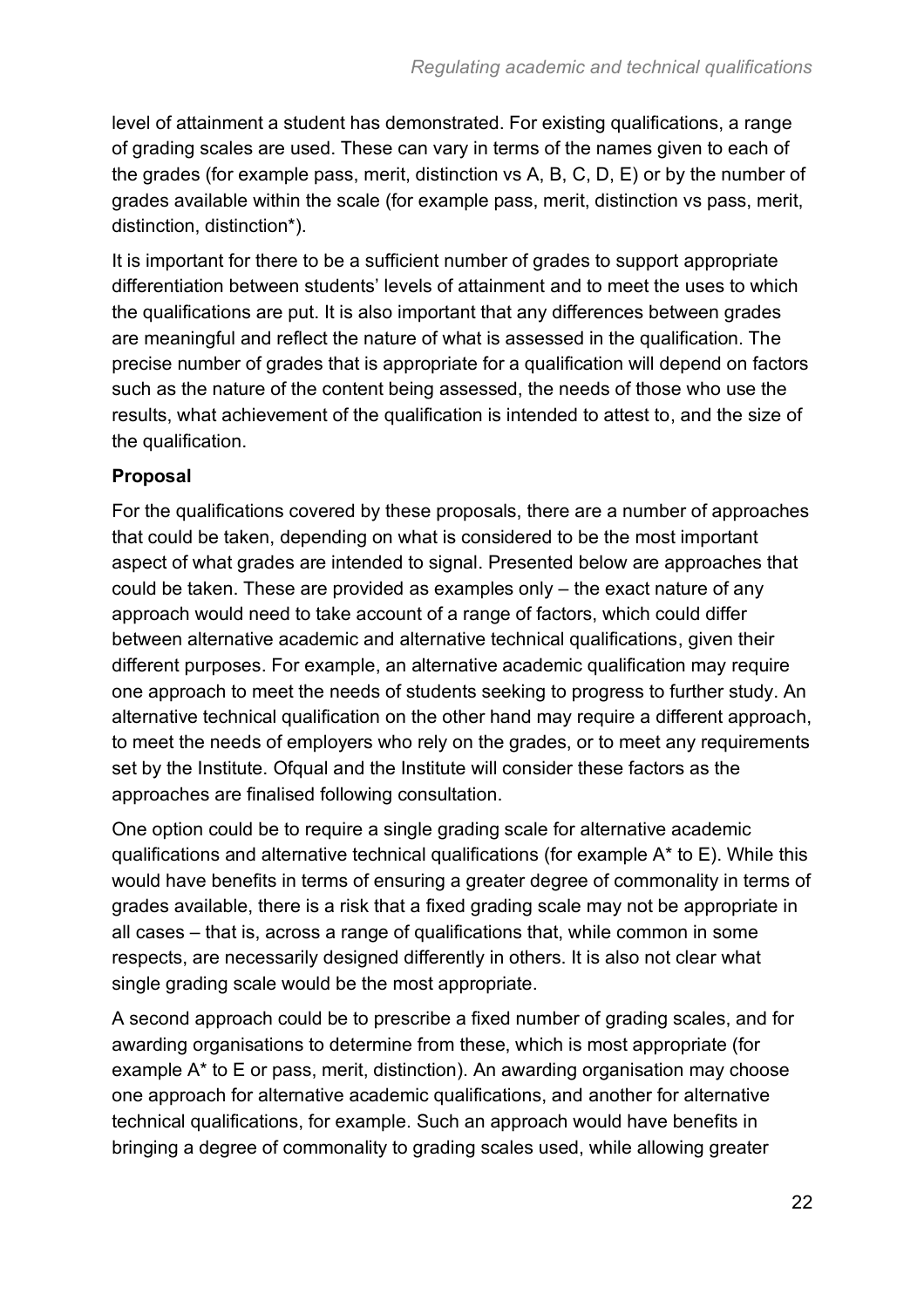flexibility to choose the most appropriate one. It may however still result in awarding organisations having to choose a grading scale that is not appropriate for their qualification, if the options available did not reflect the design or purpose of their qualification. It could also lead to awarding organisations having to design assessments to fit in with a particular grading scale, rather than prioritising the validity of the assessment.

A third approach would be to require awarding organisations to determine the most appropriate grading scale, with no restrictions on the approaches they may take. This would allow awarding organisations to design assessments in the most valid way and determine the most appropriate scale. There is a risk from such an approach however that different awarding organisations could come to different decisions for similar qualifications, and that this could lead to proliferation in the number of grading scales available.

An alternative approach that builds on this would be to allow awarding organisations to determine their approach, but to put in place parameters within which they must operate, by specifying a minimum and maximum numbers of grades they are permitted to use. This approach would be likely to prevent further proliferation of the number of grades beyond what currently exists, while ensuring awarding organisations determine the most appropriate approach for the qualifications and assessments. However, it would not prevent different awarding organisations from taking different approaches as long as they fell within the defined parameters.

It would be expected in all cases that an awarding organisation explains and justifies its approach as part of its assessment strategy.

Each of these approaches has advantages and disadvantages, and different users of qualifications are likely to have views on what grading scales they prefer. It is also possible that the approaches may legitimately differ between alternative academic and alternative technical qualifications, both given their different purposes and on the basis of any requirements set by the Institute. We are therefore seeking views on whether there are certain aspects of grading scales that are considered more or less important than others.

### **Question 2**

Which of the following aspects do you consider to be the most important in relation to the use of grading scales for alternative academic and alternative technical qualifications:

a) simplicity of approach for users (e.g. through the use of a common/small number of grading scales)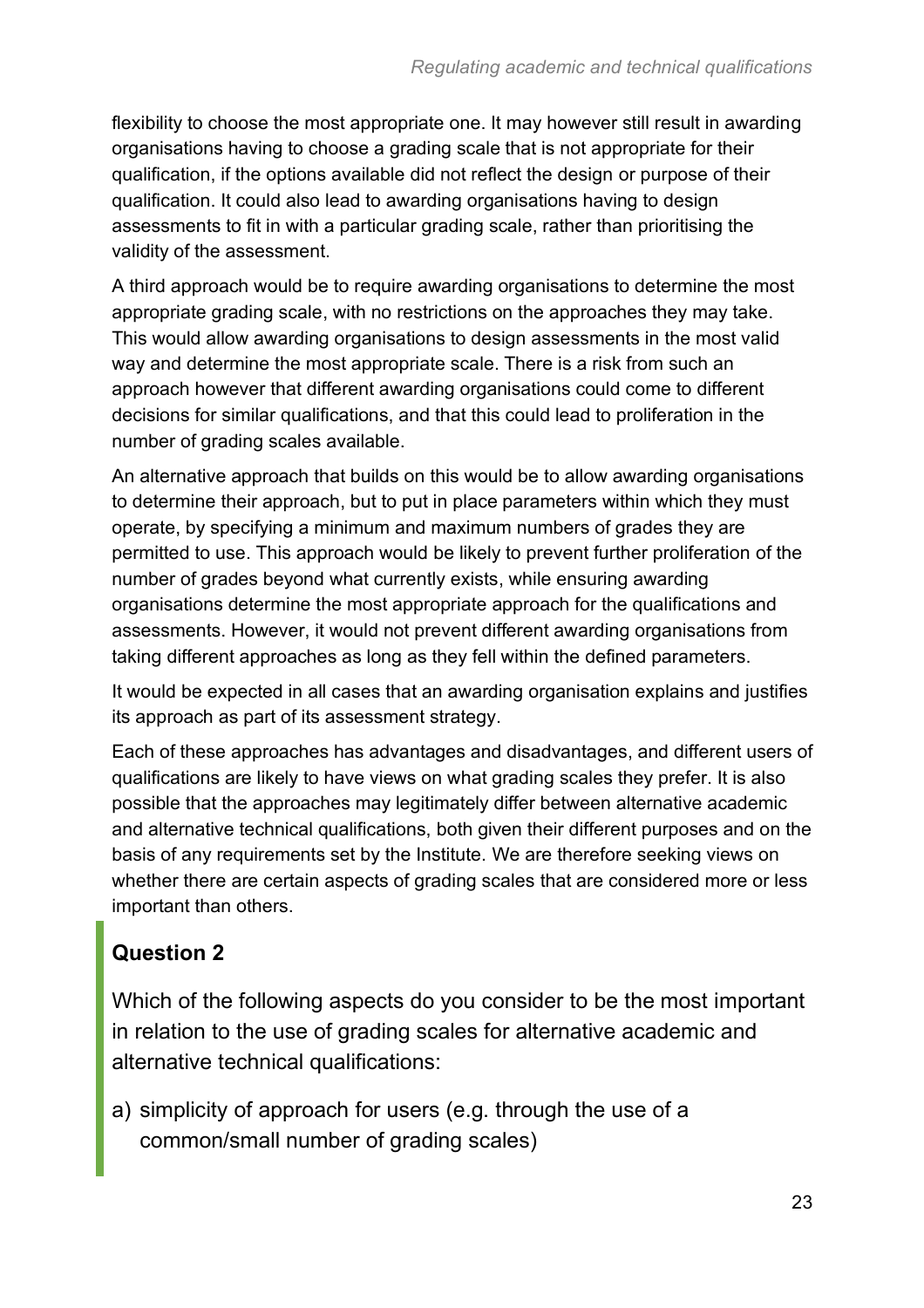- b) flexibility for awarding organisations to determine approaches which best suit their qualifications
- c) ability to compare grades for the same qualifications between years (for example through the continued use of existing approaches)

# <span id="page-23-0"></span>Assessor judgements in directly graded

### assessments

Where qualifications include directly graded, outcome-based assessments, awarding organisations may typically have lower levels of direct control over the standards applied, as these are determined upfront by individual assessors and are applied at the point of assessment, rather than there being a post-hoc awarding process.

The absence of numerical marks means that assessor judgements cannot be adjusted statistically in instances where this may be necessary. This can lead to a greater emphasis on upfront standardisation and different approaches to monitoring assessors' marking and adjusting this where required.

The General Conditions set a number of requirements in relation to the marking of assessments. These cover the marking itself, requiring awarding organisations to ensure that, as far as possible, the criteria against which performance will be differentiated are understood by assessors, accurately applied and applied consistently.

The General Conditions set requirements relating to the assessor, requiring awarding organisations to identify, monitor and manage conflicts of interest, and to ensure that any part of the assessment is not undertaken by any person who has a personal interest in the result of the assessment. The General Conditions require an awarding organisation to ensure that its workforce is appropriately competent.

#### **Proposal**

While the General Conditions set requirements that, when taken together, require awarding organisations to ensure that marking is accurate and consistent, Ofqual is considering, for these qualifications, whether to set additional requirements relating to directly graded assessments. This is because the judgements made by these assessors will have a direct impact on the outcomes for students and the standards set in these qualifications, as greater responsibility for the standard may reside with 'frontline' assessors' judgements of outcomes (rather than through post-hoc processes, over which, in the case of alternative academic qualifications, we propose to set controls).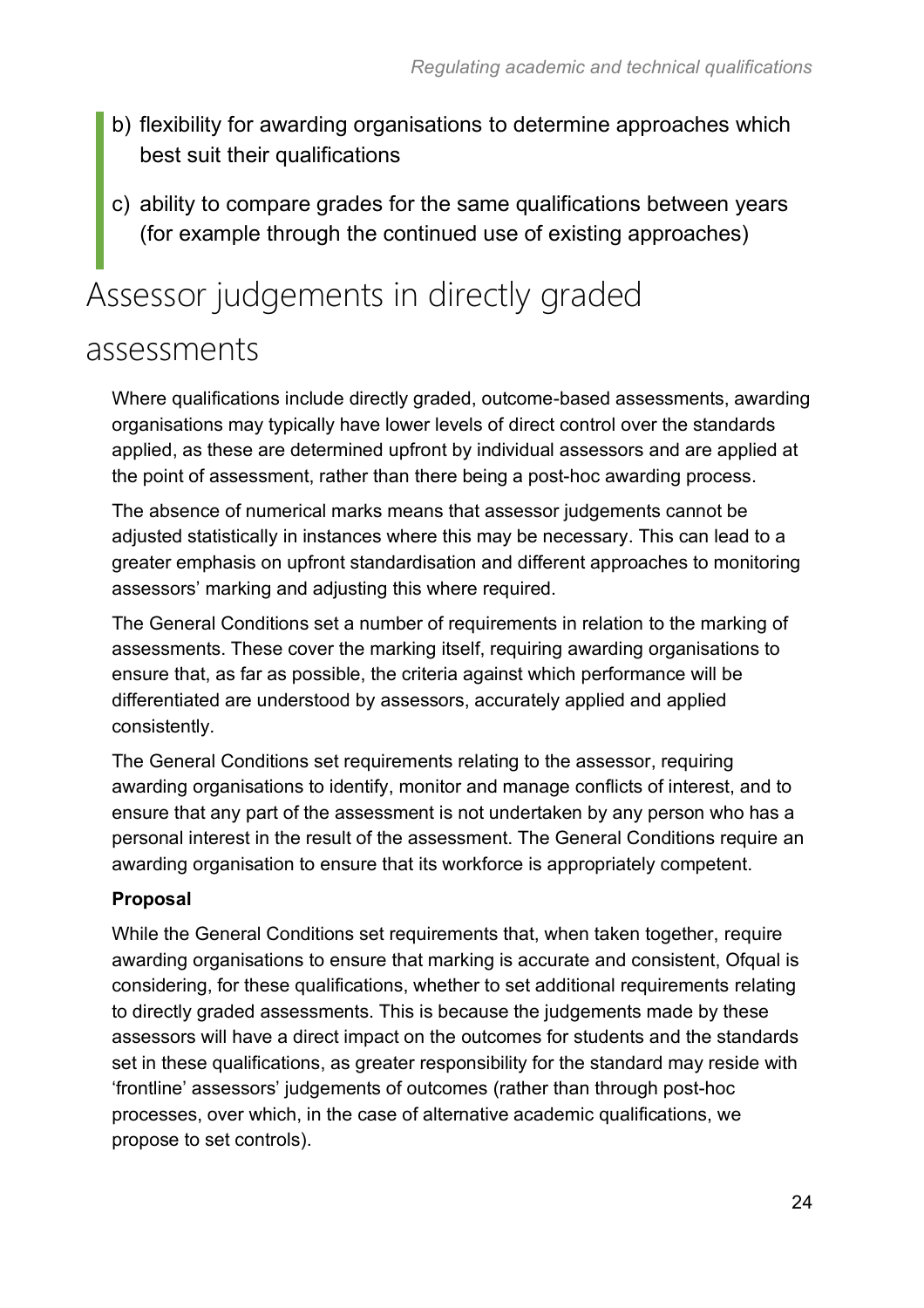Given the need to ensure these qualifications are similarly high quality to A levels and T Levels where there are specific controls in this area, such controls might also be appropriate for these qualifications. These controls could include, for example, measures such as particular expectations for the training and monitoring of assessors. At this point, this consultation is seeking views on the overall approach. Any specific requirements will be considered based on consultation responses. The approach taken may also differ, if necessary, between alternative academic and alternative technical qualifications. Different approaches may be taken, for example, to reflect any requirements put in place by the Institute. The Institute plans to consult on its requirements for alternative technical qualifications later in the year, and Ofqual and the Institute will consider the approaches taken as these proposals are finalised, taking account of responses to this consultation as appropriate.

Views on whether additional controls would support setting and maintaining grading standards in such assessments are welcomed.

### **Question 3**

Are there any additional controls you think are necessary to secure standards in directly graded assessments?

# <span id="page-24-0"></span>Titling

The title is an important way in which qualifications can be identified by students and other users. The use of the term GCE in a title, for example, helps to identify a particular type of qualification. Similarly, for apprenticeship end-point assessments, the inclusion of the title of the relevant apprenticeship standard helps identify those end-point assessments that have been designed against the same apprenticeship standard.

Ofqual sets requirements for all qualifications it regulates, about how qualifications must be titled under the General Conditions. General Condition E2 requires that the title of a qualification includes: the name of the awarding organisation; the level of the qualification; the type of qualification; an indication of the content of the qualification; and any endorsement that applies to that qualification (for example, if a student has studied options leading to a particular qualification). There is also statutory guidance on how specific terms, such as award, certificate and diploma should be used as part of qualification titles to help indicate their size.

#### **Proposal**

Ofqual is considering whether there would be a benefit to users in setting more specific titling expectations than those in the General Conditions. This would help to identify those qualifications that have been approved for delivery. It is proposed that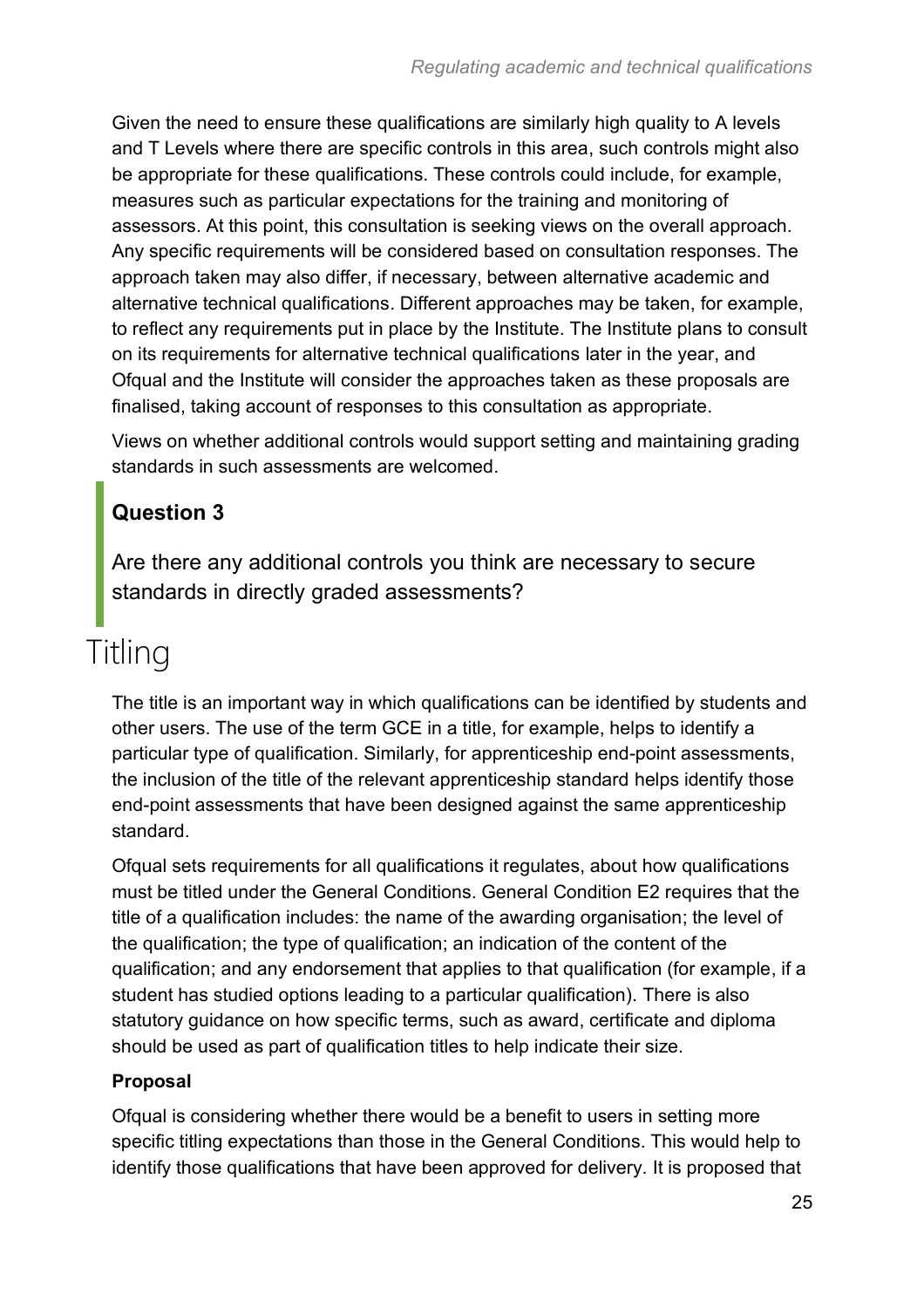such requirements will help provide clarity, and will reflect any naming conventions set out by the Department and the Institute for alternative academic and alternative technical qualifications. It is possible that such requirements may differ between alternative academic and alternative technical qualifications, reflecting any requirements in this area that may also be set by the Institute.

It is not proposed that these qualifications will be defined as a specific regulatory type (in the way that A levels, for example, are a single type of qualification), given that this group of qualifications will consist of a range of qualifications. To do so may suggest a greater degree of commonality across these qualifications than is likely to be the case. But it is possible, for example, to set expectations for the use of specific terms or titling conventions to reflect that a given qualification has been approved (and to ensure that such terms are not used in qualifications that have not been approved). This would have a benefit of making clear to users the difference between approved and other qualifications.

Specific titling conventions do however have the potential to cause confusion. There is a risk, for example, that a common titling convention could suggest a greater level of similarity between qualifications than is actually the case (in the way that defining qualifications as a single regulatory type could also have).

To provide the most value to users of qualifications, Ofqual considers it would be beneficial to put in place requirements relating to the titling of these qualifications. However, we would welcome views on this, including on how best to indicate this in the title, and on any alternative approaches to consider.

#### **Question 4**

Do you have any comments on the approach to ensuring that these qualifications are identifiable to users through the use of titles?

## <span id="page-25-0"></span>Assessment strategies

In relation to a number of our proposals, it is proposed that awarding organisations must explain or justify to Ofqual the approaches they intend to take. It is proposed that these explanations are set out in a document, called an assessment strategy, created to explain an awarding organisation's overall approach to the assessment of a qualification.

Assessment strategies play an important role in helping Ofqual to understand an awarding organisation's qualification and assessment design decisions and provide a detailed basis against which to regulate individual qualifications in delivery. They are also used by the Institute and Ofqual as part of the approvals processes where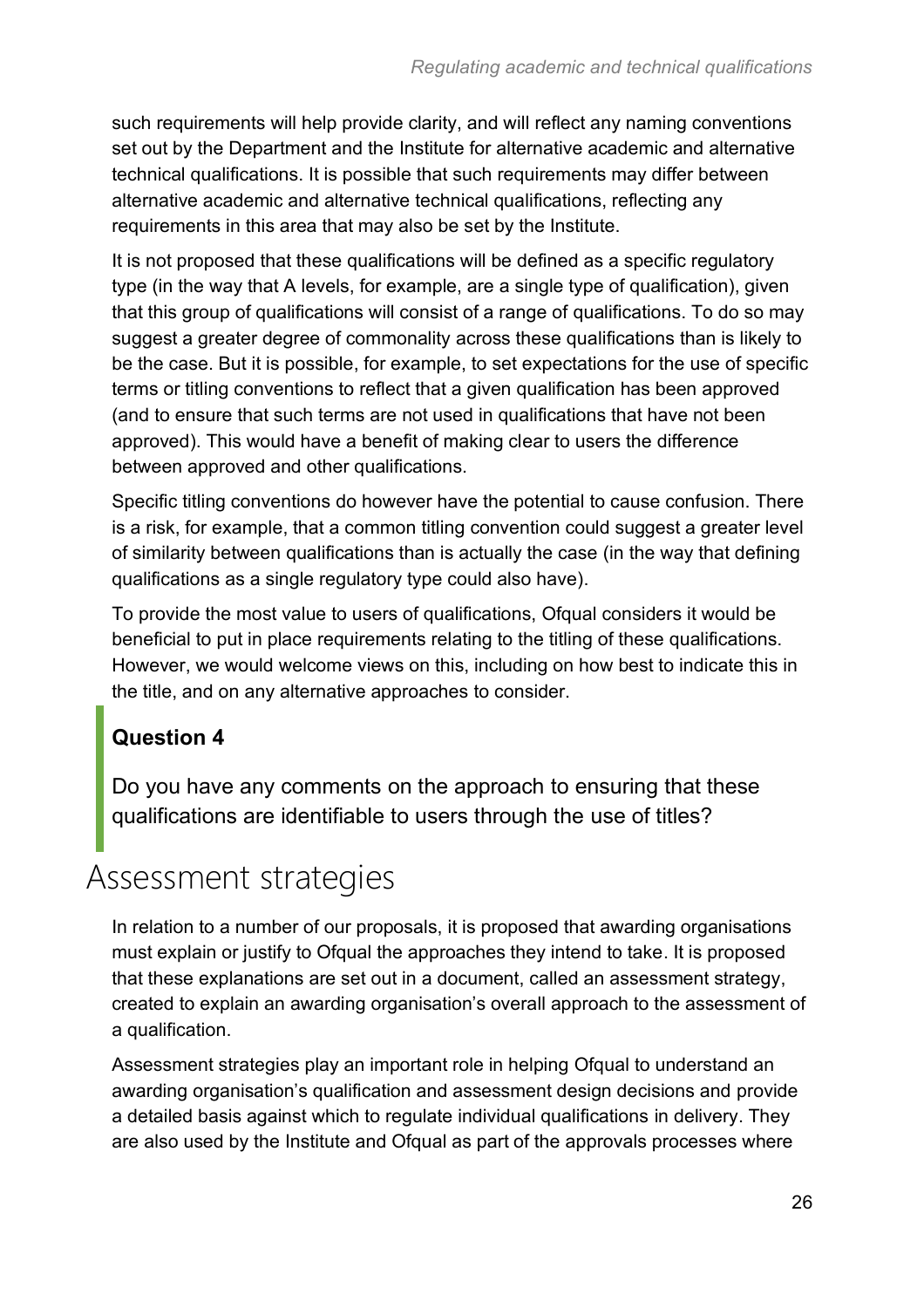awarding organisations are seeking approval for public funding for their qualifications.

Awarding organisations can use their assessment strategies to demonstrate the validity of their qualifications and the coherence of their decisions with the purpose of these qualifications. Assessment strategies are required in a number of qualifications, including A levels and T Levels. Awarding organisations are expected to keep their approaches under review on an ongoing basis and, as such, an assessment strategy should be kept up to date to reflect any changes to an awarding organisation's approach.

This consultation sets out some specific aspects that should be included in an assessment strategy. However, it would be expected that an assessment strategy would provide a comprehensive picture of an awarding organisation's approach to the design, development, delivery and award of their qualifications, and how they use evidence throughout the qualification lifecycle to promote continuous improvement.

#### **Proposal**

Ofqual proposes to require an awarding organisation to develop, follow, and keep under review, an assessment strategy explaining its approach. They should use these to present to Ofqual explanations, justifications and supporting evidence for the decisions they have taken, and to identify the risks and impacts of those decisions. Evidence may take the form of relevant research and examples from live or sample assessment materials, including test items, tasks and mark schemes.

Ofqual proposes to require assessment strategies for both alternative academic and alternative technical qualifications as these are an important part of Ofqual's regulatory approach for qualifications it regulates. It is expected that an assessment strategy (or related information) would also be required by the Institute as part of its approvals process for alternative technical qualifications. While as far as is possible it is desirable not to duplicate requirements between Ofqual and the Institute, assessment strategies form a vital part of Ofqual's regulatory approach.

Although this has the potential to cause burden for awarding organisations, Ofqual and the Institute will work together to minimise the extent of this, and expect a single document will cover the requirements of both organisations. This would support the intention for a streamlined process, whereby awarding organisations submit materials that can be used by the Department, the Institute and Ofqual to fulfil their respective roles in the approval process. This will help ensure that, as intended, there is no unnecessary burden imposed, and reduce the likelihood of there being a conflict between any requirements the Institute sets and those that Ofqual sets.

There is a risk that if Ofqual was not to require provision of an assessment strategy, it could affect ongoing regulation of these qualifications, potentially leading to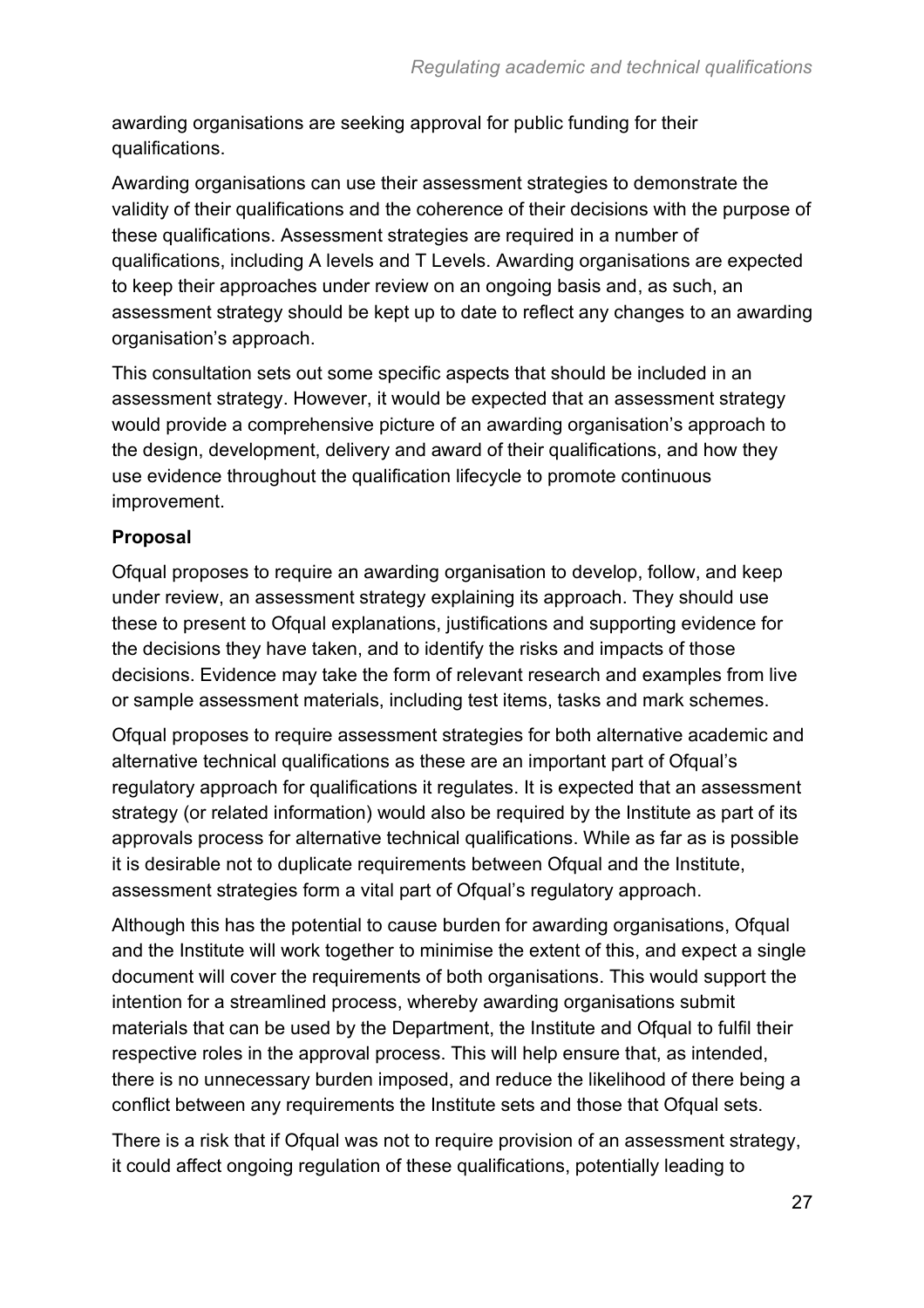differences in how Ofqual takes action between alternative academic and alternative technical qualifications. There is also the potential that not requiring this could lead to Ofqual having to request information from awarding organisations at a later date, which could have been included upfront as part of an assessment strategy.

In relation to assessment strategies, it is proposed to require awarding organisations to:

- establish and maintain an assessment strategy for these qualifications
- ensure their assessment strategy sets out how they will comply, on an ongoing basis, with all the requirements that apply
- design, set, deliver and mark all assessments in line with their assessment strategy
- keep their assessment strategies under review, and notify us of any changes to them
- review their assessment strategy when we ask them to, and make any changes we request
- if we ask them to, show how they have complied with their assessment strategy (or explain why not) and follow any instructions we give them about complying with their assessment strategy.

Ofqual proposes that the assessment strategy should cover key aspects of the qualification lifecycle, covering the design, development, delivery and award of these qualifications. The detail of these areas will be set out as part of any subsequent consultation on the Conditions and guidance. However, in summary, they would be expected to cover aspects such as:

- qualification purposes
- content domain
- assessment design
- assessment delivery
- marking and standardisation
- attainment and reporting
- standard setting and maintenance
- qualification monitoring
- how its approach is kept under review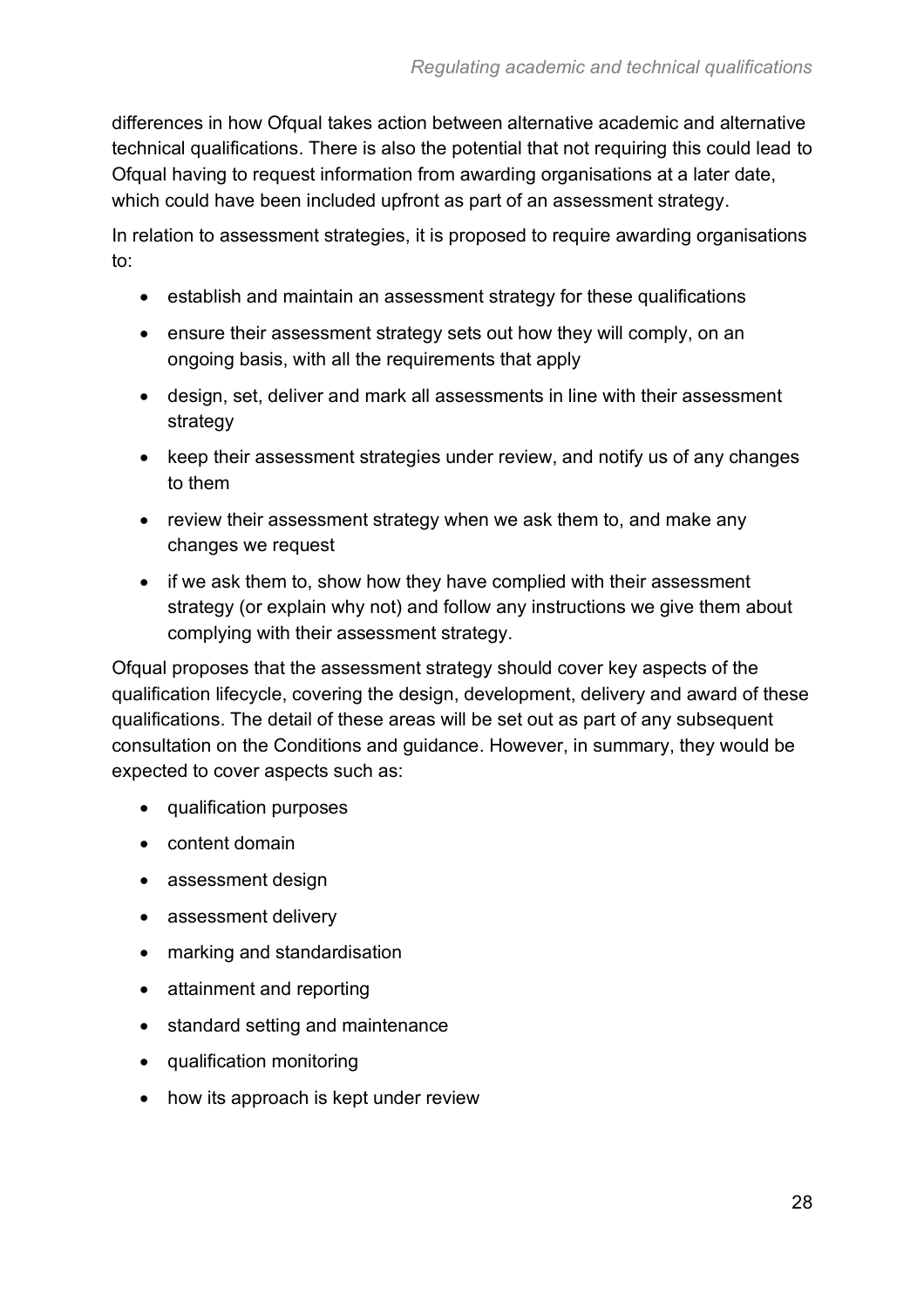It is not proposed to set requirements as to how the assessment strategy should be structured, but instead to set out what it should cover, with awarding organisations afforded flexibility in how they present this information.

### **Question 5**

To what extent do you agree or disagree with the proposed approach to require awarding organisations to produce and comply with an assessment strategy for these qualifications? Please provide any comments.

### **Question 6**

Do you have any views on the proposed content for assessment strategies that is set out?

# <span id="page-28-0"></span>Ofqual review as part of approvals processes

The Department will make decisions about approval for public funding for both alternative academic and alternative technical qualifications covered by these proposals. The Institute will approve alternative technical qualifications, confirming they are designed to deliver the knowledge, skills and behaviours needed by employers.

As part of these processes, Ofqual will provide feedback to the Department in relation to alternative academic qualifications, and to the Institute for alternative technical qualifications, based on a review of awarding organisations' approaches, and their qualifications. This will include any changes Ofqual considers it necessary for awarding organisations to make to address any shortcomings.

It is expected that the review processes will be used to decide how confident Ofqual is that each qualification will meet its proposed rules on an ongoing basis. This will be based on information provided as part of qualification submissions, including the assessment strategies developed by awarding organisations. Where relevant, the review process will also include consideration of any applications for exemption, in those cases where the regulations permit this. It is important that all exemptions have a sound basis, focused on maximising assessment validity.

Once qualifications are approved for public funding, it is proposed that, in addition to the General Conditions, any relevant Qualification Level Conditions will apply, on an ongoing basis.

#### **Proposal**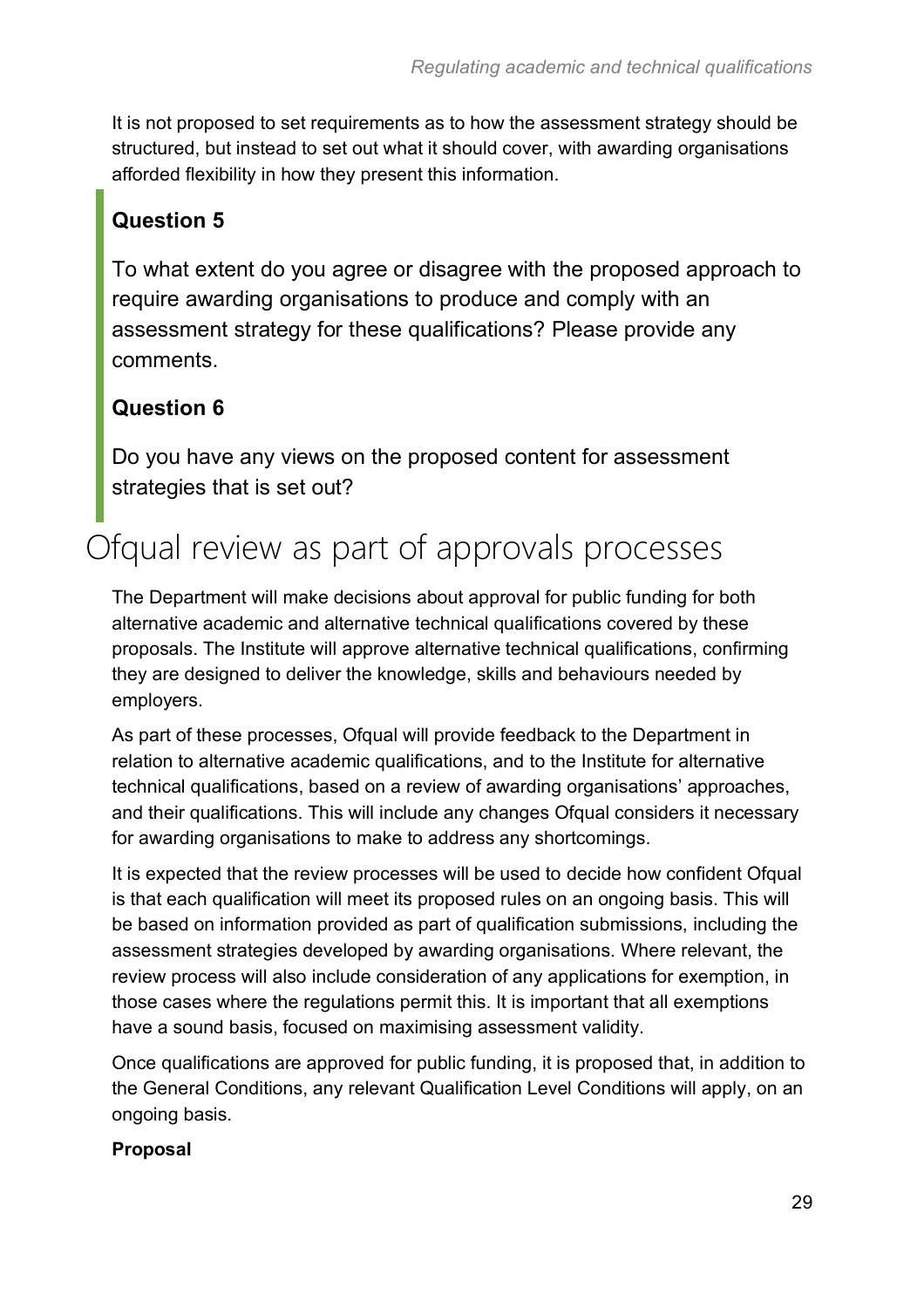To support the approval processes led by the Department and the Institute, it is proposed that, following a review by Ofqual, an awarding organisation must comply with any requirements, and have regard to any guidance, specified to it by Ofqual in relation to the qualification. This is the same approach that exists for key stage 4 performance table qualifications, and provides clarity to awarding organisations about the possible outcomes of an Ofqual review, as well as ensuring that any expectations set following such a review are implemented.

### **Question 7**

To what extent do you agree or disagree with the proposal to set a requirement for awarding organisations to comply with any requirements or have regard to any guidance specified by Ofqual in relation to a review of one of these qualifications? Please provide any comments.

# <span id="page-29-0"></span>Disapplication of Ofqual requirements where approval for alternative academic and alternative technical qualifications is removed

The requirements we propose will only apply to alternative academic and alternative technical qualifications for which an awarding organisation has, or is seeking approval for, public funding.

When a qualification ceases being approved for public funding, Ofqual may determine a date from which any additional rules will no longer apply. Decisions about which qualifications are approved for public funding in the future landscape will not be taken by Ofqual – they will continue to lie with the Department.

It is possible that the status of a qualification could change. If approval for public funding were withdrawn, but the awarding organisation continued to make a version of the qualification available despite it no longer being approved for public funding, the qualification could revert from being regulated against any additional requirements, to being regulated solely against the General Conditions. If this were to happen, it would be important that Ofqual is able to ensure the interests of students are protected during the period of any transition between the qualification being subject to the additional requirements, and it being subject solely to the General Conditions. It would not be desirable, for example, for an awarding organisation to make changes to a qualification that could negatively affect a student already partway through their programme of study, such as making design changes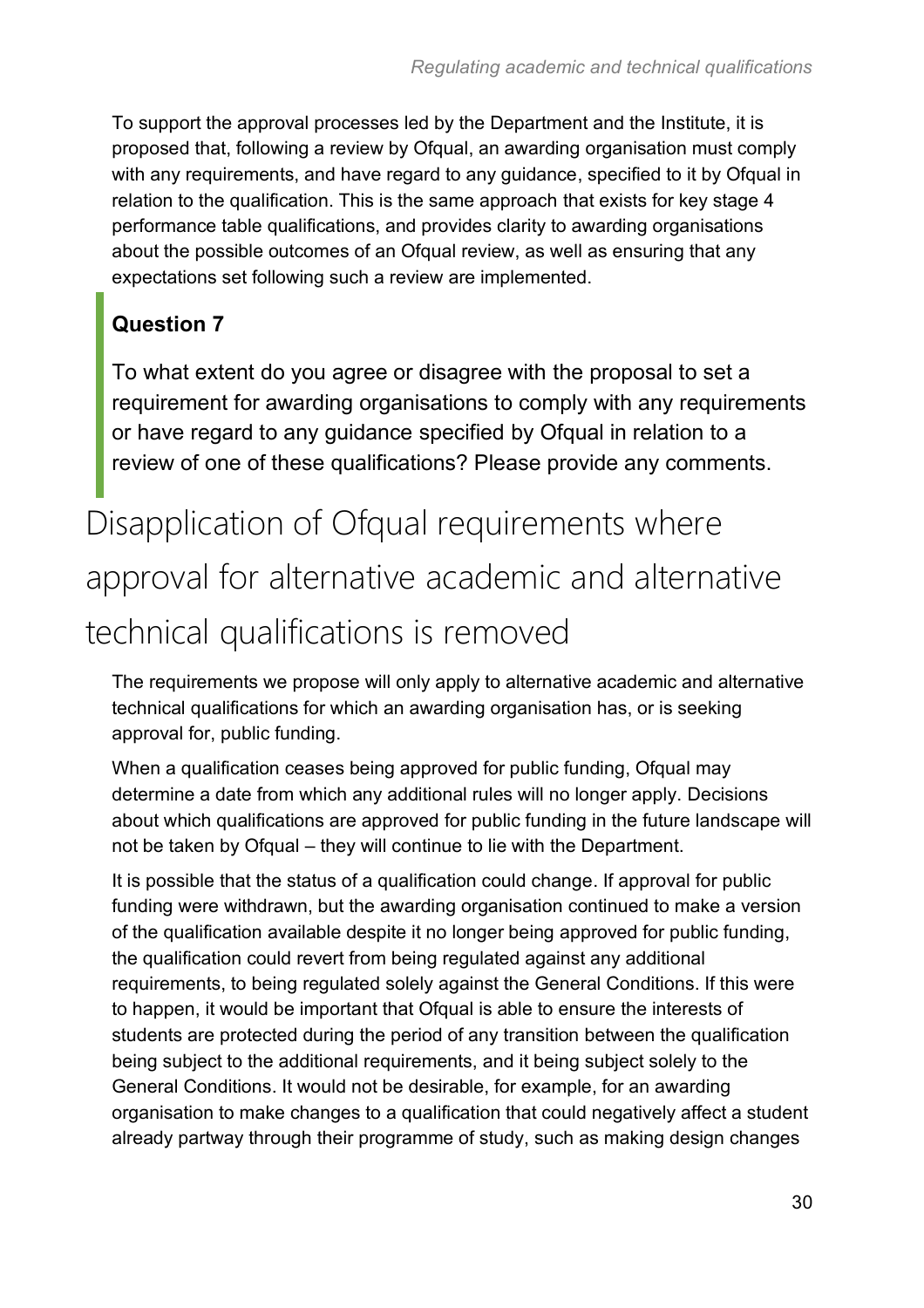which would not have been permitted while it was an approved qualification, and for which a student is not prepared when they take the assessment.

#### **Proposal**

To protect the interests of students, Ofqual proposes to take a similar approach to that which was taken for key stage 4 performance table qualifications. Awarding organisations will be required to inform Ofqual when one of their qualifications ceases to be approved for public funding, and to explain the circumstances for this and to request that any additional requirements cease to apply.

Ofqual may then specify additional requirements, for example, to determine the date from when the rules will be disapplied. This will ensure clarity for all with an interest in these qualifications, as it will be possible to ensure the rules continue to apply and to protect students for as long as there are some taking the qualifications as approved qualifications.

#### **Question 8**

To what extent do you agree or disagree with the proposal to set requirements relating to the removal of approval for public funding for these qualifications? Please provide any comments.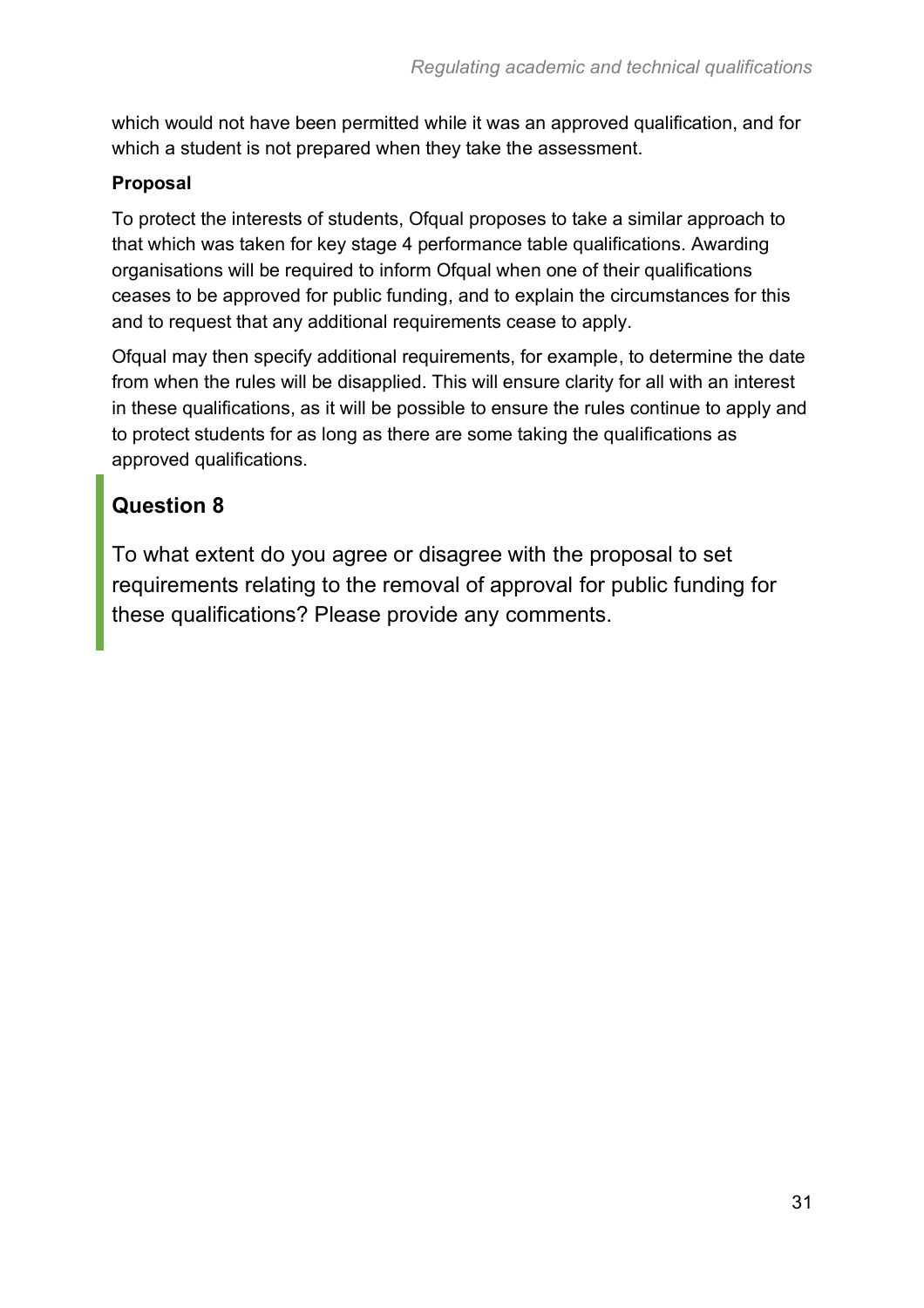# <span id="page-31-0"></span>**3. Additional proposals relating to level 3 alternative academic qualifications**

While many of the proposals set out relate to both alternative academic and alternative technical qualifications, there are differences in the design and purposes between these groups, which necessarily require a more tailored approach to ensure the qualifications are high quality.

The exact nature of additional controls can vary based on the purpose of the qualifications. Additionally, it is the combination of controls, rather than any one single control, that can help secure the quality of qualifications. But there are key areas which are important in ensuring the quality of these type of qualifications. These include:

- having a clearly articulated purpose, which a qualification is designed to meet
- controls around the nature of the assessment, for example, how much of the assessment for a qualification is through Assessment by Examination $8$  and how much is through other means, and how often assessments are available
- the methods through which content is assessed
- the level of control an awarding organisation has over the setting and marking of assessments
- the controls awarding organisations have in place with centres, particularly where centres deliver and mark aspects of assessments on their behalf
- the way in which standards for a qualification are set and maintained

We set out in this section some specific requirements which relate to alternative academic qualifications.

<sup>&</sup>lt;sup>8</sup> Assessment by Examination is defined as an assessment which is - (a) set by an awarding organisation, (b) designed to be taken simultaneously by all relevant Learners at a time determined by the awarding organisation, and (c) taken under conditions specified by the awarding organisation (including conditions relating to the supervision of Learners during the assessment and the duration of the assessment). The proposals which relate to Assessment by Examination are explained later in this section.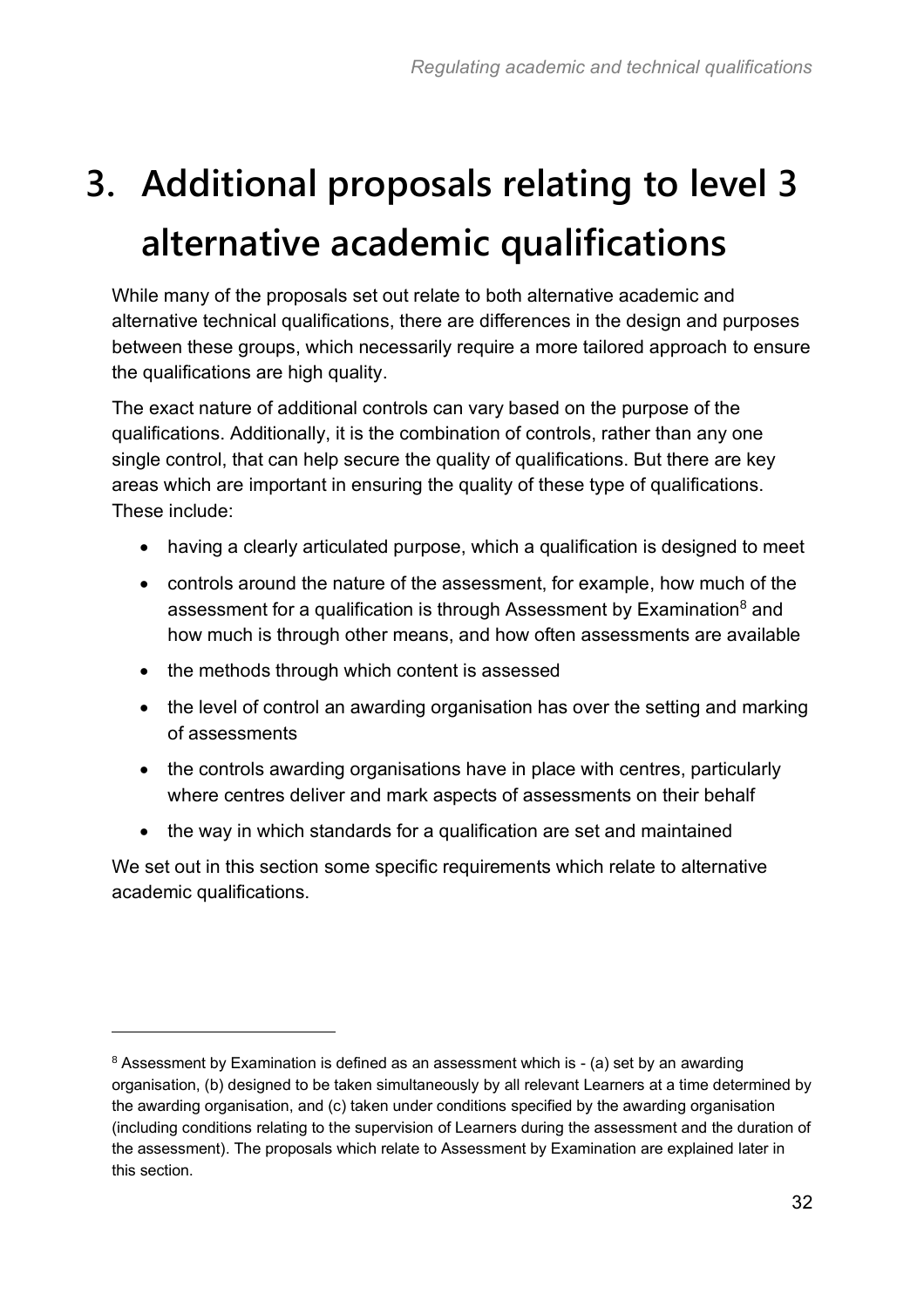# <span id="page-32-0"></span>Qualification purpose

Decisions taken about the design of qualifications and their assessments should reflect a qualification's purpose. High-quality qualifications have a clear purpose and are designed to meet that purpose. A well-defined purpose should ensure that users are clear about what a qualification should equip students to do and to what use(s) the results of the qualification will be put.

The Department has set out its intentions that a fundamental feature of their proposals is there being an increased level of clarity about the purpose of each qualification and the intended destination point for students. In particular, this relates to whether a qualification is intended primarily to support progression to further study or entry into employment.

In relation to alternative academic qualifications, the Department has set out that these qualifications will need to prepare students well for future study, particularly with respect to higher education. In contrast, for alternative technical qualifications, the Department has set out that these should have the primary purpose of identifying students that have attained the knowledge, skills and behaviours that represent a specific level of competence in a given occupation.

#### **Proposal**

To ensure that qualifications are designed with a clear purpose in mind, Ofqual proposes to set out the general purposes for alternative academic qualifications. Setting out the purpose is an approach also taken through the qualification level Conditions for A levels, T Levels and key stage 4 performance table qualifications.

Ofqual proposes to require awarding organisations to explain the specific purposes of each of their qualifications, ensuring that they are in line with the general purposes, and to explain how their qualification will fulfil those purposes. It is proposed to require awarding organisations to do this through their assessment strategy. This should ensure that the qualification purpose is embedded in the design decisions made by the awarding organisation.

Ofqual proposes that for alternative academic qualifications, the general purposes of these qualifications should be that the qualification will:

• **General purpose A: provide users with reliable evidence to differentiate between students' attainment in relation to the knowledge, skills and understanding assessed as part of the qualification and, in particular, supporting selection for further study.**  When used for selection, being able to reliably differentiate between students of all abilities is important to ensure the qualifications can be put to this use.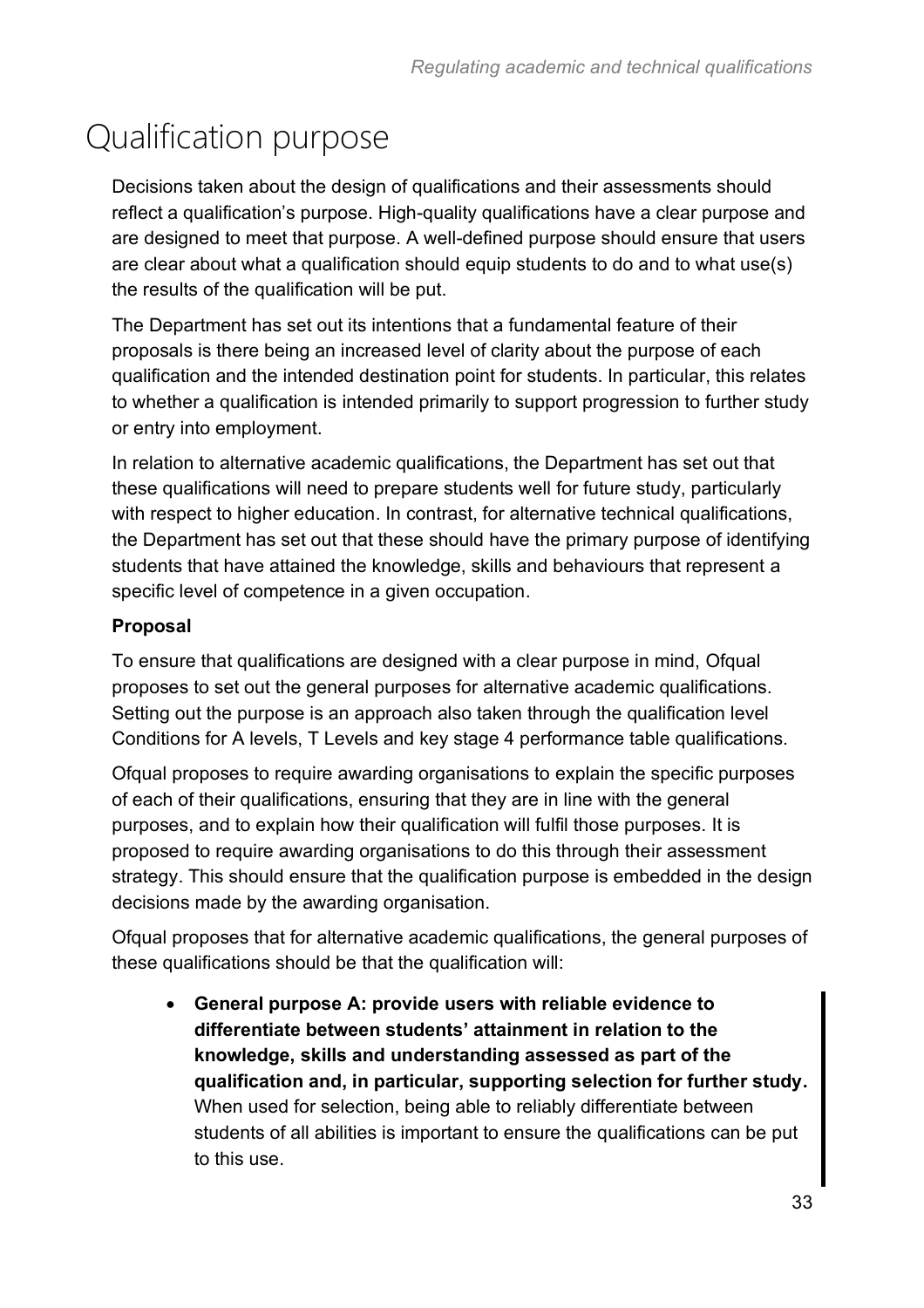- **General purpose B: provide an engaging course of learning for, and be accessible to, both students in full-time education and those studying part-time.** The Department intends that these qualifications are available to students of all ages and, therefore, consideration must be given to how the qualification structure operates for students in these different circumstances (for example adult students may be more likely to take these qualifications on a part-time basis around work than 16- to 19 year-old students).
- **General purpose C: provide students with knowledge and understanding of theoretical content and the skills required to apply it in a range of contexts preparing them for progression into Higher Education.** For a qualification to support students to progress to further study it is important that they are equipped with sufficient underlying knowledge and understanding of the relevant subject area. However, central to this type of qualification is the ability to apply that learning. An appropriate balance between these elements must, therefore, be struck in the content and assessments making up the qualification.
- **General purpose D: provide a basis for schools and colleges to be held accountable for the performance of their students.** Qualifications featuring on school or college performance tables can expose those qualifications to pressures that put at risk the reliability of the assessments, where centres focus on meeting the performance measure above ensuring the reliability of the assessment. This may particularly be the case where a significant proportion of that assessment is assessed or marked by the school or college so can be marked in such a way as to ensure the centre's results meet the relevant performance measure. It is important that the design of the qualification and the processes that support it are sufficiently robust to withstand these pressures.
- **General purpose E(i): likely to be the sole or majority qualification that forms the core element of a student's programme of study**

or

• **General purpose E(ii): form a substantial part of a student's programme of study, typically delivered alongside other qualifications in the case of full-time students.** When designing a qualification, it is important to consider how it is likely to make up or contribute to a 16- to 19-year-old student's wider study programme, including the size and manageability of that qualification.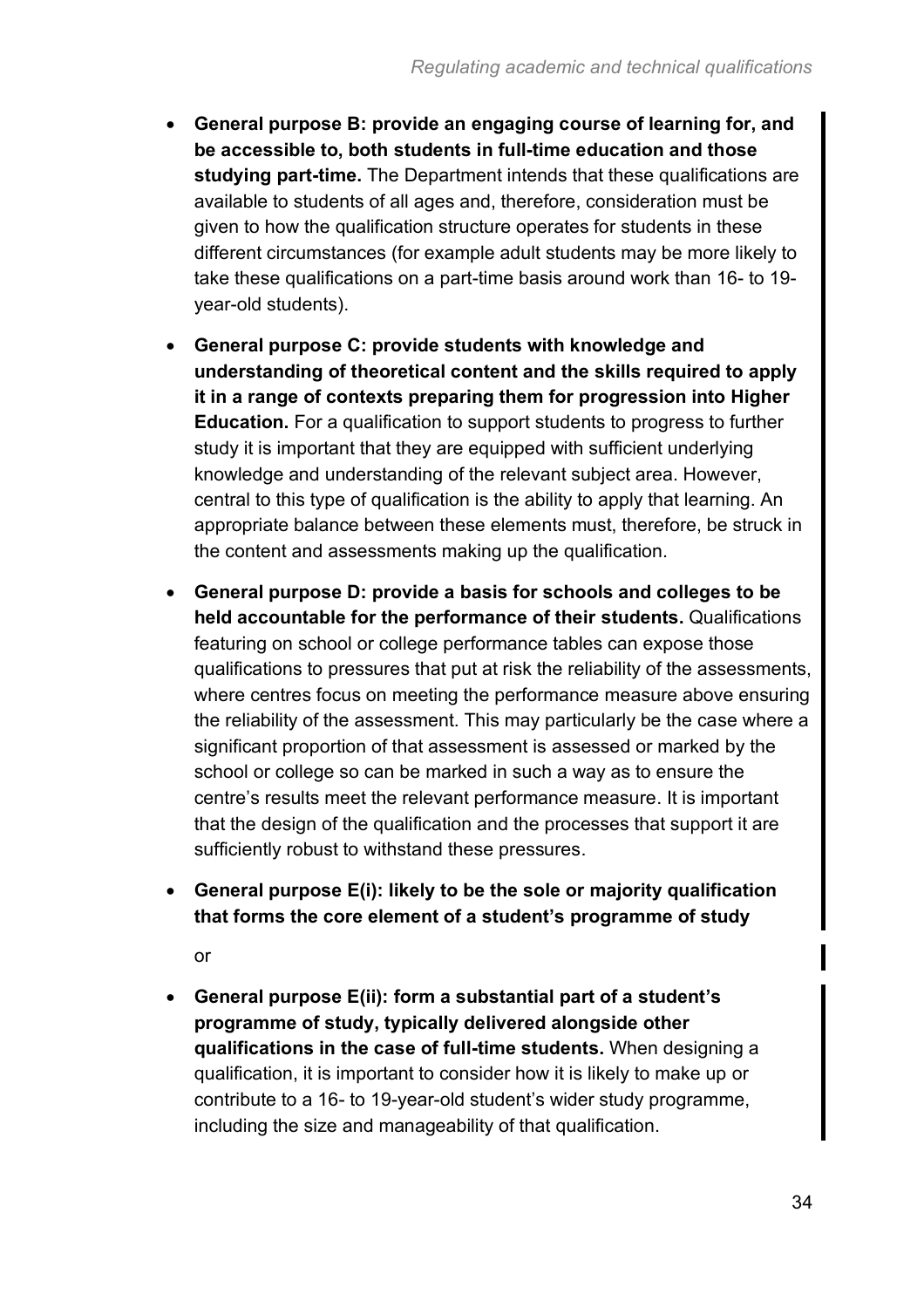While all the purposes should be met as far as possible, there might be points in the design process where an awarding organisation may have to make a trade-off between the purposes. For example, there may be a particular design feature that supports the engagement of students through flexibility in the nature of the assessment (General Purpose B), which may be in tension, however, with the need to differentiate fairly and reliably between students (General Purpose A). This may particularly be the case if the design is also more vulnerable to the pressures associated with inclusion on performance tables (General Purpose D).

In instances where design trade-offs are required, it is proposed that the general purposes (A to E) should be prioritised according to the order in which they are set out. This means General purpose A – the effectiveness of a qualification to effectively differentiate between different levels of attainment – would be given the highest priority, with the others met to the greatest extent possible, prioritised in the order set out.

### **Question 9**

Do you have any comments on the proposed purposes set out for alternative academic qualifications?

### **Question 10**

To what extent do you agree or disagree that, where it is not possible to fully meet all the purposes specified, an awarding organisation should prioritise them in the order (A to E) in which they are specified? Please provide any comments.

#### **Proposal**

As it is proposed to introduce requirements setting out the purpose of these qualifications, we propose to disapply General Conditions  $E1.1$  and  $E1.2<sup>9</sup>$  which require qualifications to have an objective in respect of qualifications covered by these proposals. This is because the purposes we propose to set would replace those objectives referred to in the General Conditions, so disapplying this Condition ensures there is no conflict or duplication between these purposes and our General Conditions.

<sup>9</sup> The relevant General Conditions can be found in the Ofqual Handbook: General Conditions of [Recognition.](https://www.gov.uk/guidance/ofqual-handbook/section-e-design-and-development-of-qualifications)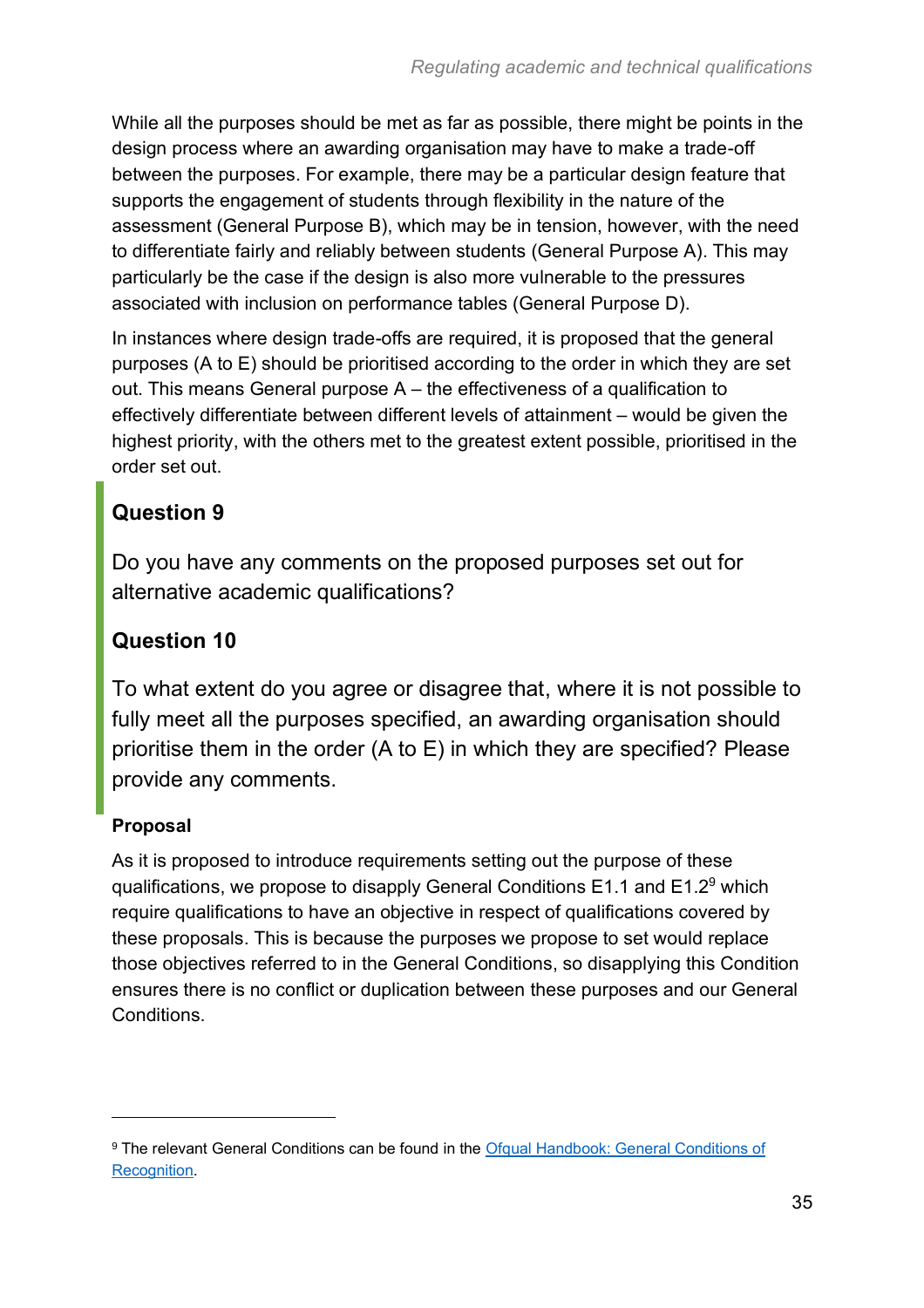### **Question 11**

To what extent do you agree or disagree with the proposal to disapply General Conditions E1.1 and E1.2 in respect of these qualifications? Please provide any comments.

# <span id="page-35-0"></span>Assessment

The Secretary of State has set out his intention that alternative academic qualifications must be strengthened in comparison to the approaches currently in place. One way in which it is possible to strengthen qualifications is through setting controls that apply to key aspects of the design of assessments for those qualifications. In particular, the Department has set out its intention that qualifications must incorporate a significant assessment of knowledge and understanding, but with an emphasis also on the ability to apply this in various contexts (rather than one particular setting).

The exact nature of any controls needs to support the purposes of the qualification. The controls need to be sufficient to ensure that qualifications are of appropriate quality, while being flexible enough so that awarding organisations can design approaches that meet the needs of students and other users of qualifications. They also need to be manageable for those taking and delivering assessments. The controls need to recognise the different types of assessment that are necessary to ensure qualifications meet their purposes and that it is the combination of controls applied, rather than any one individual control, that will ensure the quality of the qualification.

## Assessment by Examination

#### Assessment by Examination weighting

Assessment by Examination is a feature of many qualifications. Ofqual's regulatory framework, states that:

Assessment by Examination is defined as an assessment which is -

(a) set by an awarding organisation,

(b) designed to be taken simultaneously by all relevant Learners at a time determined by the awarding organisation, and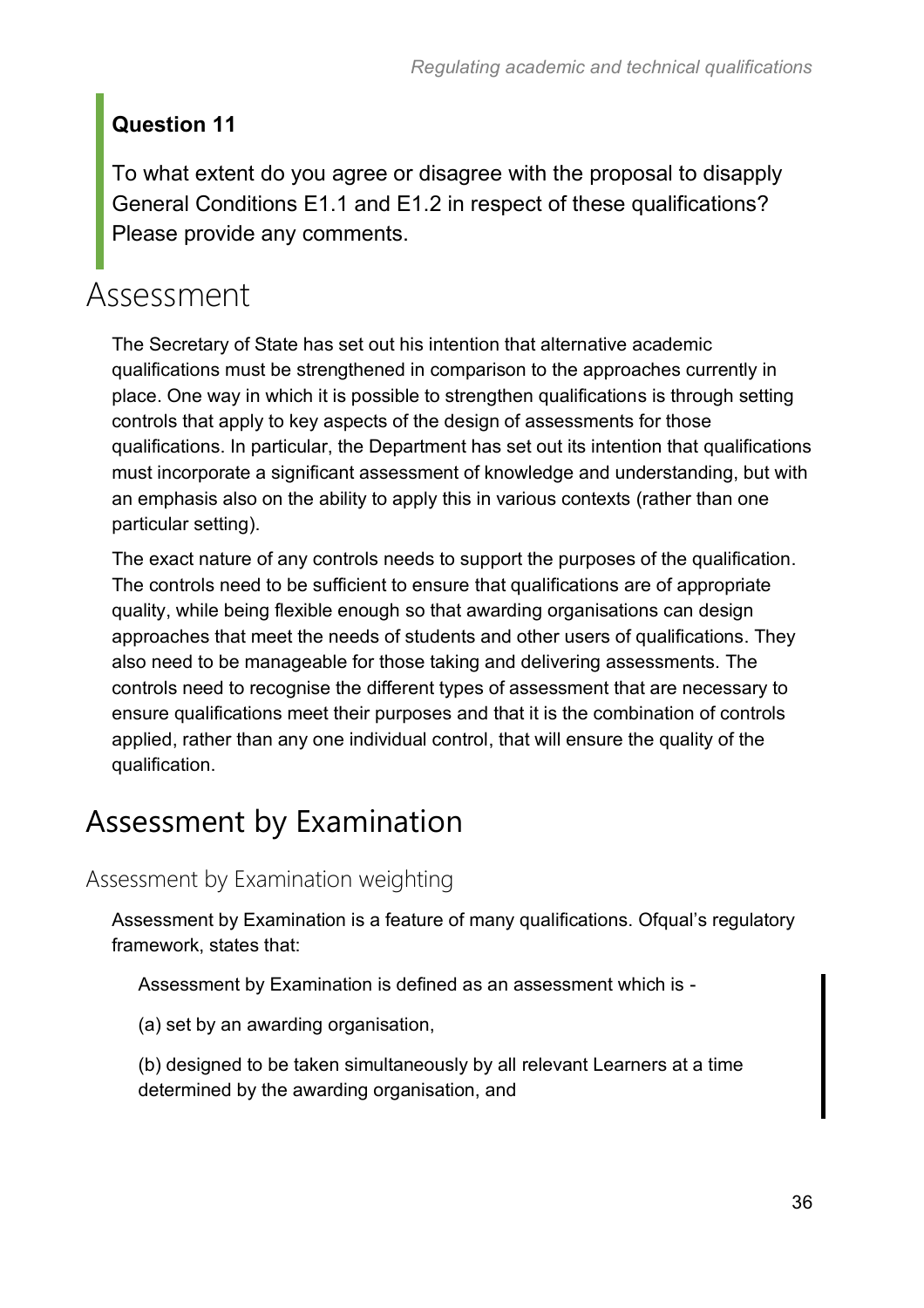(c) taken under conditions specified by the awarding organisation (including conditions relating to the supervision of Learners during the assessment and the duration of the assessment).

While many Assessments by Examination take the form of a written test, this is not a requirement. Some practical assessments or performance assessments may also meet this definition – if they were set by the awarding organisation, and were taken at the same time by all students, and under controls specified by the awarding organisation.

Assessments by Examination provide awarding organisations with a high degree of control over the setting of an assessment and the conditions under which it is taken. This is reflected by the fact that many existing alternative academic qualifications already include exam assessment. In its technical quidance<sup>10</sup> for performance table qualifications, the Department currently sets out minimum requirements for the amount of external assessment, which it describes as

'a form of assessment in which question papers, assignments and tasks are specified by the awarding organisation, then taken under specified conditions (including details of supervision and duration) and marking or assessment judgements are made by the awarding organisation).'

The Department currently requires external assessment to comprise at least 40% of an Applied General qualification (which are similar to many of the level 3 alternative academic qualifications likely to be covered by these proposals) and at least 30% of a Tech Level qualification.

In his steer, the Secretary of State has set out that he believes alternative academic qualifications must incorporate a significant assessment of knowledge and understanding, but with an emphasis also on the ability to apply this in various contexts. In light of this, our view is that it will continue to be important for a proportion of the content in alternative academic qualifications to be assessed through an examination set by the awarding organisation.

#### **Proposal**

Ofqual proposes to set a minimum requirement for the proportion of Assessment by Examination that must be included in alternative academic qualifications. Setting expectations for the minimum percentage for Assessment by Examination is an approach taken in A levels and T Levels, as well as key stage 4 performance table qualifications.

<sup>10</sup> [Technical and applied qualifications for 14 to 19 year olds](https://assets.publishing.service.gov.uk/government/uploads/system/uploads/attachment_data/file/661918/2020_Technical_Guidance.pdf).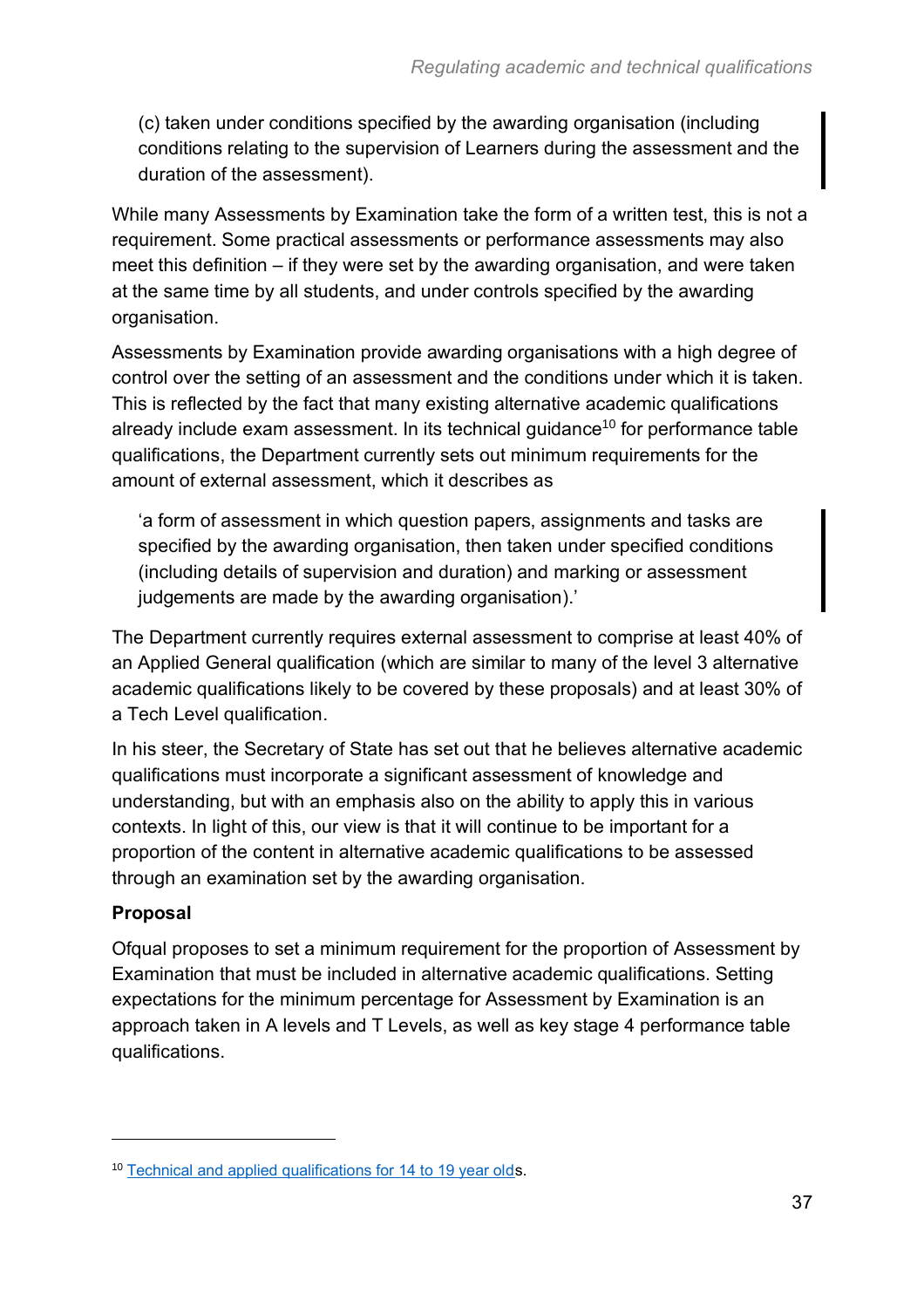It is proposed that an awarding organisation must ensure that a qualification is designed such that a minimum of 40% of the contribution to the overall qualification grade is through Assessment by Examination. This will mean a high level of awarding organisation control over a significant proportion of the qualification, while still allowing assessment through alternative forms where appropriate. The use of alternative forms will reflect the nature of the knowledge and understanding being assessed and that to be considered a genuine alternative to A levels and T Levels, it may be appropriate, based on the content, for approaches between those qualifications and alternative academic qualifications to vary, to ensure valid assessment.

While it is proposed that 40% is the minimum proportion of Assessment by Examination, the exact percentage may be higher than this. Where the most valid way of assessing the content is through Assessment by Examination, an awarding organisation should reflect this in its assessment design, which could mean the percentage of Assessment by Examination would be higher than 40%. An awarding organisation would be expected to explain its approach to the proportion of Assessment by Examination through its assessment strategy.

### **Question 12**

To what extent do you agree or disagree with the proposal that a minimum of 40% of the contribution to the overall qualification is through Assessment by Examination? Please provide any comments.

## Assessment by Examination marking

In addition to being set by the awarding organisation, most Assessments by Examination are also marked by the awarding organisation. While this is the case, it is not explicitly required under the definition.

#### **Proposal**

For these qualifications, given their potential purpose of providing a basis for schools and colleges to be held accountable for the performance of their students, it is appropriate to require that, in all cases, such assessments are marked by the awarding organisation.

This will ensure a high level of control for awarding organisations, which will promote consistency and fairness for students. It will help manage the risks that could be present if centres were permitted to mark such assessments, given any potential use for accountability purposes.

### **Question 13**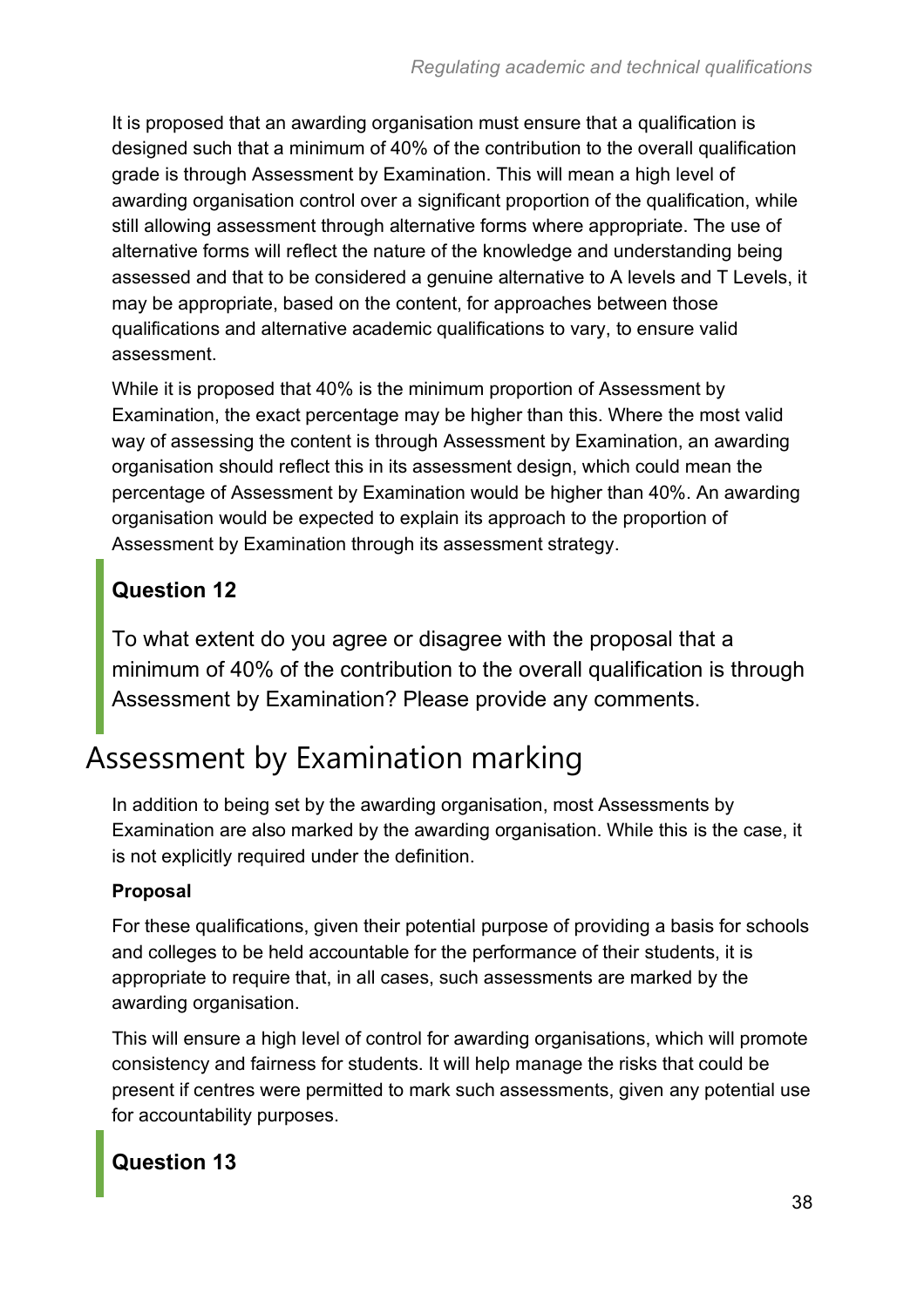To what extent do you agree or disagree with the proposal to require that only awarding organisations will be permitted to mark Assessments by Examination? Please provide any comments.

### Assessment by Examination availability

In relation to Assessment by Examination, an important control that awarding organisations have is the availability of the assessments. In some qualifications, assessments are available frequently, or on-demand; in others, they are available in set windows, or on set dates. Different approaches to assessment availability may suit different qualifications.

For these qualifications, there is a risk that excessively frequent formal assessment could negatively affect teaching and learning and is not in the best interests of students. Excessively frequent assessment opportunities may be disruptive to centres and can lead to students being entered for assessments before they are ready, with the knowledge that additional opportunities are available throughout the year.

In addition to the risks posed by frequent assessment opportunities, there are also benefits to awarding organisations arising from allowing less frequent assessment opportunities. Having a greater amount of student work to consider together helps awarding organisations to set and maintain standards for individual assessments effectively.

While it is important to limit the number of times that assessments are made available, there is also value in assessments being available on more than one occasion each year. Having a range of assessment opportunities supports different approaches to teaching and delivery, provides opportunities for students who genuinely need to retake an assessment to do so, and can also help to accommodate students who may for some reason have missed an assessment opportunity (for example, due to illness or another reason outside of their control).

#### **Proposal**

Ofqual's proposal is that awarding organisations should be required to provide up to two assessment series on set dates during which students can complete the Assessment(s) by Examination in each academic year. It is proposed that awarding organisations should determine these dates (as opposed to Ofqual specifying them), which would mean awarding organisations could take into account their specific qualifications and the needs of their centres and students.

This would have some benefits for awarding organisations and centres (for example, taking account of centres for whom students start courses at different times of the year). But it could also have a negative impact if different awarding organisations set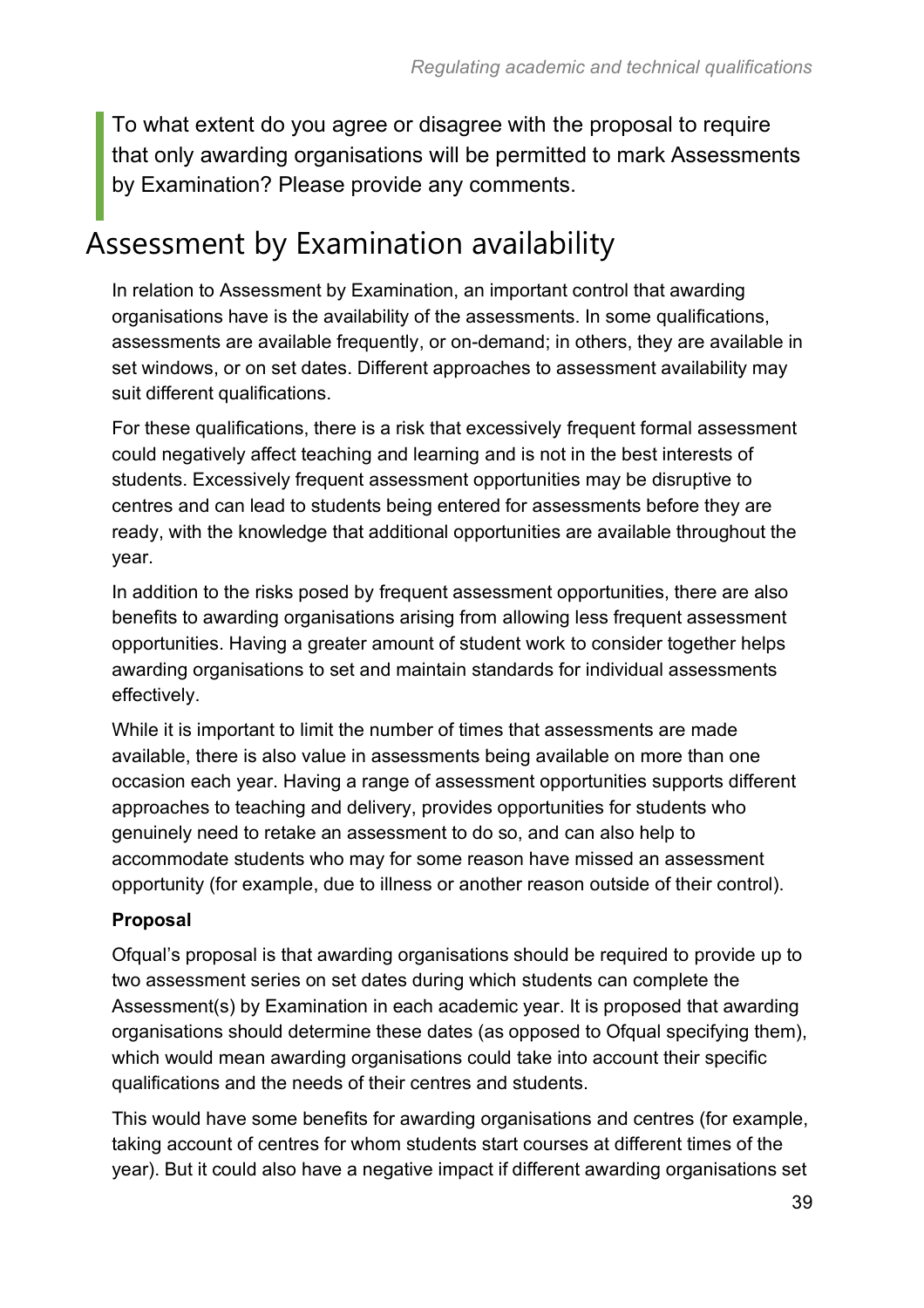different dates, leading to centres having to manage multiple assessment series where they work with more than one awarding organisation. Views on this proposed approach are welcomed, including on whether Ofqual should specify when these assessment series should be, and if they were to be specified, when in the academic year they should be specified.

#### **Question 14**

To what extent do you agree or disagree with the proposal to require awarding organisations to provide up to two opportunities on set dates for students to take Assessment by Examination in each academic year? Please provide any comments.

#### **Question 15**

Should Ofqual specify the dates or windows for these opportunities for Assessment by Examination to take place? If so, when should these be?

### Exemptions

As described earlier, one of the requirements of an Assessment by Examination is that they are designed to be taken simultaneously by all relevant students at a time determined by the awarding organisation. There may be assessments for which assessing all students at the same time may not lead to a valid assessment of individual students, for example, where the Assessment by Examination is in a form other than a written exam, such as a performance, but which otherwise meets the requirements of an Assessment by Examination.

#### **Proposal**

Ofqual's proposal is that awarding organisations should be allowed to apply for an exemption from the requirement for all students to sit Assessment by Examination simultaneously. Where it does, it may also apply for an exemption from the limit of two assessment series on set dates. Awarding organisations would be expected to explain their approach as part of their assessment strategy.

### **Question 16**

To what extent do you agree or disagree with the proposal to allow exemptions from the requirement for all students to sit Assessment by Examination simultaneously and the limit of two assessment series on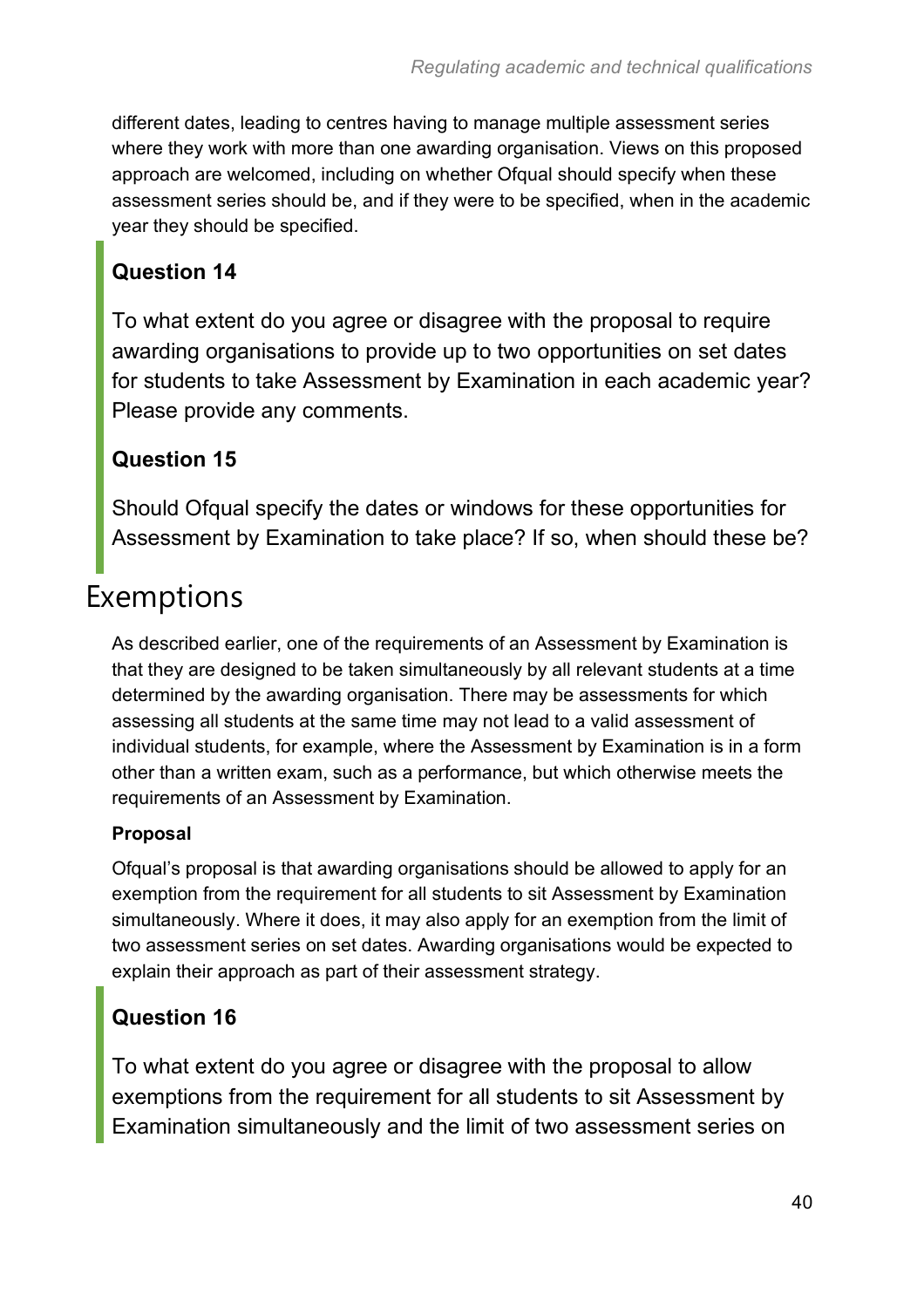set dates, where an alternative approach would provide for more valid approaches to assessment? Please provide any comments.

### <span id="page-40-0"></span>Non-exam assessment

While Assessment by Examination can provide the highest level of control for awarding organisations, in some cases, alternative forms of assessment may be the most valid way of assessing the content being covered. These assessments are referred to as non-exam assessment. These could be assessments that are practical in nature, and not necessarily taken on set dates by all students at the same time. The exact nature of these assessments can vary, but they often allow for particular knowledge, understanding or skills to be assessed in a more valid way than would be the case if they were assessed by examination (for example, some practical skills).

It is important, in ensuring that these alternative qualifications are high quality, that they also offer genuine alternatives to A levels and T Levels and assess content in the most valid way. Both A levels and T Levels allow for non-exam assessment where this is appropriate to the content being assessed. Ofqual's proposal is that, similarly, non-exam assessment should also be permitted in alternative academic qualifications where it is the most valid approach for the content being covered.

Non-exam assessments can present greater risks to the validity of assessments however, as they are delivered and often marked in centres, and awarding organisations may not have the same type of control over a non-exam assessment at the point of delivery as for an Assessment by Examination. Where non-exam assessment is permitted in A levels and T Levels, as well as key stage 4 performance table qualifications, awarding organisations are required by Ofqual to put in place robust controls to ensure their quality.

Some of these controls exist in the General Conditions. Since 2019, we have put in place requirements that awarding organisations must meet where any assessment is marked by a centre. These requirements are known as Centre Assessment Standards Scrutiny ( $CASS$ )<sup>11</sup> and require awarding organisations to have in place approaches for monitoring centre marking of assessment and taking action where centres are not found to be marking in line with the awarding organisation's required standard. There are minimum requirements set that an awarding organisation's approach must meet. Awarding organisations are required to explain and justify their approaches in a CASS strategy.

<sup>&</sup>lt;sup>11</sup> [Ofqual Handbook: General Conditions of Recognition](https://www.gov.uk/guidance/ofqual-handbook/section-h-from-marking-to-issuing-results) (Condition H2)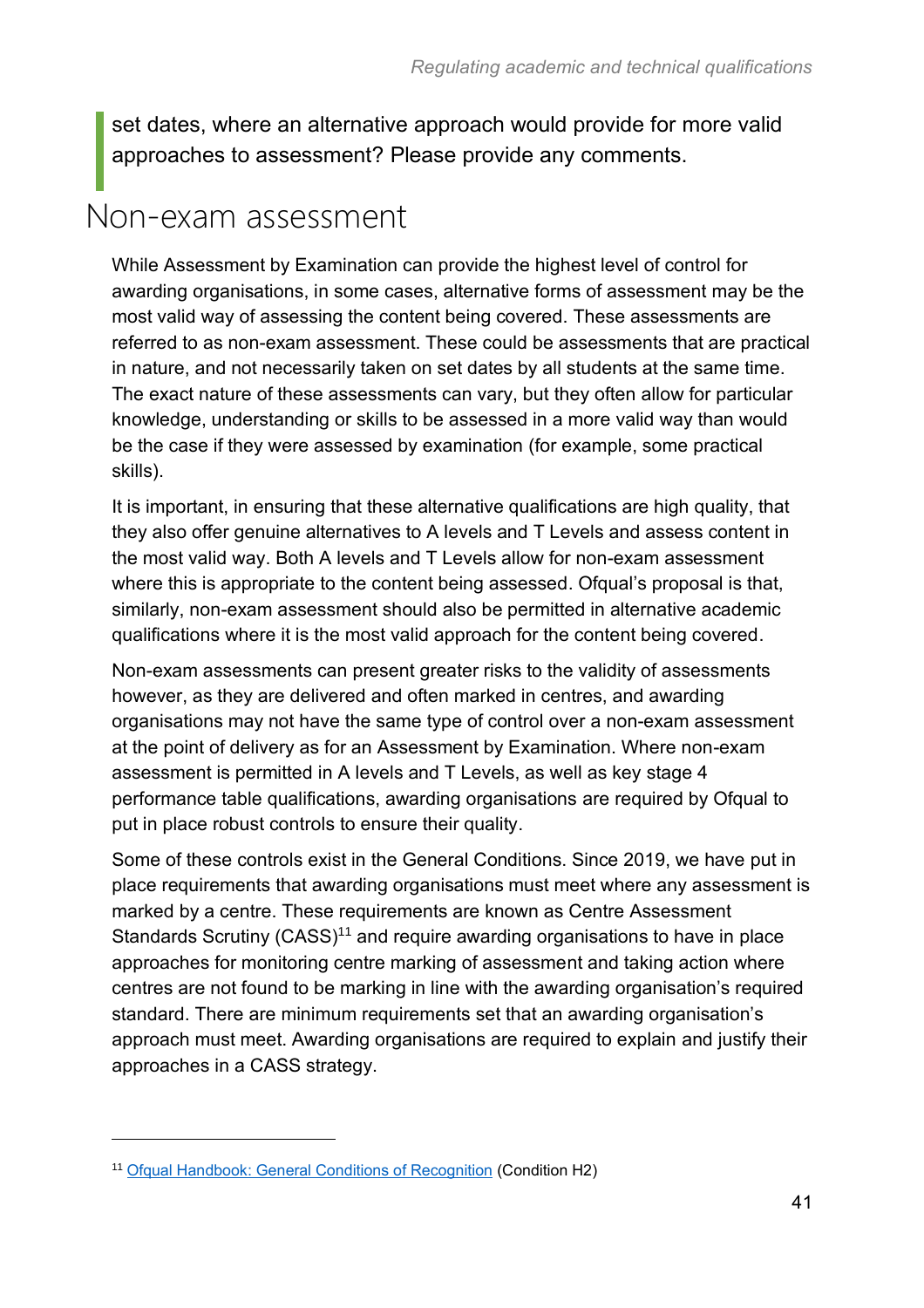The CASS requirements cover assessments which are marked by centres. In addition to these requirements, some additional controls are proposed, covering other important aspects of the delivery of non-exam assessments, which are set out below.

Ofqual's proposal is to require, through the assessment strategy, that awarding organisations explain their choices around the design of non-exam assessments, in relation to the content being assessed and to the purposes of the qualification. These explanations should identify any risks to validity in the approach and how they would be managed. We set out below the controls we propose for non-exam assessments.

### Setting non-exam assessments

The setting of non-exam assessments is a key area in which an awarding organisation can ensure the validity of its assessments. Awarding organisation-set assessments provide the highest level of control for awarding organisations over the quality of their assessments at the point of design. Typically, the greater level of control an awarding organisation has over this aspect of an assessment, the more effectively it can ensure that tasks and assessments are valid. By setting the tasks, awarding organisations are also better placed to ensure that they are comparable between centres, which is important for reliability and fairness. In cases where centres have a large degree of control over task setting – which may be the case for some existing qualifications – it is more challenging for awarding organisations to ensure that the related requirements are appropriate and comparable, both within and across centres.

In setting tasks, it is important that they enable students to demonstrate what they know, understand and can do. For this reason, while retaining control of the overall task-setting to ensure it appropriately assesses the relevant content, awarding organisations may also set parameters within which centres can tailor a task. This could allow an awarding organisation to set the same overall task for students (for example, a performance of an instrument) but tailored to the way in which the student has studied the qualification (for example, by performing on the specific instrument they are studying).

#### **Proposal**

To ensure a high level of control around the non-exam assessment, Ofqual's proposal is that an awarding organisation should set the assessment or assessments, specifying centrally key aspects including: the student work required; the size of the assessment; the content to be covered; and the characteristics that will enable assessors to differentiate between students' levels of attainment.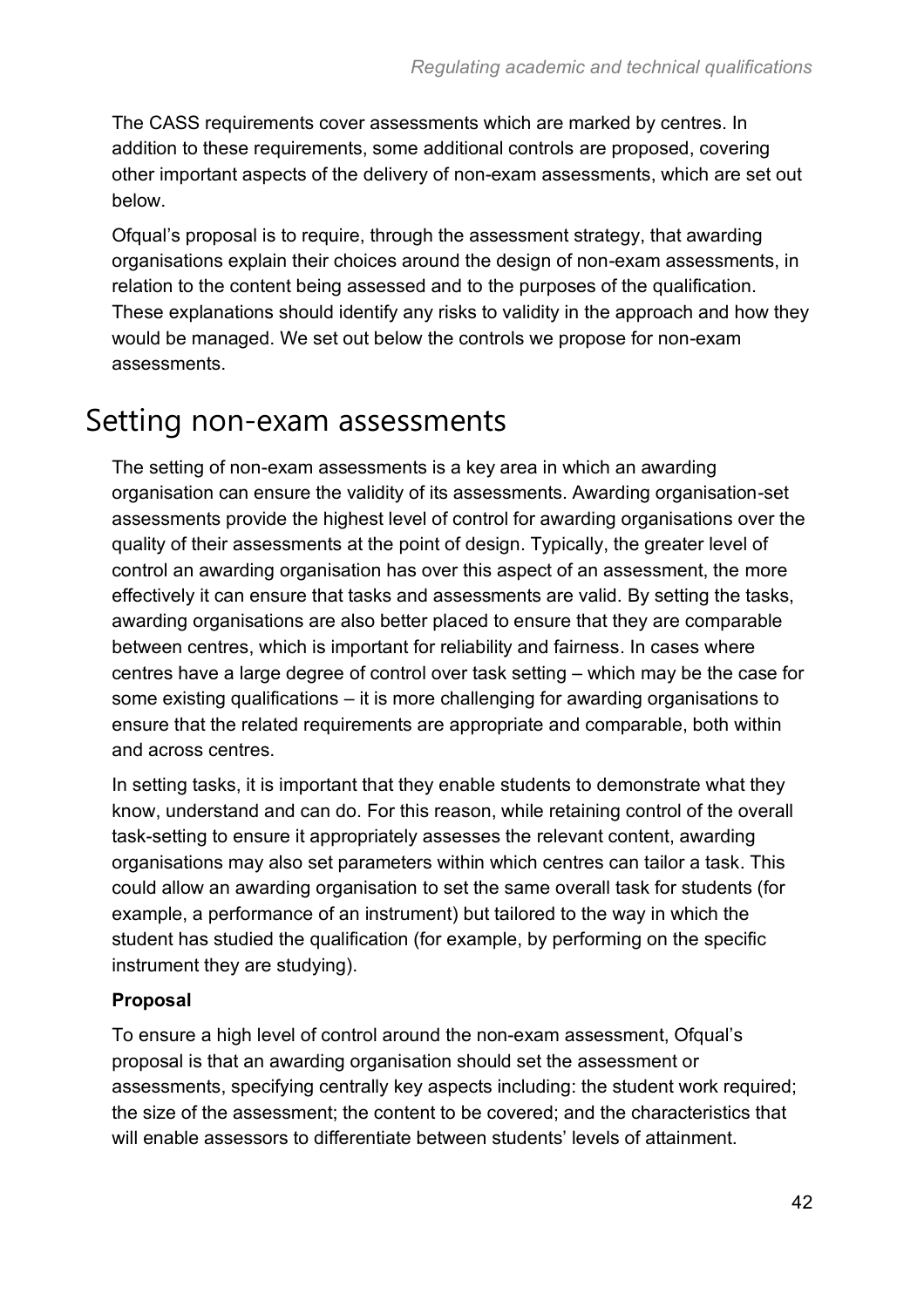It is important for students that centres are able to tailor tasks to the specific way in which the student has studied the qualification, as in the example above of students who perform their task using different instruments to one another. We have considered whether it is necessary to restrict the extent of the changes awarding organisations may permit centres to make to non-exam assessment tasks and whether additional controls are needed, beyond those that exist in the General Conditions, are needed. The General Conditions already include requirements relating to the design, development and delivery of assessments, which ensure that awarding organisations set non-exam assessment tasks that are appropriate.

Awarding organisations are expected to have oversight of such changes, with any specific parameters within which a task can be tailored incorporated in the design of the tasks they set. Where awarding organisations allow such approaches, they must have in place appropriate controls over the extent to which any changes are made, to ensure that it is the awarding organisation that still retains overall responsibility for the setting of non-exam assessment tasks. Awarding organisations should explain their approach to task setting as part of their assessment strategy.

### **Question 17**

To what extent do you agree or disagree that awarding organisations should set non-exam assessments? Please provide any comments.

### Non-exam assessment availability

Similar to Assessment by Examination, the availability of non-exam assessment is an important area which can impact the overall quality of a qualification. It can impact on teaching and learning and an awarding organisation's ability to set and maintain standards. This is because the amount of evidence available to the awarding organisation for setting standards will be greater where more students have completed the assessments at any given point.

Availability of non-exam assessments also needs to be considered in the context that they may take place over a longer time period than examined assessments (rather than on a specified date). They may also rely on the availability of specific equipment or resources, particularly where they are assessing skills or practical tasks.

#### **Proposal**

Ofqual's proposal is to put in place controls for how often an awarding organisation may permit centres to submit outcomes for non-exam assessment. It is proposed that this should be limited to two windows in each academic year. It is not proposed for Ofqual to specify when these should be, although we would welcome views on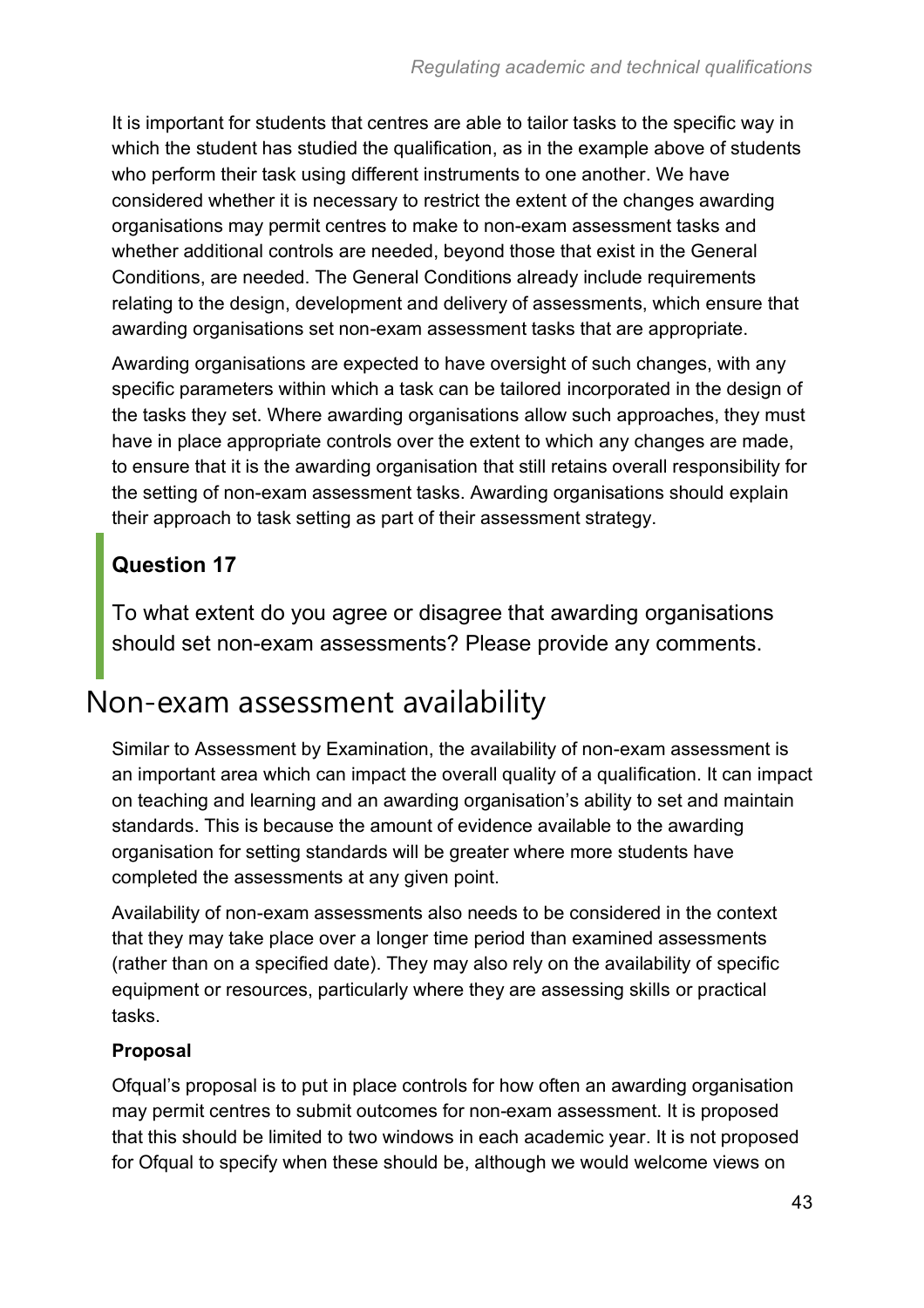this, including whether any submission windows should align with any dates for Assessment by Examination availability.

This proposal recognises the varying nature of assessment methods that can be used to deliver non-exam assessment. The approach proposed is likely to reduce the likelihood of ongoing formal assessment, providing more time for teaching and learning to take place, and for students to focus on developing their skills, rather than on taking assessments. It will also increase the amount of evidence available at the same time to awarding organisations for the purpose of standard setting. It is not proposed to specify when these windows should be as it is important that an awarding organisation can design its approach so that it is appropriate to the qualification it is delivering.

An awarding organisation should be able to show in its assessment strategy how it intends to manage any risks that arise from its choices around assessment availability.

#### **Question 18**

To what extent do you agree or disagree that awarding organisations should limit centres' submission of non-exam assessment outcomes to two windows in each academic year? Please provide any comments.

#### **Question 19**

Do you think that Ofqual should require windows for the submission of non-exam assessment marks to align with the availability of Assessment by Examination?

### Retaking non-exam assessment

It is important to allow students to retake their non-exam assessments, but we are mindful of the potential burden that could be caused for students retaking, depending on whether they are required to take an entirely different task, or whether they are allowed to resubmit updated evidence.

#### **Proposal**

To ensure retake arrangements are flexible and can meet the needs of students, Ofqual proposes to set a requirement to explicitly allow, for students retaking nonexam assessment, awarding organisations to consider both new evidence (which may be produced for a new task) or a revised version of evidence which has previously been submitted (which may be submitted against the task against which this was previously attempted).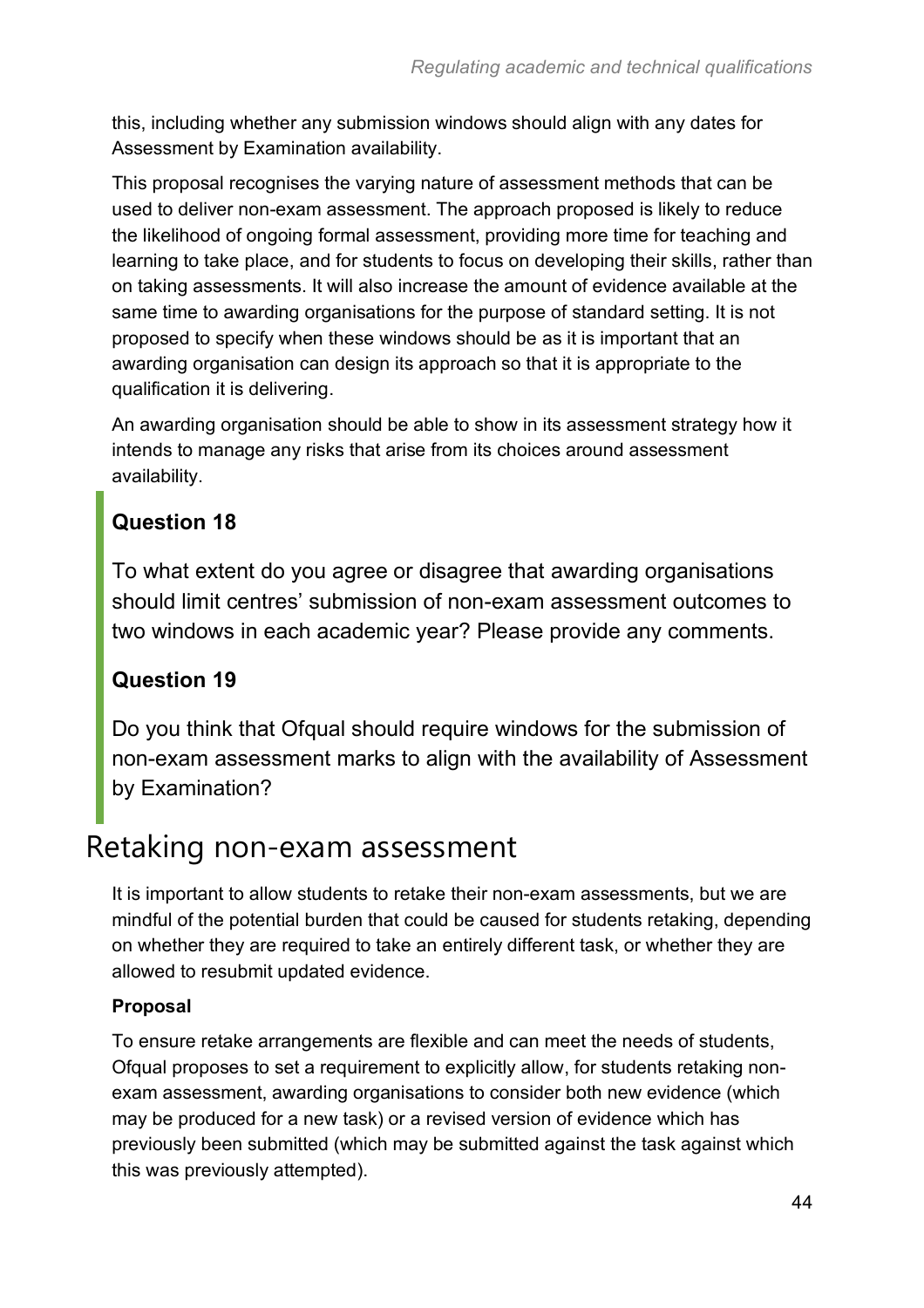An awarding organisation will be expected to explain its approach, including how it requires new evidence to be produced where reasonable, or permits reworked evidence where a requirement for new evidence would be unreasonable, as part of its assessment strategy. An awarding organisation must explain the controls it has in place to mitigate any risks that might arise from the particular assessment retake or resubmission arrangements it puts in place. Limits on the number of retakes are not being proposed – the proposal for there to be two dates per year for the submission of non-exam assessment marks will limit repeated formal assessment.

### **Question 20**

To what extent do you agree or disagree with the proposed approach to retaking non-exam assessments? Please provide any comments.

# Marking and assessing performance in non-exam

### assessments

Marking or assessing performance in an assessment is a key area which can affect the validity of assessments. The highest level of control is for awarding organisations to directly mark or assess a student's performance in their assessment. In many assessments, this is the most valid approach.

There can be legitimate reasons, however, why alternative approaches might be taken; for example relating to the manageability of this approach or the nature of the assessment. For non-exam assessments, such alternative approaches would typically be to permit centres to mark or assess students, with awarding organisations monitoring to make sure that centres are carrying this out appropriately. This is an approach which is permitted in some A levels and T Levels, subject to there being suitable controls in place between awarding organisations and centres.

As described earlier, Ofqual sets controls relating to centre-marked assessments through the General Conditions relating to Centre Assessment Standards Scrutiny. These apply to any assessment which is marked by a centre and require awarding organisations to have in place approaches for monitoring centre marking, and for identifying and taking action where issues are identified.

In some qualifications, these controls are known as Moderation. This is the approach used in A levels and T Levels. Moderation takes place before results are issued and can take forms that allow awarding organisations to make fine adjustments to a centre's marking based on reviewing a sample of the centre's marking. Moderation of this type is typically used in sessional qualifications, where marking is numerically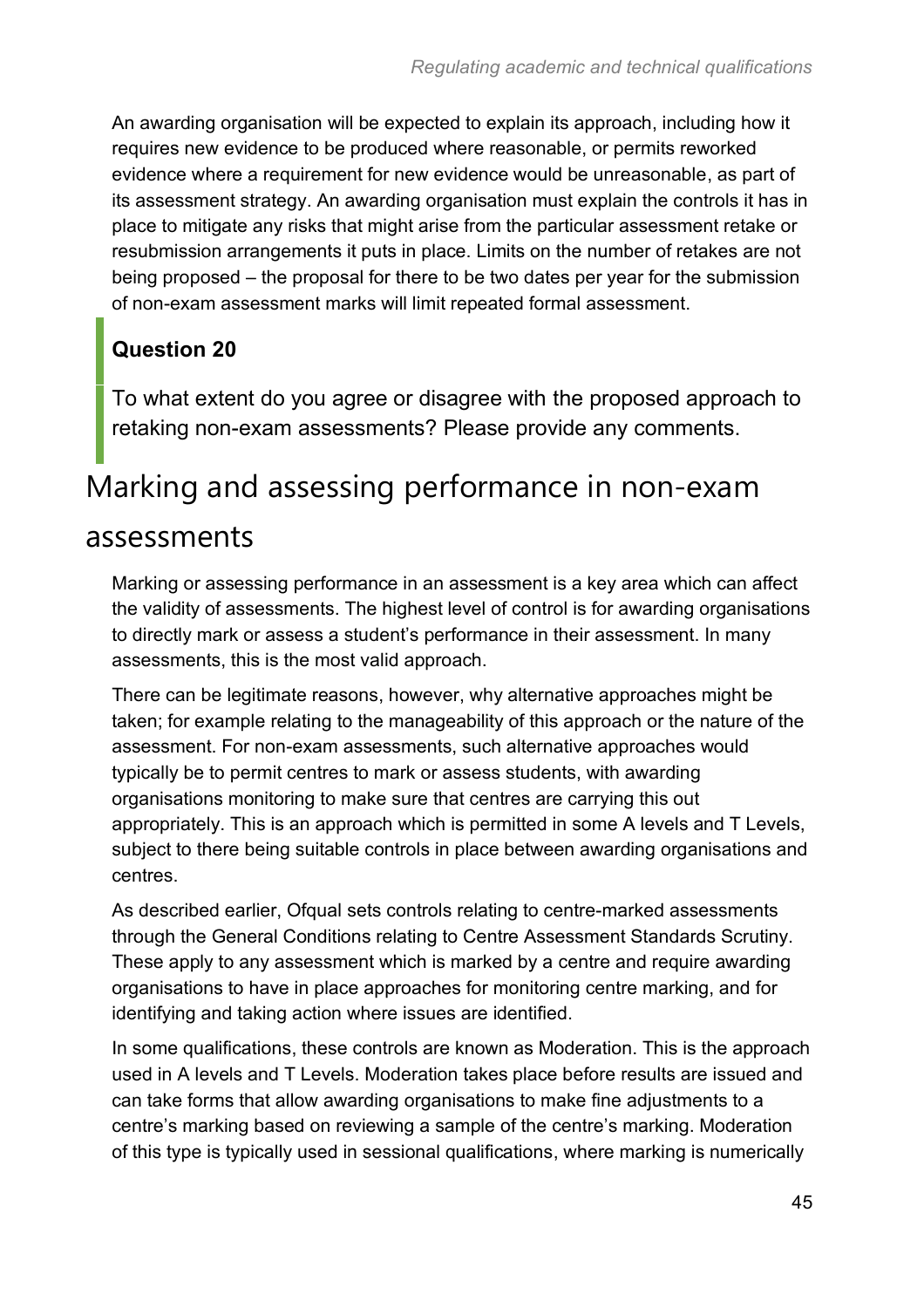based (as opposed to a judgement of performance against specified criteria). For key stage 4 performance table qualifications, non-exam assessments are required by Ofqual to be numerically marked and also Moderated. The same approach is not being proposed for alternative academic qualifications, as Ofqual considers that there is a greater likelihood of non-exam assessments being directly graded by assessors based on the level of attainment and specific outcomes demonstrated by students. Requiring these assessments to be numerically marked would not necessarily improve the validity of the assessments or the overall quality of the qualifications and could potentially lead to less valid qualifications and require significant change to implement.

For qualifications where Moderation is not required, this could be because the nature of the assessment means that Moderation may not be the most appropriate form of control. This could be the case, for example, where assessments are not numerically marked, which would not allow for the fine adjustment of marks, that many Moderation approaches use, before results are issued. For these other forms of controls, awarding organisations are required to have in place an approach that allows them to monitor and identify any issues with centre marking, and take action as appropriate to correct any errors, and to ensure that the causes of such errors are addressed to prevent them reoccurring.

Both of these approaches require awarding organisations to monitor, identify and address any issues with centre marking with the most appropriate approach, depending on the nature of the qualification.

#### **Proposal**

Ofqual's proposal is that awarding organisations may mark non-exam assessments themselves. In some instances, however, the nature of the assessment may mean this may not be the most appropriate approach, for example, where assessment evidence is performance-based. In such instances, centres may be best placed to mark assessments. It is also possible, that in some cases, it may be prohibitively expensive for awarding organisations to mark assessments themselves, if, for example this would require assessors to observe every student in every centre.

It is therefore proposed that, where necessary, awarding organisations may permit centres to mark assessments, or to use a combination of awarding organisation and centre marking. Where awarding organisations allow centres to mark assessments, they will be required to have appropriate controls in place, through the Centre Assessment Standards Scrutiny requirements. Awarding organisations will be required to determine the most appropriate form for this, which will depend on the qualification in question. They will be required to ensure their approach is appropriate for the qualification and to meet the CASS requirements in the General Conditions. This could be through Moderation (though this is not being required), or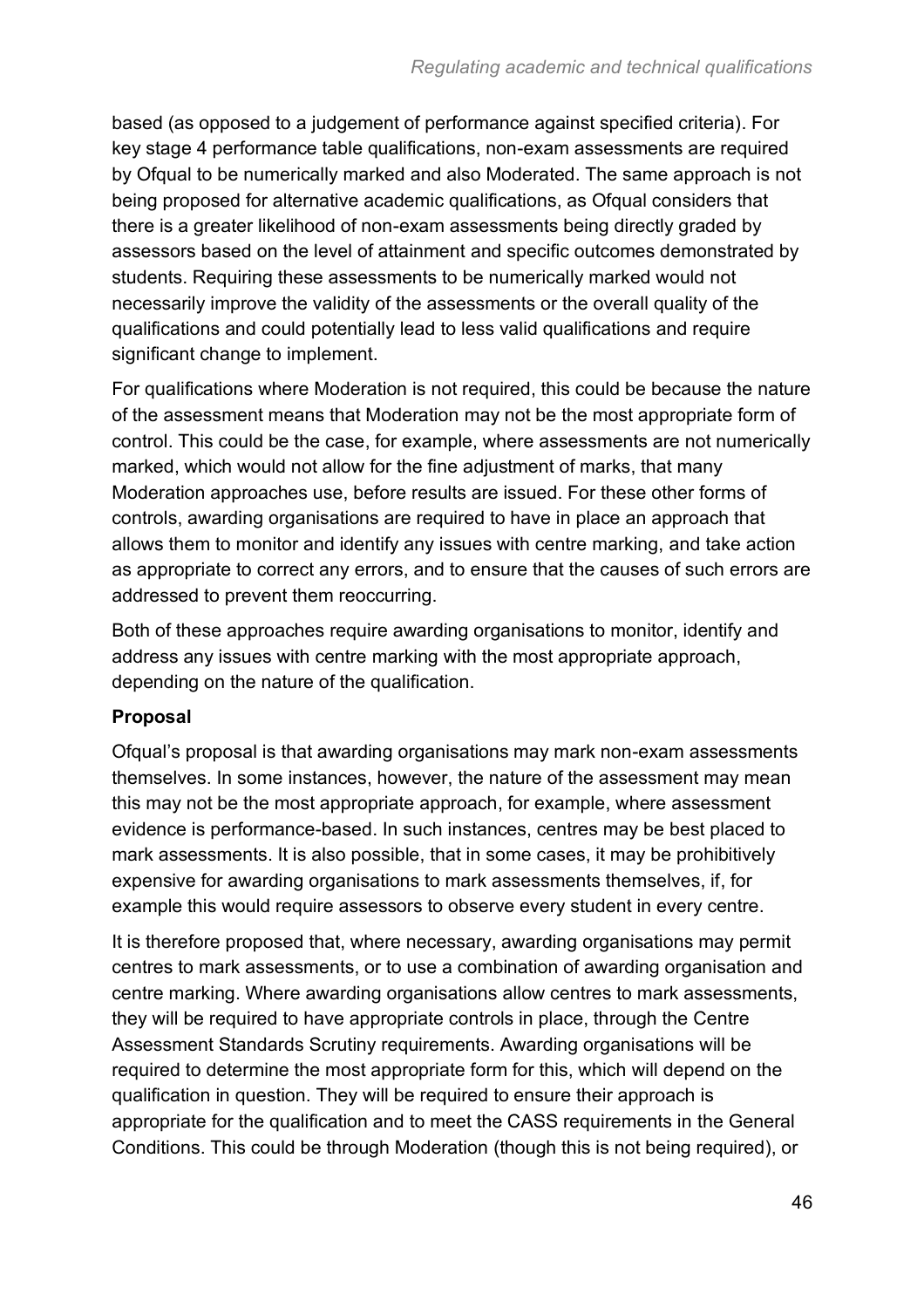through other forms of CASS, depending on the specific qualification and assessment.

Through their assessment strategies, awarding organisations must explain the risks related to centre marking or grading of non-exam assessments that they have identified, and demonstrate that effective controls will be in place to mitigate the risks.

#### **Question 21**

To what extent do you agree or disagree that non-exam assessments should be marked or assessed by one of: the awarding organisation, a Centre, or a combination of these approaches? Please provide any comments.

# <span id="page-46-0"></span>Setting standards

### Standard setting

Setting and maintaining grading standards in a qualification is a critical responsibility for an awarding organisation. Any approach to setting standards is impacted by an awarding organisation's choice of qualification and assessment design, and so these design choices should be influenced by the need to maintain standards.

In GCSE and A level qualifications, there is a long history of using predictions based on cohort-level prior attainment as a source of evidence when setting and maintaining standards. Some awarding organisations have used similar approaches in some VTQs.

In recent years, Ofqual has conducted research into the potential role of prior attainment-based statistical predictions in the maintenance of grading standards in individual assessments within Applied General and Tech Level qualifications. The work suggests these approaches have potential to support the maintenance and comparability of grading standards in qualifications of this type. However, the technical evidence base is not sufficiently extensive or compelling to propose that this should be required of all awarding organisations at the current time. Ofqual intends to continue research in this area and may look to modify expectations on awarding organisations in this regard should the evidence suggest it is beneficial and necessary to do so.

With these alternative academic qualifications, there are limited common design characteristics between the qualifications, which means there is not a single technical approach to setting and maintaining standards. Awarding organisations are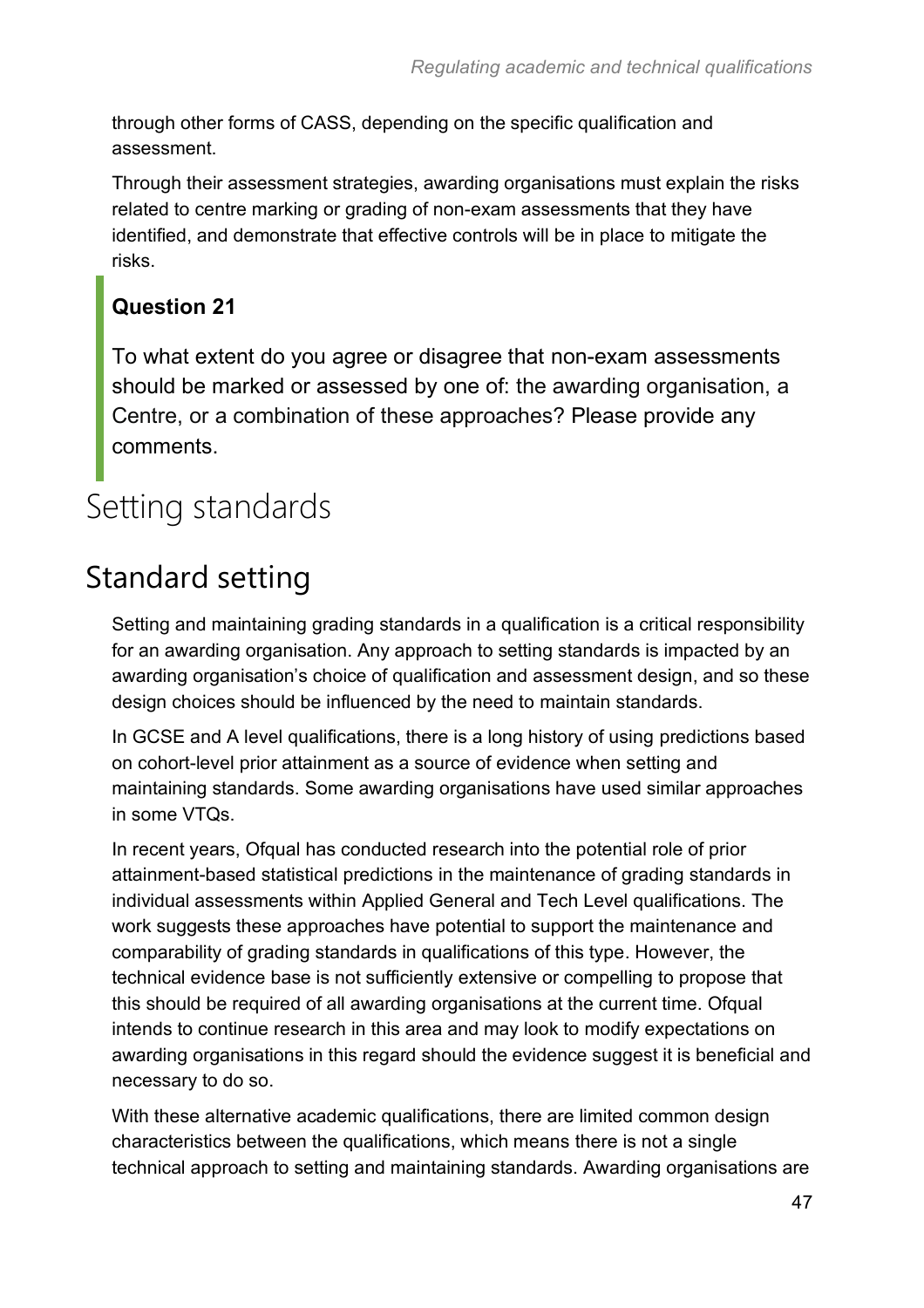already, and will continue to be, subject to the requirements of the General Conditions in relation to setting specified levels of attainment. They are required, for example, under Condition H3 (Monitoring the specified levels of attainment for a qualification) to review the standards set: in the qualification previously; for similar qualifications it makes available; and for similar qualifications offered by other awarding organisations. There are, however, some fundamental elements in standard setting that could be required in these qualifications, such as the way in which qualitative and quantitative evidence is used in setting standards. Currently, awarding organisations may take different approaches to this and the approach taken may impact on the effectiveness with which standards are set and maintained over time.

#### **Proposal**

Ofqual's proposal is to require awarding organisations to ensure their approach to the setting and maintenance of standards promotes consistent standards within each qualification over time and supports, where possible, comparability between qualifications in similar subject areas. To do this, awarding organisations should take into account an appropriate range of evidence – both qualitative and quantitative – and would be expected to be able to explain the rationale for their approach, including the evidence and the methods to be used. The evidence should enable awarding organisations to reflect the level of demand of the specific assessment, be based on consideration of an appropriately representative sample of student work and the standards set in previous years.

Awarding organisations should explain their approach and rationale through their assessment strategy. This approach is similar to that which was implemented for key stage 4 performance table qualifications.

#### **Question 22**

To what extent do you agree or disagree with the proposed approach to setting standards in these qualifications? Please provide any comments.

### Nested qualifications

Some existing qualifications have a "nested" structure. This means that a number of different sizes of related qualifications share individual assessments. Different numbers and combinations of those assessments are then used to contribute results towards the achievement of each individual qualification. These qualifications offer students and centres flexibility regarding the size, timing and title of the qualification they receive at the end of the course of study. They do however also present risks, including in relation to the maintenance of standards, and the difficulty for awarding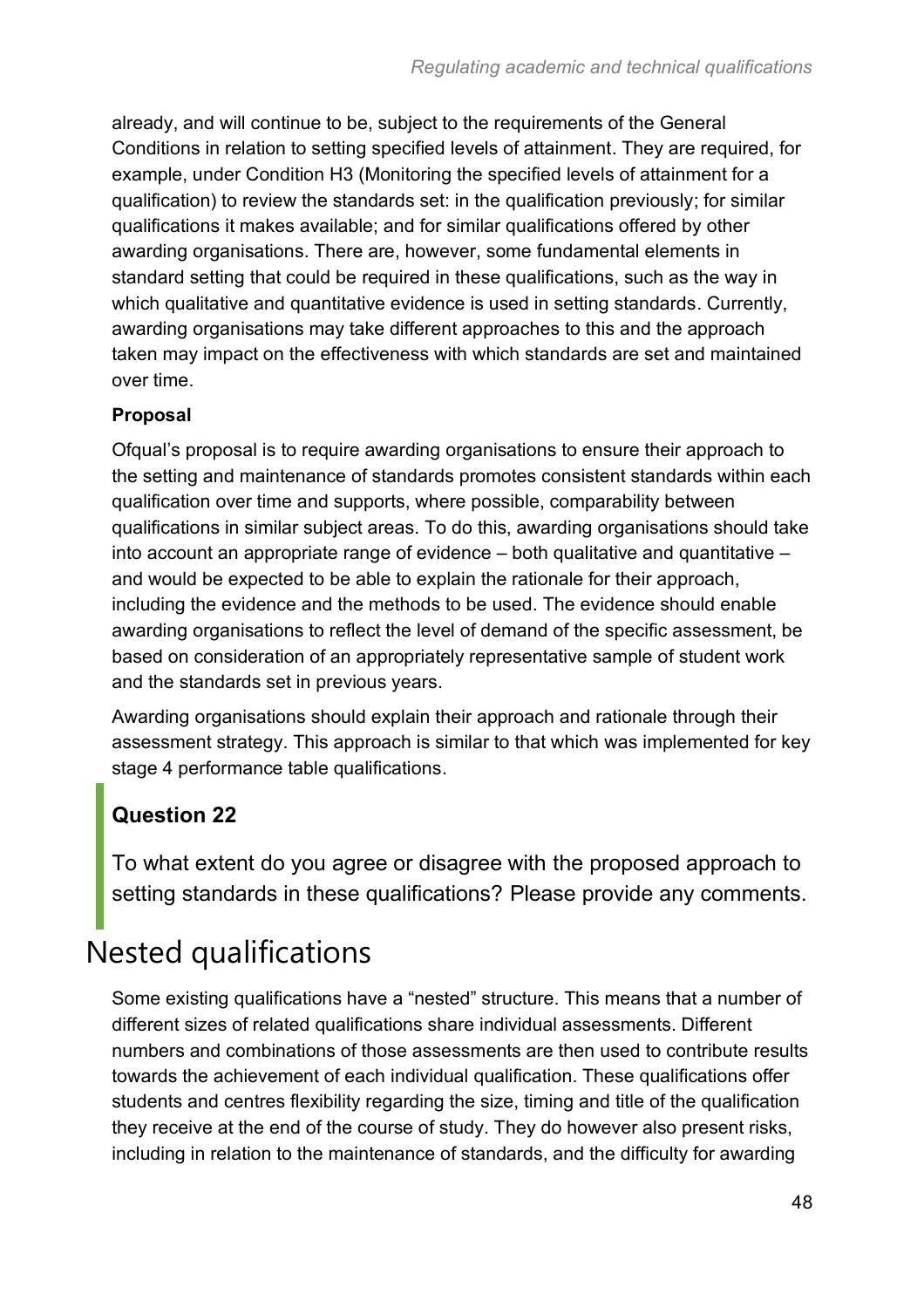organisations of identifying which students are taking assessments as part of particular qualifications.

In his steer, the Secretary of State has set out that variations and flexibilities in approach are important and that these qualifications must offer genuine alternatives to students and that, as such, he is content that existing approaches to qualification design and delivery proceed where these have particular benefits for students and their centres. The steer also notes, however, that improving quality within this is key, and that the mitigation of attendant risks should be considered as part of the regulatory approach.

#### **Proposal**

Ofqual has considered whether any additional design requirements are necessary to manage potential risks associated with nested approaches. While these approaches may be referred to as nested approaches, there is no single definition for what constitutes a nested qualification. The General Conditions allow for a variety of approaches to be taken, including those structures that include nested approaches, and approaches in which nesting is not a feature. Awarding organisations are required, through the General Conditions, to design valid assessments, and to identify and manage any risks associated with their approach.

Additionally, the Department intends that in the future landscape there will be less variation in the size of alternative academic qualifications. Broadly speaking, they will need to be equivalent in size either to 1 A level, or to a whole study programme (that is, around 3 A levels). This limitation on the size of qualifications is likely to reduce automatically the extent to which qualifications use nested approaches. Given this, it is not proposed to put in place any additional design requirements specifically related to nested approaches to qualification design. It is proposed though to require awarding organisations to provide an assessment strategy, in which they must explain the rationale for their approach to the design, development, delivery and award of these qualifications. This would include how the qualification structure supports learner and centre needs, while also ensuring the awarding organisation is able to set and maintain standards effectively.

### **Question 23**

To what extent do you agree or disagree with the proposed approach to nested qualifications? Please provide any comments.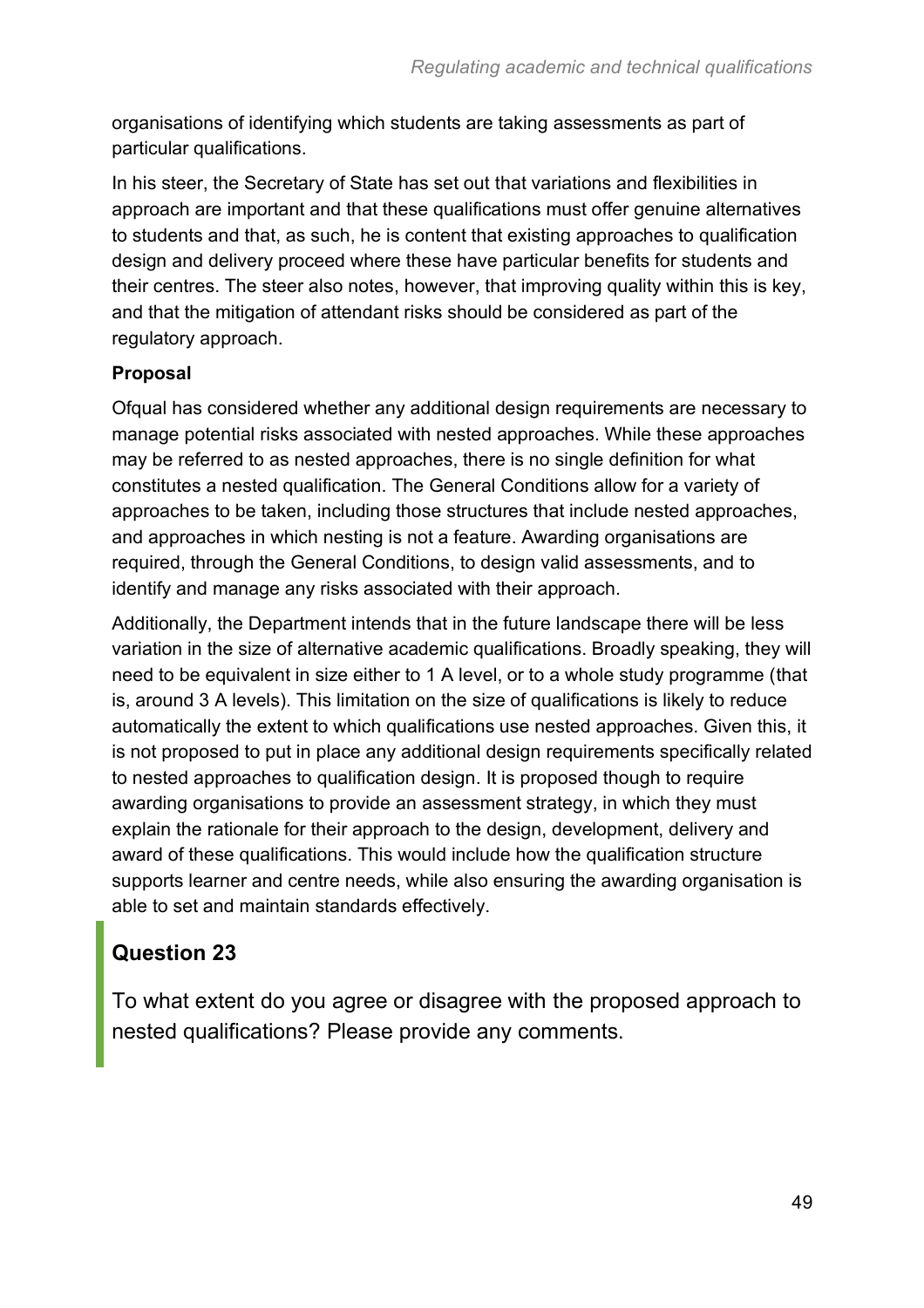# <span id="page-49-0"></span>**4.Additional proposals relating to level 3 alternative technical qualifications**

This consultation sets out a number of proposals which will apply to both alternative academic and alternative technical qualifications. The Institute will lead the approval of alternative technical qualifications and will also be setting requirements. It intends to consult on these later this year.

For alternative technical qualifications the Secretary of State's steer sets out:

'I would like Ofqual to consider its role in helping further ensure the quality of these alternative technical qualifications. Particularly important in this context will be how Ofqual and the Institute continue to work together. The Skills and Post-16 Education Bill sets out expectations in this regard, consolidating the approaches you have been taking successfully to date in developing the overarching framework for assurance of technical qualifications, with each organisation drawing on its unique expertise and powers, so that employers and students are rightly at the heart of the qualifications landscape.'

This steer has been considered as the proposed regulatory approach has been developed. In particular, consideration has been given to the way in which Ofqual and the Institute currently work together in the oversight of qualifications in which both organisations have a responsibility. Such joint approaches already exist for a number of qualifications, including apprenticeship End Point Assessments, Technical Qualifications that form a part of T Levels, and Higher Technical Qualifications. For these qualifications, Ofqual and the Institute have developed approaches which make the most effective use of the relevant expertise, powers and objectives of each organisation. Where this is the case, both organisations have been mindful, as far as is possible, not to impose any unnecessary regulatory burden, either in terms of requirements set, or regulatory activities undertaken. This has meant, for example, where the Institute already sets requirements for a particular qualification, or specific aspects of a qualification, Ofqual has sought not to duplicate these in its own requirements.

As noted above, the intention is for a streamlined process, whereby an awarding organisation submits materials, which can then be used by the Department, the Institute and Ofqual to fulfil their respective roles in the approval process.

#### **Proposal**

For alternative technical qualifications, Ofqual's proposal is to take a similar regulatory approach to that described above where Ofqual and the Institute both have responsibility for aspects of qualification oversight. It is expected that the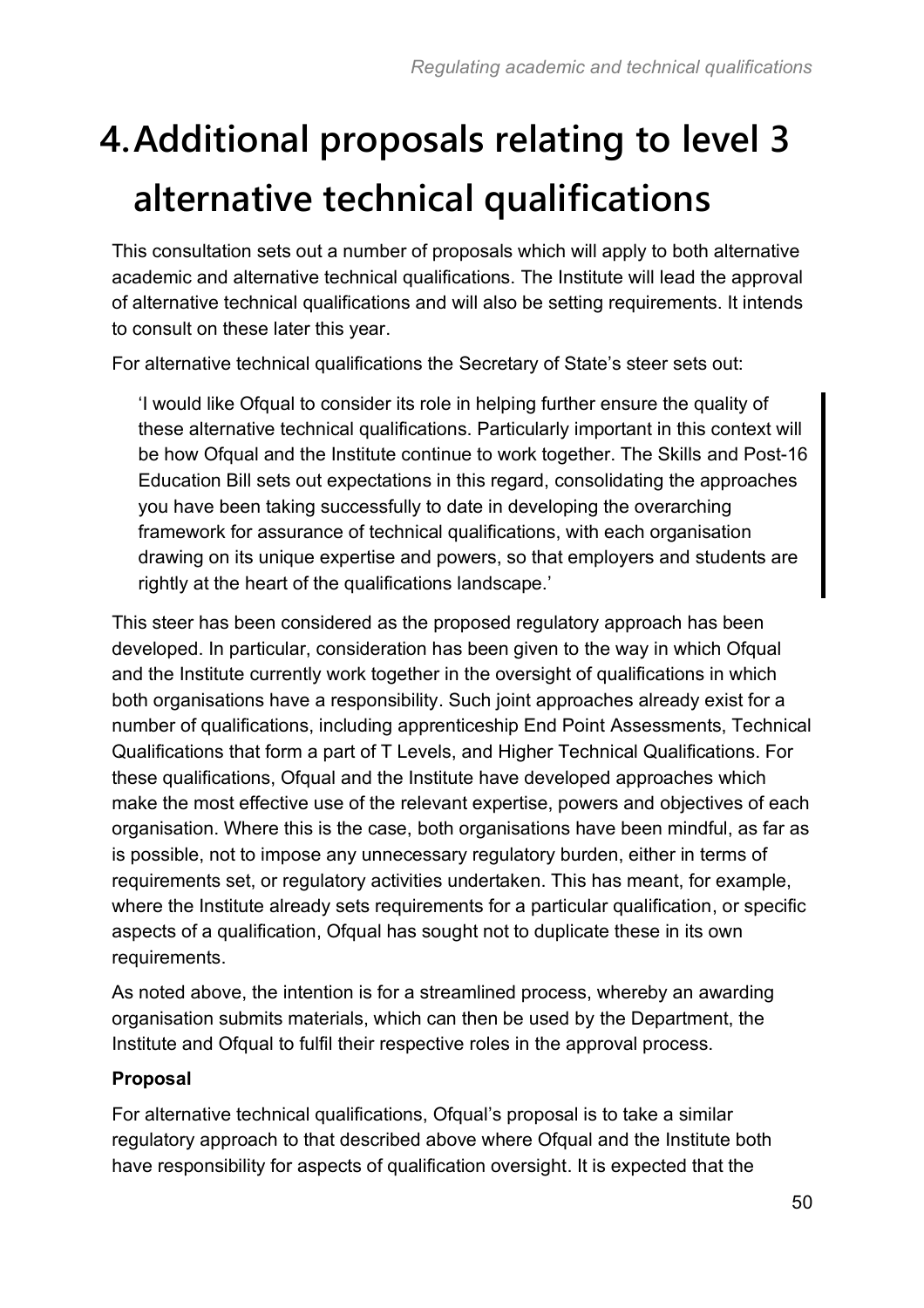Institute will put in place requirements covering alignment of qualification content to employer-led occupational standards published by the Institute, to ensure that the knowledge, skills and behaviours developed by students and the competencies to which the qualification attests are those most valued by employers. It is also likely the Institute will set requirements relating to the application of the most appropriate assessment methods for the knowledge, skills and behaviours from the occupational standard. The Institute intends to consult on its requirements later this year.

It has already been set out in this consultation, that it is proposed that an awarding organisation must provide an assessment strategy, explaining its approach to the design, development, delivery and award of alternative technical qualifications. This will set out its approach to these qualifications, and its rationale for this approach, and how this relates to the employer-led standard the qualification has been designed against.

It is not proposed, at this stage, to set additional design requirements for alternative technical qualifications. This approach recognises that the nature of alternative technical qualifications may mean that a wider variety of approaches is required than for alternative academic qualifications. Ofqual will keep this approach under review, working with the Institute, as it consults on and puts in place its requirements.

#### **Question 24**

Do you have any comments on Ofqual's proposals in relation to its approach to regulating alternative technical qualifications?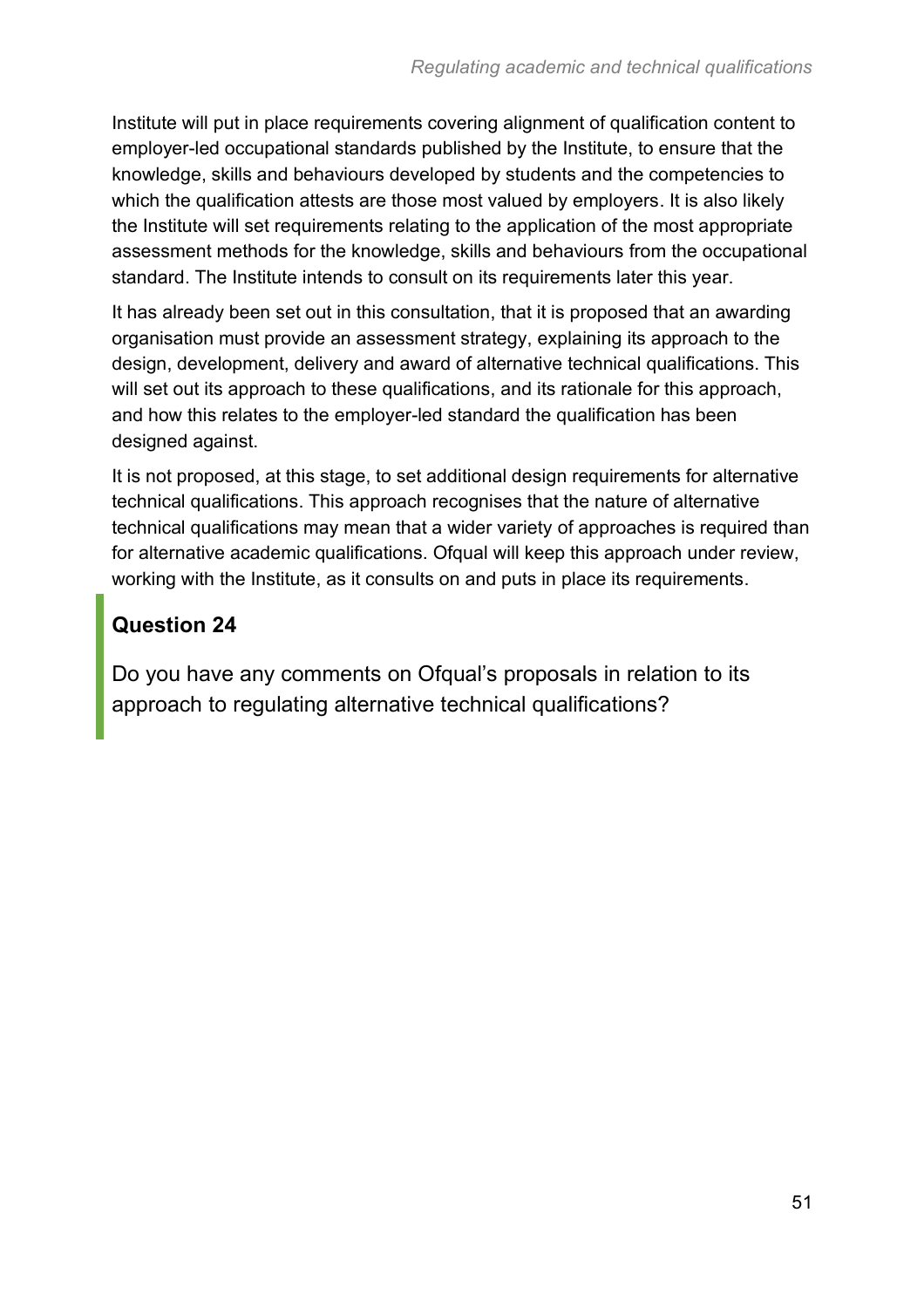# <span id="page-51-0"></span>**5. Impact assessments**

### <span id="page-51-1"></span>Equality impact assessment

Ofqual is a public body, and therefore the public sector equality duty in the Equality Act 2010 applies. Within this consultation, the impacts on students (positive and negative) have been considered in relation to the proposals, including on those on students who share a particular protected characteristic<sup>12</sup> and reasons such as their socio-economic background. We set out below those areas where we have identified potential impacts and would welcome your views on those impacts we have identified, and any suggestions for how these might be mitigated. We would also welcome views on whether there are any impacts we have not identified, and how these might be mitigated.

The equality impacts identified relate to the proposals in this consultation which Ofqual plans to put in place to regulate these qualifications. The impacts identified do not relate to the overall government policy for the review of post-16 qualifications at level 3 and below. The Department published a separate impact assessment on its overall approach, which [is available on its website](https://www.gov.uk/government/consultations/review-of-post-16-qualifications-at-level-3-and-below-in-england)

We set out our impact assessment below.

### Qualification purpose

It is proposed that one of the purposes for alternative academic qualifications should be to:

provide an engaging course of learning for, and be accessible to, both students in full-time education and those studying part-time;

Awarding organisations will be required to develop the specific purposes for their qualifications based on this general purpose. Awarding organisations will be expected to ensure that alternative academic qualifications are designed with this purpose in mind, so they are accessible to students, including those with particular protected characteristics. It is possible that these qualifications may provide an alternative (non-standard) route to further study and employment for many students

<sup>&</sup>lt;sup>12</sup> The protected characteristics under the Equality Act 2010 are: age, disability, gender reassignment, marriage and civil partnership, pregnancy and maternity, race, religion or belief, sex, sexual orientation.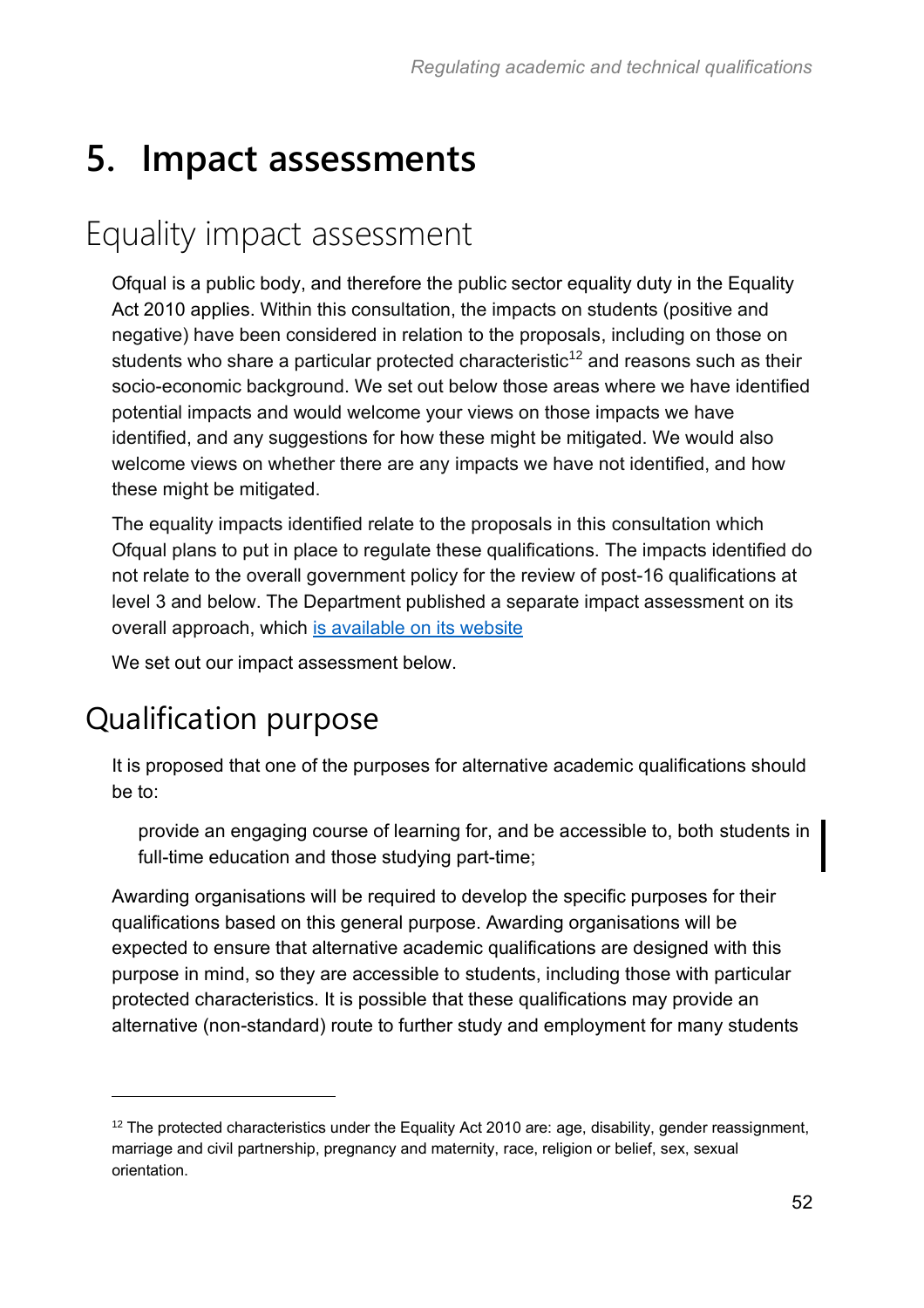that may have particular protected characteristics, for example disabled students who may take these as an alternative to A levels or T Levels.

In designing qualifications, awarding organisations will have to continue to meet, on an ongoing basis, the obligations imposed under the General Conditions, as well as their wider equalities obligations under the 2010 Equality Act. In particular, Condition D2 (Accessibility of qualifications) requires that awarding organisations ensure they comply with the requirements of equalities law and monitor qualifications for any feature which could disadvantage a group of students who share a particular characteristic and where these cannot be justified, remove them.

### Content and assessment design

It is proposed that an awarding organisation must explain its approach to assessing content through its assessment strategy. In relation to alternative academic qualifications, it is proposed that an awarding organisation must ensure that the knowledge, skills and understanding assessed are appropriate in relation to: the qualification's purpose, level, design of assessment, and size. For alternative technical qualifications, it will need to explain its approach to the content set out in the relevant employer-led occupational standard.

When designing the content for a qualification, and the approach to assessing it, it is expected that an awarding organisation takes account of the needs of students, including those with particular protected characteristics, to ensure that they are not disadvantaged as a result of sharing that particular protected characteristic. Under Condition E4 (Ensuring an assessment is fit for purpose and can be delivered) awarding organisations must, in designing an assessment, ensure that it permits Reasonable Adjustments to be made, while minimising the need for them.

### Assessment by Examination

It is proposed that for alternative academic qualifications, a minimum of 40% of the contribution to the overall qualification should be available through Assessment by Examination, available on up to twice each academic year, on set dates.

It is possible that the requirements of Assessment by Examination for these qualifications may adversely impact students with some disabilities, or with medical conditions such as anxiety. The use of alternative assessment arrangements, such as controlled assessment in place of examinations, is sometimes seen as having a more positive impact on some persons who share a particular protected characteristic, for example, disabled students, in comparison to Assessment by Examination. The General Conditions place requirements on awarding organisations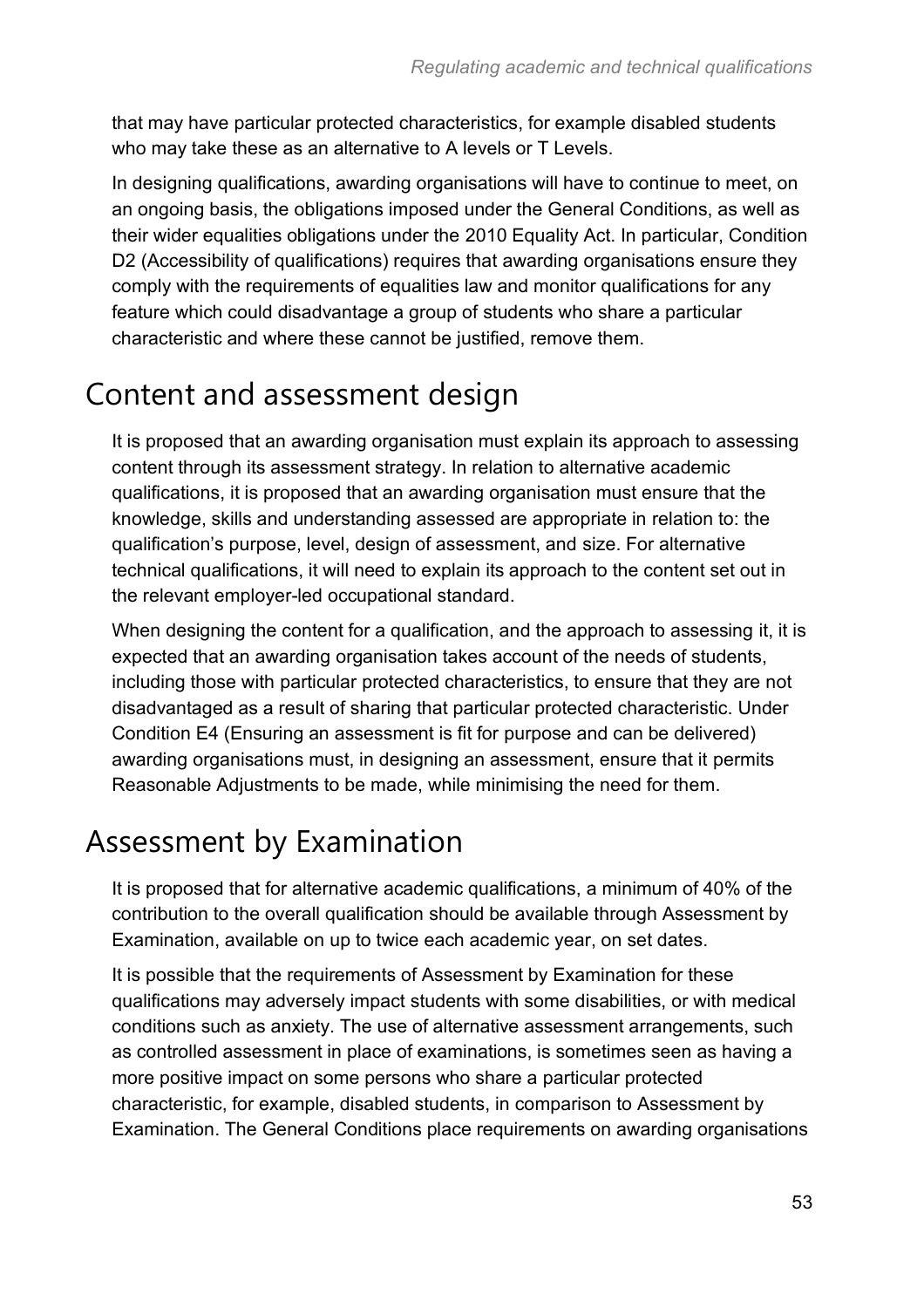in relation to Reasonable Adjustments, and these requirements will continue to apply.

By requiring up to two set dates for Assessment by Examination, in some years religious occasions may coincide with assessment dates which could potentially impact on students who are, for example, celebrating a festival or observing a fast. Unfortunately, there is always a risk that some students will be disadvantaged at whatever time an examination is offered for assessment, or whatever approach to assessment is used. However, in terms of the availability – it is proposed for there to be up to two assessment dates in each academic year – students and centres may be able to select a date to meet their needs where available.

### Non-exam assessment

It is proposed that non-exam assessments in alternative academic qualifications are set by awarding organisations, may be marked by awarding organisations or centres, that awarding organisations must require centres to submit marks no more than twice in each academic year, and that awarding organisations may choose to accept new or amended evidence for students retaking assessments.

Non-exam assessment may disadvantage some students, if they do not have access, either at their centres, or at home, to the equipment or resources needed to complete the assessment, for example, for students from lower socio-economic backgrounds. It could also affect students who do not have the necessary support, for example, disabled students who require reasonable adjustments. As part of Condition E4 (Ensuring an assessment is fit for purpose and can be delivered), an awarding organisation is required, in designing assessments, to allow centres to develop cost-effective arrangements for their delivery, using only the resources which would be reasonably expected to be required or which are provided by the awarding organisation. Awarding organisations will be expected to also take account of this when designing their assessments.

We have not identified any other equalities impacts in relation to our proposals for non-exam assessments.

## Grading and standard setting

It is proposed to set requirements relating to the nature of the evidence that awarding organisations should use when setting standards for these qualifications. Awarding organisations will be expected to refer to a range of evidence, and to take account of the impacts on students with particular protected characteristics of the approaches they take.

No equalities impacts of our proposals in this area have been identified.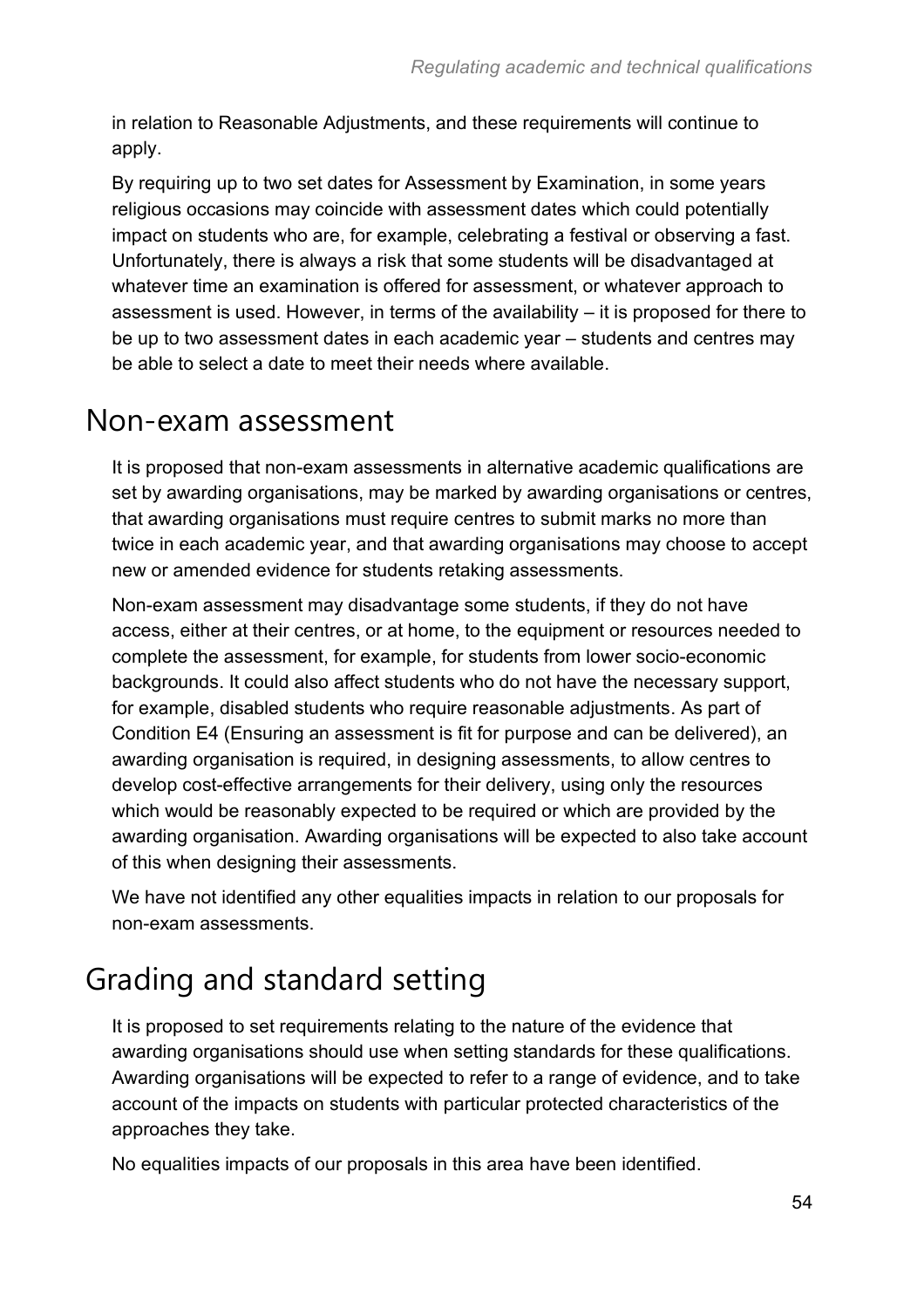### Assessment strategies and Ofqual review

It is proposed that awarding organisations should develop and comply with an assessment strategy, setting out their approach to designing qualifications. It is also proposed that where Ofqual has reviewed a qualification, an awarding organisation must comply with any requirements or follow any guidance provided by Ofqual, as a result of that review.

Through its assessment strategy, an awarding organisation will need to explain its overall approach to the design, development and delivery of its qualifications. This will include ensuring that it meets the equalities requirements that apply through the General Conditions. This will enable Ofqual to review awarding organisations' approaches, and to take action where these approaches do not meet the requirements of the General Conditions, or are not being followed.

This will have a positive equalities impact. The act of developing an assessment strategy will require awarding organisations to consider in detail their approach. Ofqual will be able to challenge and hold awarding organisations to account where they are not meeting their equalities obligations through ongoing regulatory activities. Additionally, through Ofqual's review, it will be possible to identify issues with an awarding organisation's approach and require these to be corrected.

### Other requirements

A number of other requirements for these qualifications have been proposed, including in relation to titling, and the withdrawal of approval for funding from these qualifications. We have not identified any equalities impacts as a result of these proposals.

### **Question 25**

Are there any other potential impacts (positive or negative) on learners who share protected characteristics that have not been identified?

#### **Question 26**

Are there any additional steps that could be taken to mitigate any negative impact, resulting from the proposals, on learners who share a protected characteristic?

#### **Question 27**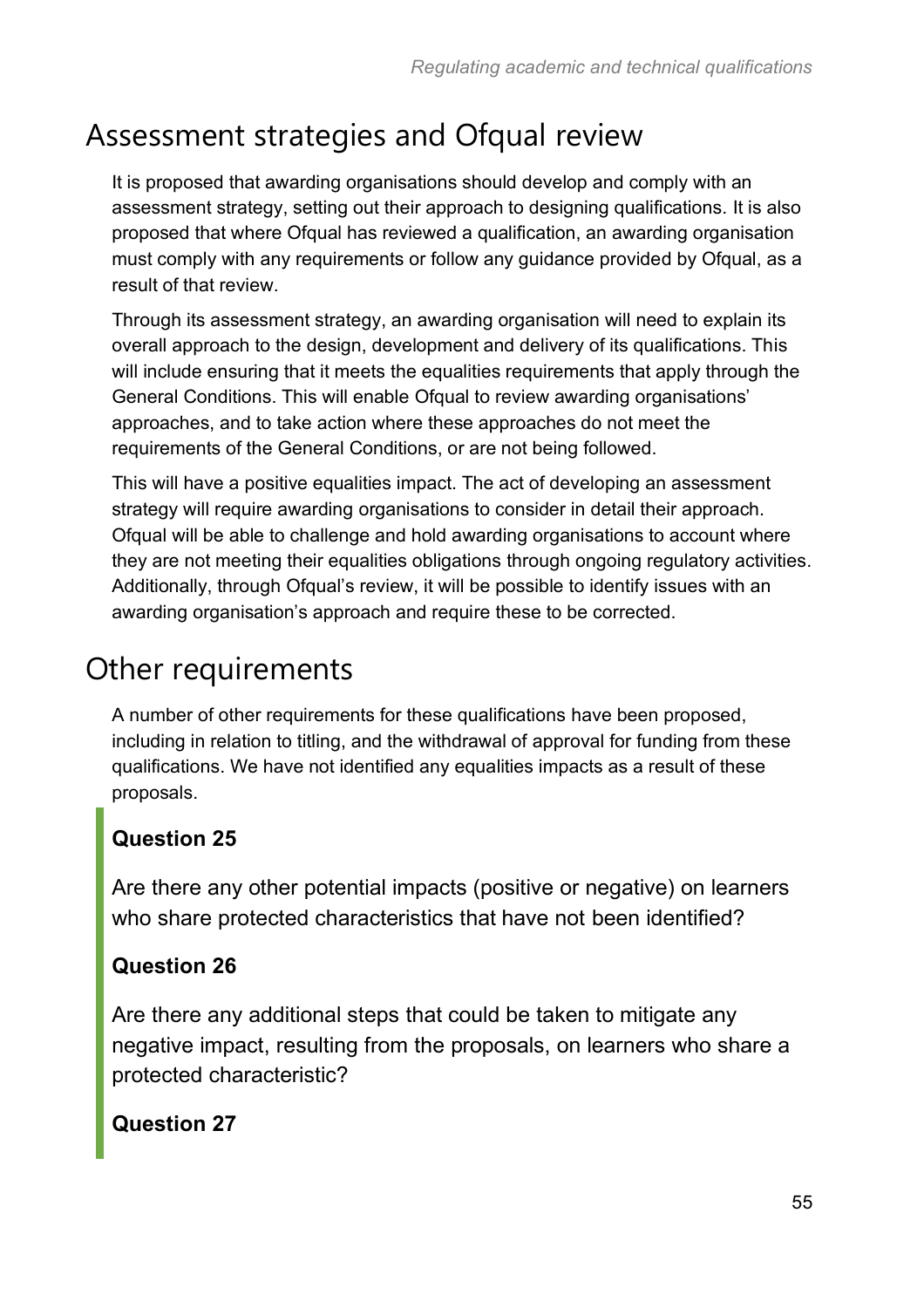Do you have any other comments on the impacts of the proposals on learners who share a protected characteristic?

## <span id="page-55-0"></span>Regulatory impact assessment

In developing these proposals, we have tried to find a balance between allowing flexibility where appropriate while ensuring that Ofqual, along with awarding organisations, can have sufficient control of standards in these qualifications.

Several of the proposals will necessitate changes in current approaches to the design, delivery and award of some qualifications. It is acknowledged that some changes may have a cost and resource impact on awarding organisations. Ofqual does not currently hold sufficient information as to what the costs may be to awarding organisations if some or all the proposals are implemented. Responses from this consultation will be used to inform subsequent decisions.

The impact will vary depending on the current designs and controls that awarding organisations have in place for existing qualifications. Awarding organisations will incur some costs from these proposals, in particular, the requirement for the provision of an assessment strategy for each qualification submitted for review. While we have tried to minimise the extent of any additional burden as far as is possible, new regulatory requirements as a result of the enhanced controls proposed will inevitably have a regulatory impact. This is considered by Ofqual to be proportionate to the intended aims, but we would welcome views on this, including if there are ways in which the extent of any additional required activity could be minimised.

The potential effect of any requirements has been a factor in the proposal not to put in place the same level of additional design requirements for alternative technical qualifications, as proposed for alternative academic qualifications. The level of change that would be required to meet such requirements could be potentially burdensome on awarding organisations. In addition, imposing additional controls to those which the Institute intends to put in place could be disproportionate, so such controls are not proposed.

### Content

It is proposed that an awarding organisation must explain its approach to assessment of content as part of its assessment strategy. These are steps an awarding organisation should be taking as part of its approach to the design, development and delivery of all qualifications it offers. The proposed requirements for alternative academic qualifications will provide clarity on Ofqual's expectations and ensure awarding organisations can be held to account for this. The same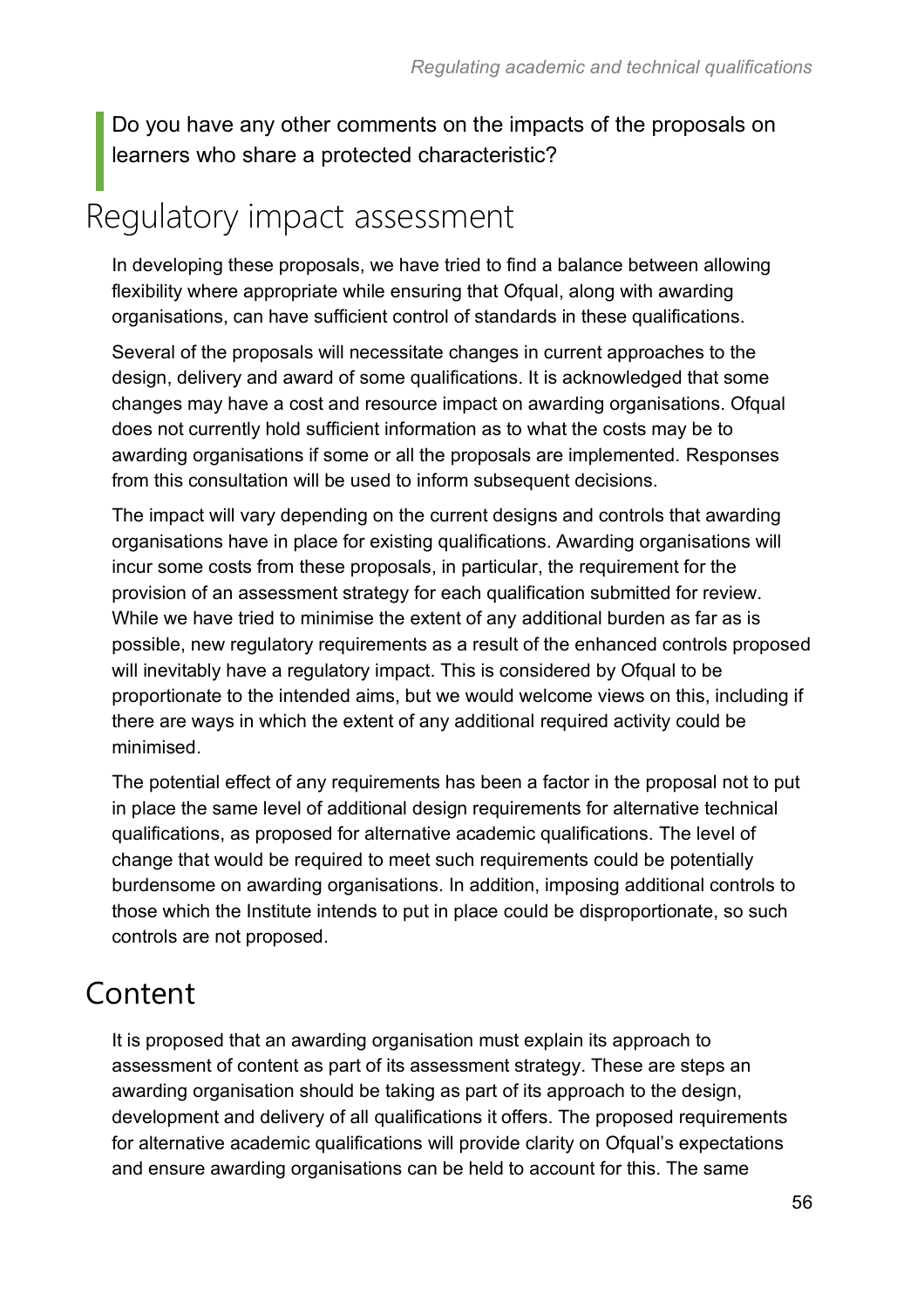requirements are not being proposed for alternative technical qualifications, as these will be based on the employer-led occupational standards, although will require the approach to be explained through an assessment strategy.

The direct impact of these proposals, however, should be minimal to awarding organisations in the design of qualifications that enable students to develop knowledge and skills and understanding.

### Assessment by Examination

The requirement that for alternative academic qualifications, at least 40% of the contribution to the overall qualification must be made available through Assessment by Examination will have an impact where existing qualifications are designed with a lower percentage of Assessment by Examination currently. While many existing qualifications may already meet this requirement, it is possible that some awarding organisations may have to change their assessment model to meet this requirement.

While there is a potential effect of the proposed regulatory requirements, this is proportionate to seeking to deliver the policy intent that "these qualifications must incorporate a significant assessment of knowledge and understanding" and to provide assessments by awarding organisations with a high degree of control over the assessment which will help meet the expectation for strengthened regulation of these qualifications.

The requirement that Assessment by Examination is marked by the awarding organisation is unlikely to impose any additional burden, as the majority of these types of assessment are already marked by awarding organisations. The extent of any impact of this proposal will therefore be minimal.

### Non-exam assessment

The proposals around the design and delivery of non-exam assessments in alternative academic qualifications may create some new required regulatory activity for awarding organisations. However, this should be minimal as we are not proposing any significant changes to the non-exam assessment approaches that may already be in place.

## Grading and standard setting

A single approach to setting and maintaining standards is not being proposed, however, the proposals do include expectations around the evidence that should be used by awarding organisations. These proposals should not lead to significant changes in approach to standard setting by awarding organisations. However, there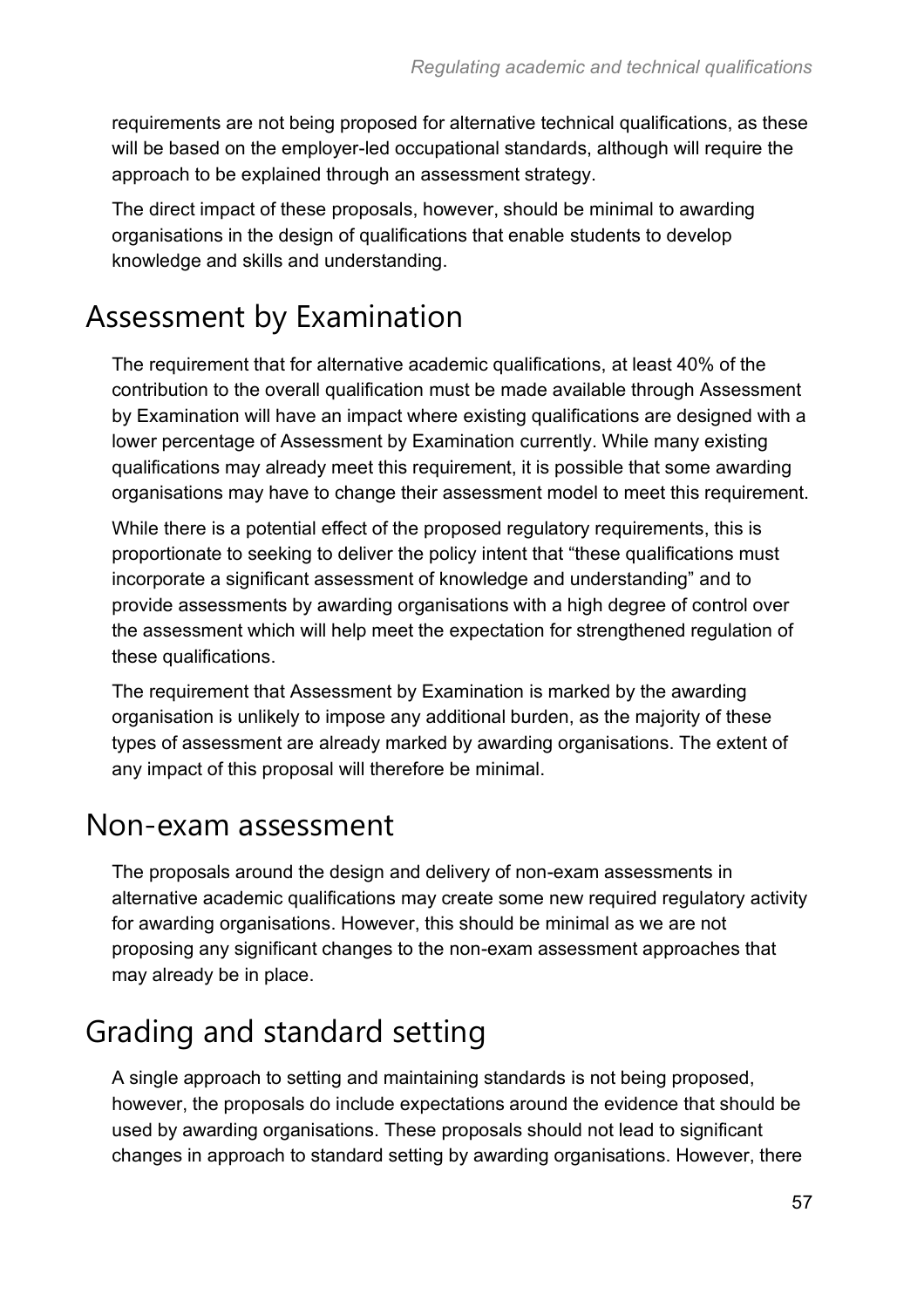may be some additional requirements for awarding organisations in terms of the need to promote consistency of standards where this has not previously been considered between relevant awarding organisations.

Overall, these proposals are considered by Ofqual to be necessary to ensure clarity and coherence around what we expect, and to ensure consistency of standards as far as possible.

### Assessment strategies and Ofqual review

The proposal to require awarding organisations to develop an assessment strategy for both alternative academic and alternative technical qualifications is intended to give Ofqual confidence that qualifications are fit for purpose.

Awarding organisations will need to consider and address issues that relate to the design, development and delivery of these qualifications in an assessment strategy. While there will be some additional requirements for development and submission of assessment strategies, we consider that the impact of the requirements will be limited to the degree that awarding organisations are setting out things they should have already considered in the development and design of their qualifications. It is also recognised that the potential costs and level of additional activity required will be impacted by aspects such as the previous experience of the awarding organisation and how they interpret Ofqual's requirements.

The requirement to provide an assessment strategy to Ofqual for alternative technical qualifications is in addition to the likely provision of similar information the Institute may require. While this has the potential to cause some additional burden, this is considered by Ofqual to be necessary for the ongoing regulation of these qualifications. Many of the requirements set for assessment strategies by Ofqual are likely to be similar to those set by the Institute, and we will work with the Institute to minimise the extent of any duplication or burden. A single assessment strategy may be able to meet both purposes which will help minimise any additional burden. In addition, setting these requirements up-front will help minimise the extent to which further information about an awarding organisation's approach may need to be requested at a later point.

### Other requirements

No further regulatory impacts have been identified as a result of these proposals. In some places we are seeking views on the most effective approach to secure the intended outcomes, for example, on whether or not titling requirements should be used to help identify these qualifications. We would invite respondents to consider the potential burden of these proposals when commenting on these approaches.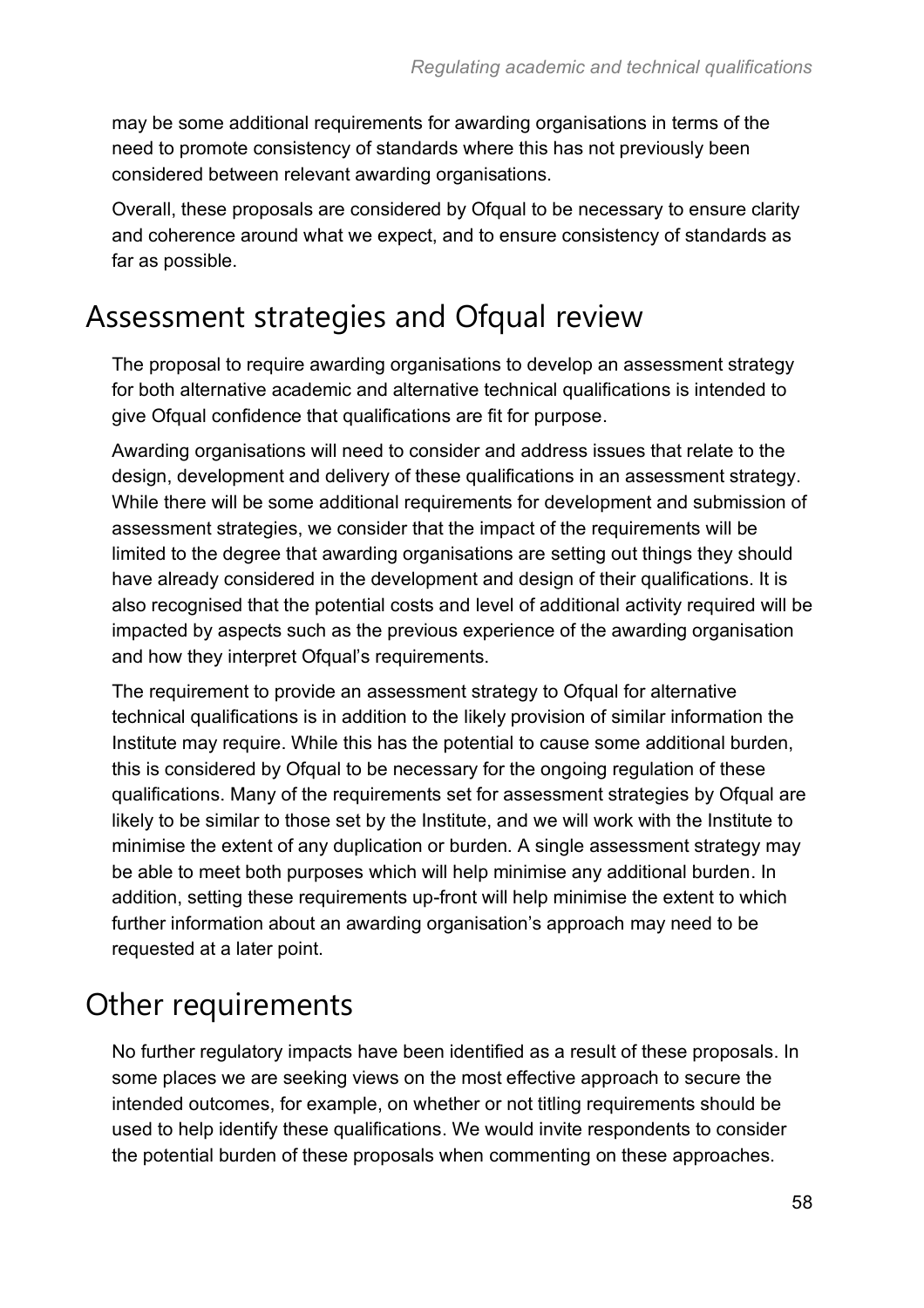### **Question 28**

Are there any regulatory impacts that have not been identified arising from the proposals? If yes, what are the impacts and are there any additional steps that could be taken to minimise the regulatory impact of the proposals?

### **Question 29**

Are there any costs, savings or other benefits associated with the proposals which have not been identified? Please provide estimated figures where possible.

### **Question 30**

Is there any additional information that should be considered when evaluating the costs and benefits of the proposals?

Ofqual has a duty under the Apprenticeships, Skills, Children and Learning Act 2009 to have regard to the desirability of facilitating innovation relating to the provision of regulated qualifications. We have committed to surveying awarding organisations' views of the impact of our regulatory requirements on innovation and to consider any revisions required in response.

The regulatory approach proposed for these qualifications will allow awarding organisations to take innovative approaches to the design and delivery of these qualifications. We would, however, welcome views on whether there is anything in our proposals that would prevent innovation by awarding organisations wanting to offer qualifications in scope of these proposals.

### **Question 31**

Do you have any comments on the impact of the proposals on innovation by awarding organisations?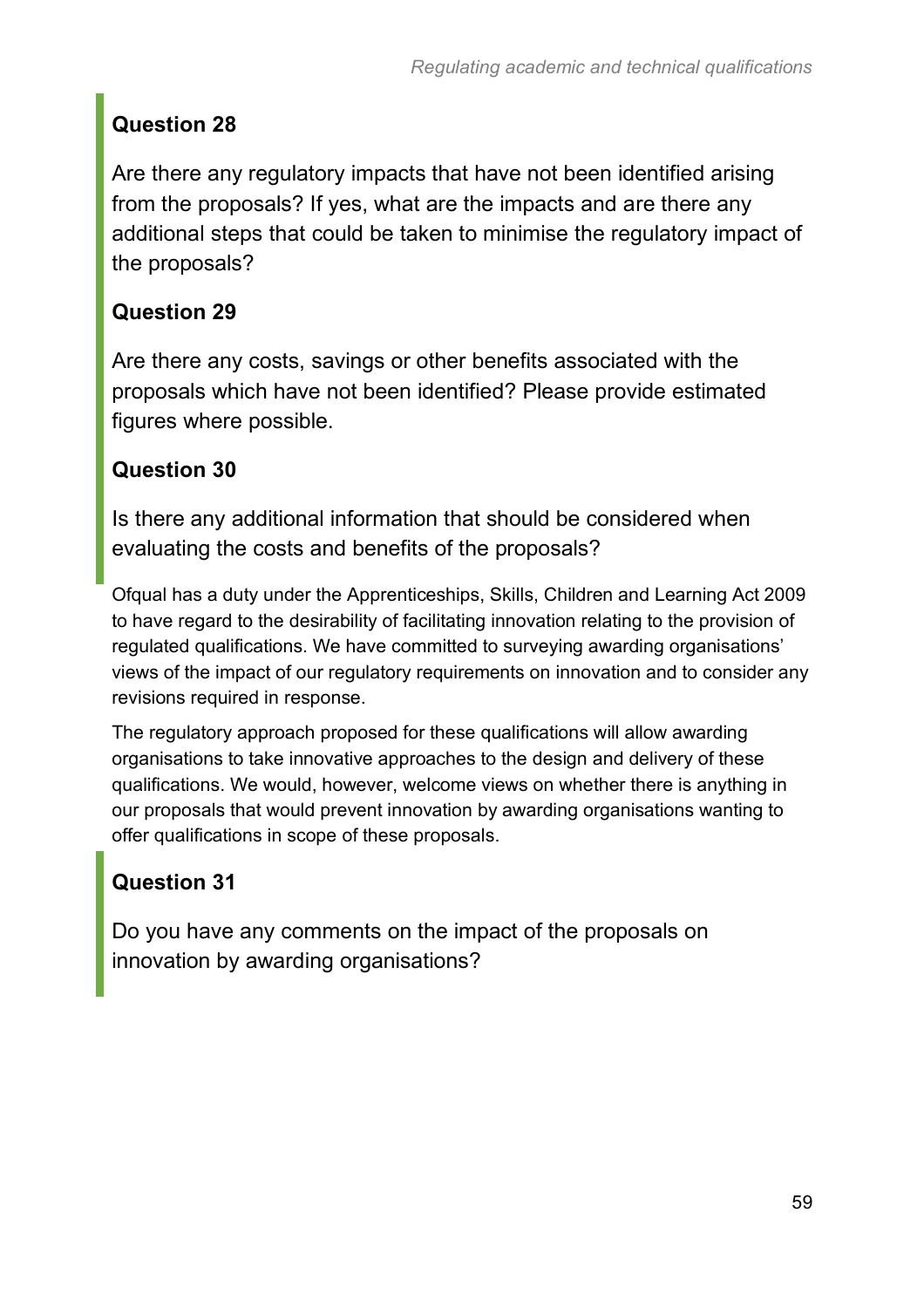# <span id="page-59-0"></span>**Annex A: Consultation responses and your data**

# <span id="page-59-1"></span>Why we collect your personal data

As part of our consultation process, you are not required to provide your name or any personal information that will identify you. However, we are aware that some respondents would like to provide contact information. If you or your organisation are happy to provide personal data, with regard to this consultation, please complete the details below. We would like to hear as many views as possible and ensure that we are reaching as many people as possible. In order for us to monitor this, understand views of different groups and take steps to reach specific groups, we may ask for sensitive data such as ethnicity and disability to understand the reach of this consultation and views of specific groups. You do not have to provide this information and it is entirely optional.

#### **If there is any part of your response that you wish to remain confidential, please indicate at the appropriate point in the survey.**

Where you have requested that your response or any part remains confidential, we will not include your details in any published list of respondents, however, we may quote from the response anonymously in order to illustrate the kind of feedback we have received.

## <span id="page-59-2"></span>Your data

Your personal data:

- will not be sent outside of the UK unless there are appropriate safeguards in place to protect your personal data
- will not be used for any automated decision making
- will be kept secure

We implement appropriate technical and organisational measures in order to protect your personal data against accidental or unlawful destruction, accidental loss or alteration, unauthorised disclosure or access and any other unlawful forms of processing.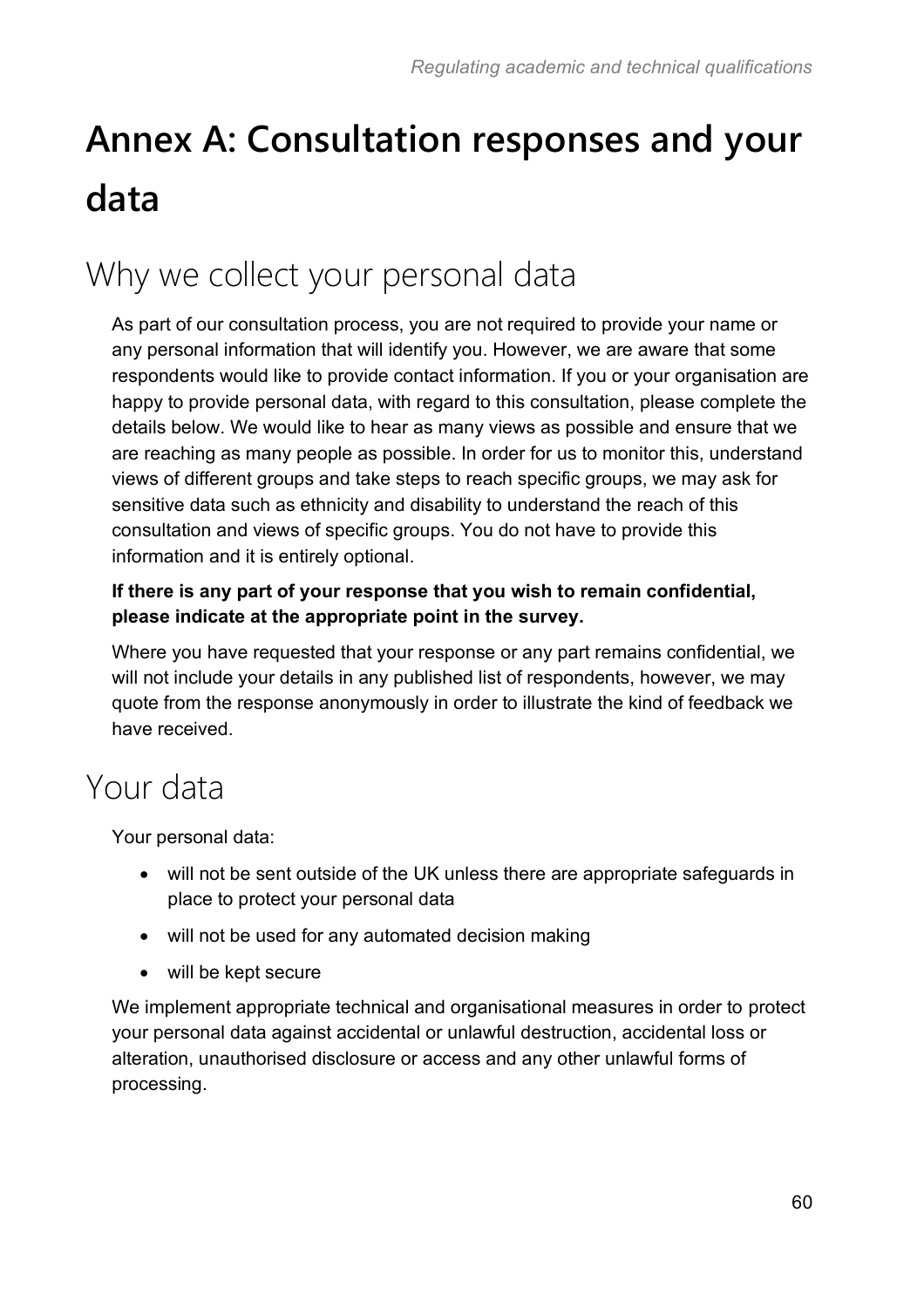## <span id="page-60-0"></span>Your rights: access, rectification and erasure

As a data subject, you have the legal right to:

- access personal data relating to you
- object to the processing of your personal data
- have all or some of your data deleted or corrected
- prevent your personal data being processed in some circumstances
- ask us to stop using your data, but keep it on record

If you would like to exercise your rights, please contact us using the details below. You can also find out [more about Ofqual's privacy information.](https://www.gov.uk/government/organisations/ofqual/about/personal-information-charter)

# <span id="page-60-1"></span>Freedom of Information Act and your response

Please note that information in response to this consultation may be subject to release to the public or other parties in accordance with access to information law, primarily the Freedom of Information Act 2000 (FOIA). We have obligations to disclose information to particular recipients including members of the public in certain circumstances. Your explanation of your reasons for requesting confidentiality for all or part of your response would help us balance requests for disclosure against any obligation of confidentiality. If we receive a request for the information that you have provided in your response to this consultation, we will take full account of your reasons for requesting confidentiality of your response and assess this in accordance with applicable data protection rules.

Members of the public are entitled to ask for information we hold under the Freedom of Information Act 2000. On such occasions, we will usually anonymise responses, or ask for consent from those who have responded, but please be aware that we cannot guarantee confidentiality.

If you choose 'no' in response to the question asking if you would like anything in your response to be kept confidential, we will be able to release the content of your response to the public, but we won't make your personal name and private contact details publicly available.

## <span id="page-60-2"></span>How we will use your response

We will use your response to help us shape our policies and regulatory activity. If you provide your personal details, we may contact you in relation to your response. We will analyse all responses and produce reports of consultation responses. In the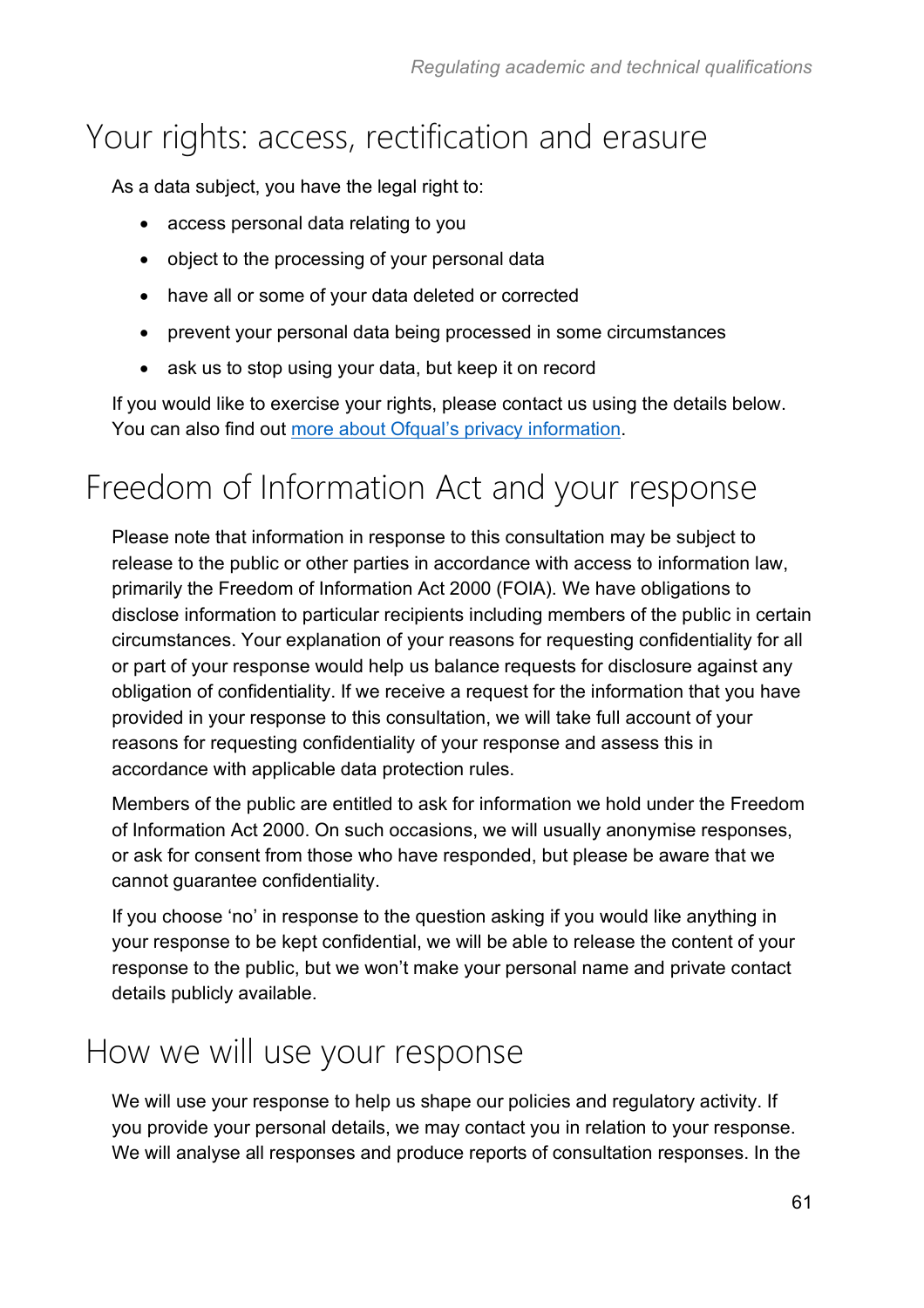course of analysis, we will where possible avoid using your name and contact details. We will only process the body of your response, but we are aware that in some cases, this may contain information that could identify you.

### Sharing your response

We may share your response, in full, with The Department for Education (DfE) and The Institute for Apprenticeships & Technical Education (IFATE) where the consultation is part of work involving those organisations. We may need to share responses with them to ensure that our approach aligns with the wider process. Where possible, if we share a response, we will not include any personal data (if you have provided any). Where we have received a response to the consultation from an organisation, we will provide the DfE and IFATE with the name of the organisation that has provided the response, although we will consider requests for confidentiality.

Where we share data, we ensure that adequate safeguards are in place to ensure that your rights and freedoms are not affected.

We use Citizen Space, which is part of Delib Limited, to collect consultation responses and they act as our data processor. You can view [Citizen Space's privacy](https://app.citizenspace.com/privacy_policy/)  [notice.](https://app.citizenspace.com/privacy_policy/)

Your response will also be shared internally within Ofqual in order to analyse the responses and shape our policies and regulatory activity. We use third party software to produce analysis reports, which may require hosting of data outside the UK, specifically the US. Please note that limited personal information is shared. All personal contact information is removed during this process. Where we transfer any personal data outside the UK, we make sure that appropriate safeguards are in place to ensure that the personal data is protected and kept secure.

Following the end of the consultation, we will publish an analysis of responses on [our](https://www.gov.uk/ofqual)  [website.](https://www.gov.uk/ofqual) We will not include personal details in the responses that we publish.

We may also publish an annex to the analysis listing all organisations that responded but will not include personal names or other contact details.

## <span id="page-61-0"></span>How long will we keep your personal data?

Unless otherwise stated, Ofqual will keep your personal data (if provided) for a period of 2 years after the consultation closing date.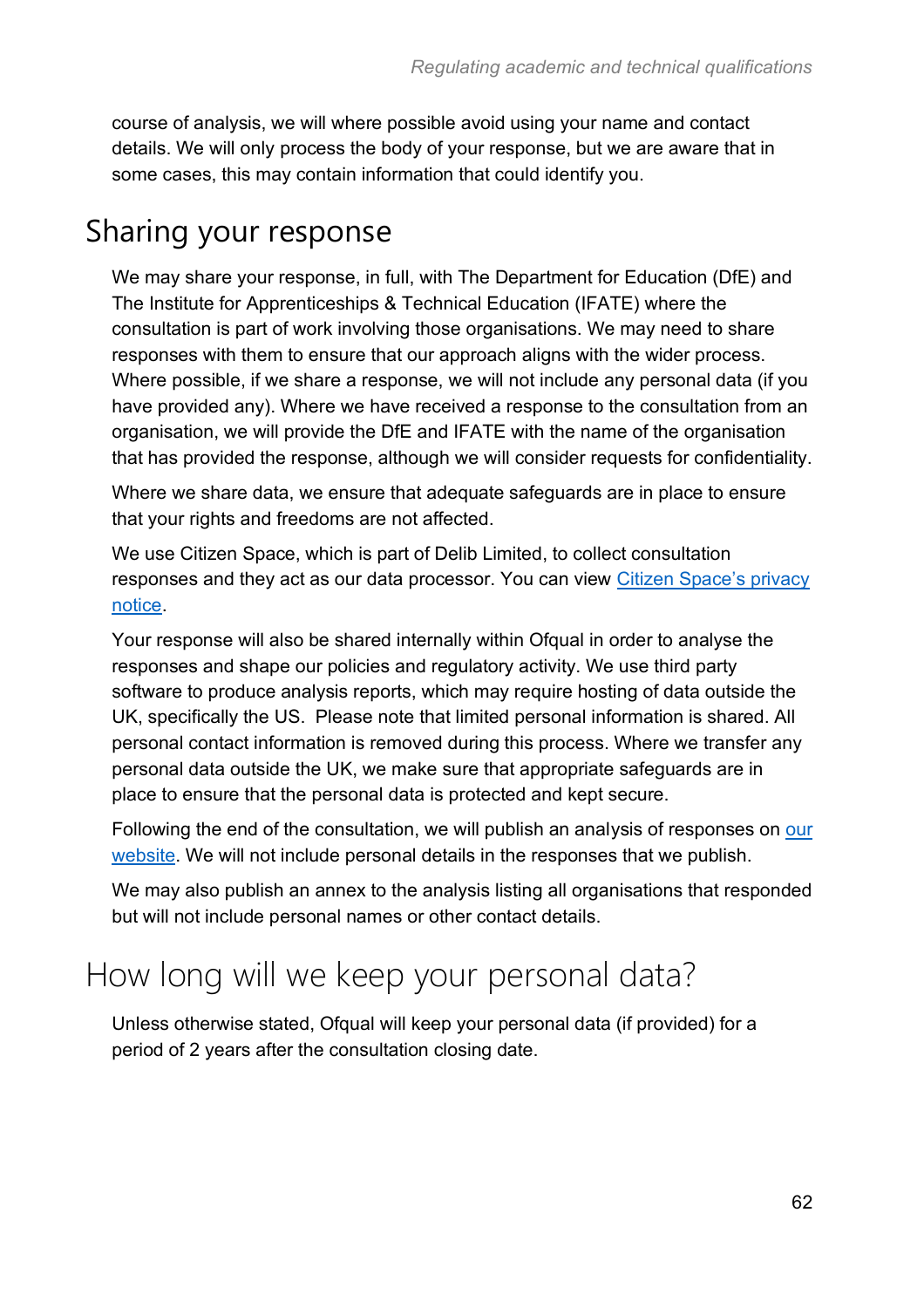# <span id="page-62-0"></span>Our legal basis for processing your personal data

Where you provide personal data for this consultation, we are relying upon the public task basis as set out in Article 6(1)(e) of UK GDPR to process personal data which allows processing of personal data when this is necessary for the performance of our public tasks. We will consult where there is a statutory duty to consult or where there is a legitimate expectation that a process of consultation will take place. Where you provide special category data, we process sensitive personal data such as ethnicity and disability, we rely on Article 9(2)(g) of UK GDPR as processing is necessary for reasons of substantial public interest.

# The identity of the data controller and contact details of our Data Protection Officer

This privacy notice is provided by The Office of Qualifications and Examinations Regulation (Ofqual). The relevant data protection regime that applies to our processing is the UK GDPR<sup>13</sup> and Data Protection Act 2018 ('Data Protection Laws'). We ask that you read this privacy notice carefully as it contains important information about our processing of consultation responses and your rights.

### How to contact us

If you have any questions about this privacy notice, how we handle your personal data, or want to exercise any of your rights, please contact our data protection officer at [dp.requests@ofqual.gov.uk](mailto:dp.requests@ofqual.gov.uk)

We will respond to any rights that you exercise within a month of receiving your request, unless the request is particularly complex, in which case we will respond within 3 months.

Please note that exceptions apply to some of these rights which we will apply in accordance with the law.

<sup>&</sup>lt;sup>13</sup> Please note that as of 1st January 2021, data protection laws in the UK have changed. The General Data Protection Regulation (EU) 2016/679(GDPR) no longer applies to the UK. However, the UK has incorporated GDPR into domestic law subject to minor technical changes. The Data Protection, Privacy and Electronic Communications (Amendment etc.) EU exit Regulations (DPPEC) came into force in the UK on 1st January 2021. This consolidates and amends the GDPR and UK Data Protection Act 2018 to create the new UK GDPR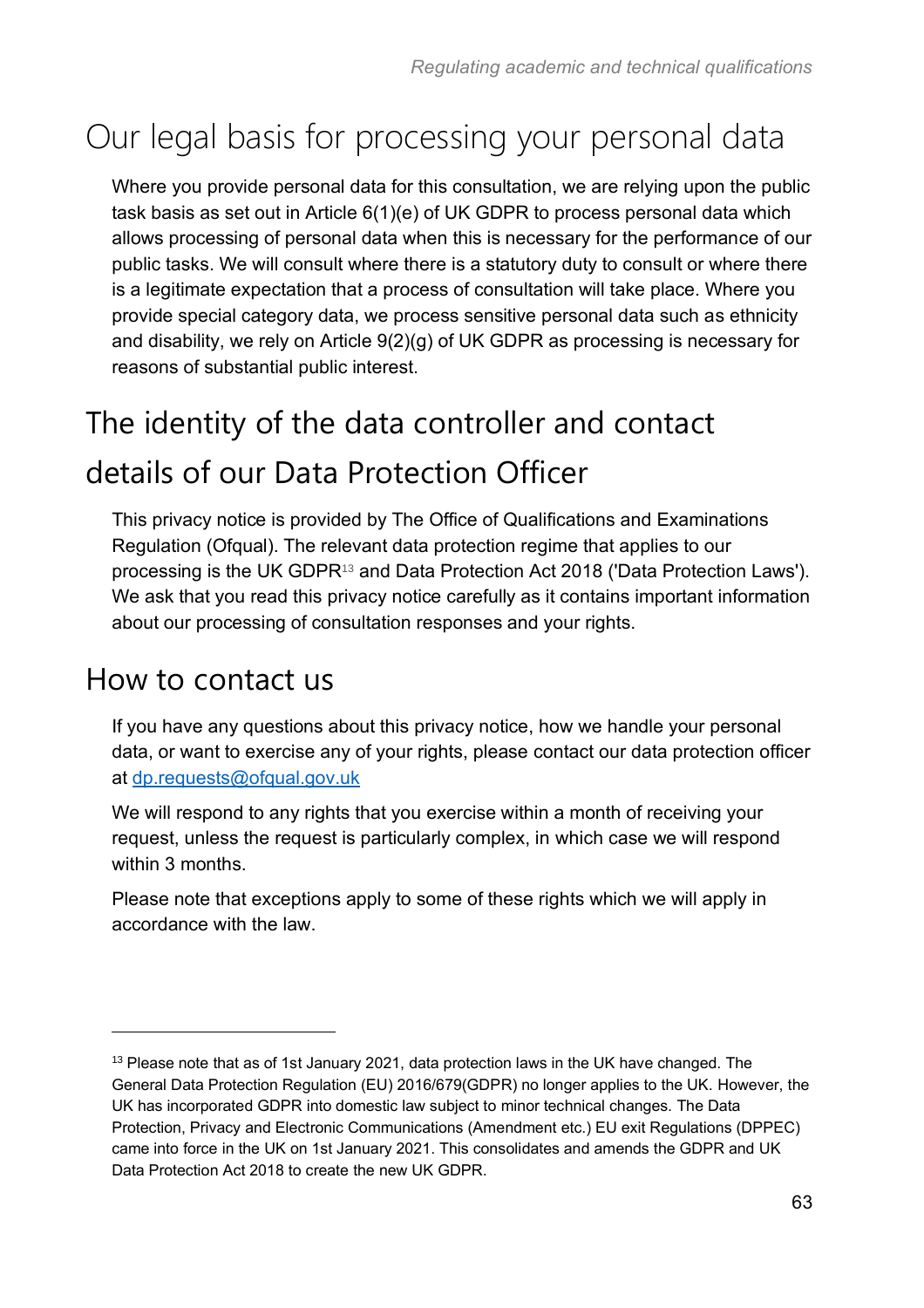You also have the right to lodge a complaint with [the Information Commissioner](https://ico.org.uk/) (ICO) if you think we are not handling your data fairly or in accordance with the law. You can contact the ICO at:

ICO, Wycliffe House, Water Lane, Wilmslow, Cheshire, SK9 5AF Tel: 0303 123 1113